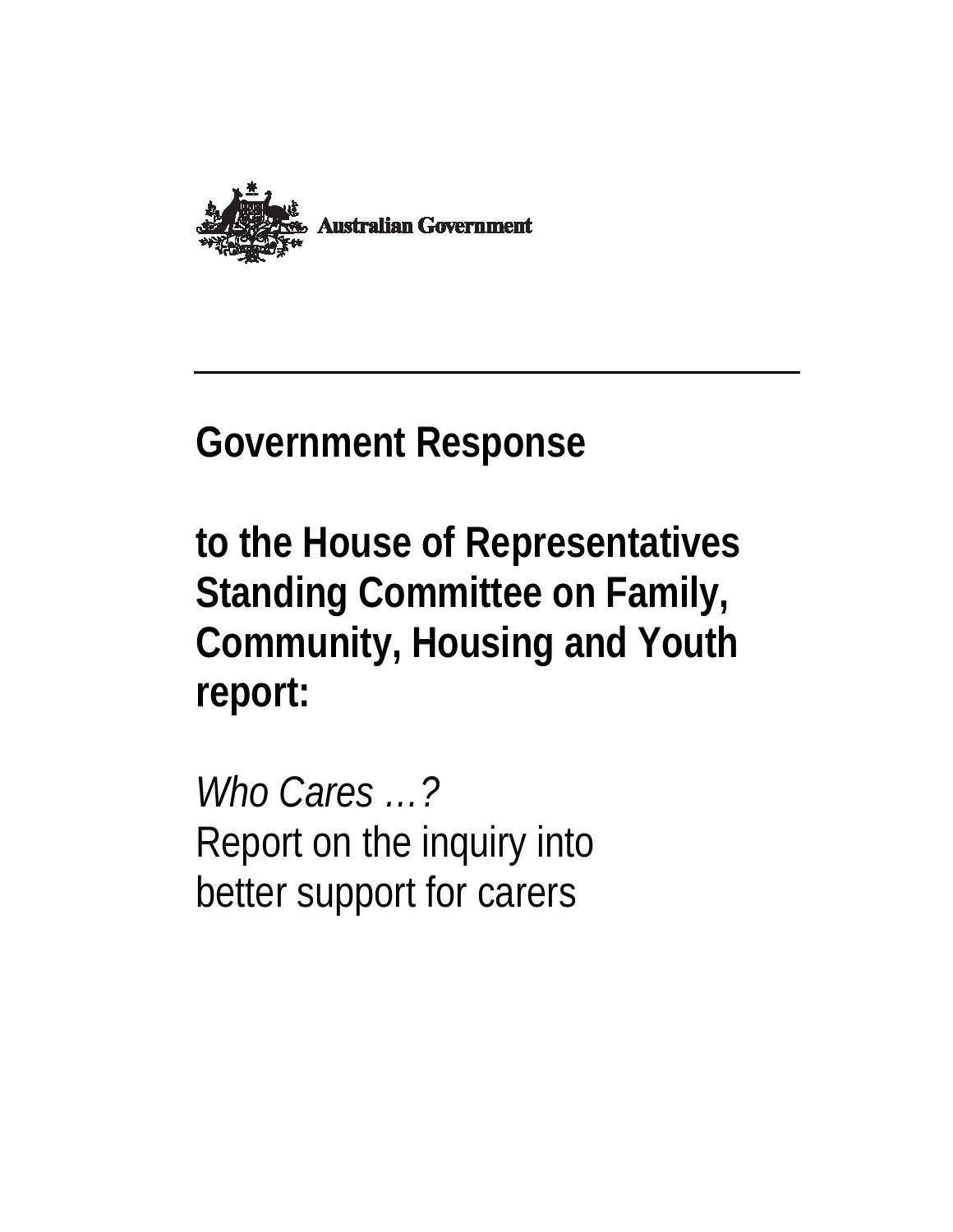© Commonwealth of Australia 2009

ISBN: 978-1-921647-079

This work is copyright. Apart from any use as permitted under the *Copyright Act 1968*, no part may be reproduced by any process without prior written permission from the Commonwealth, available from the Commonwealth Copyright Administration, Attorney-General's Department. Requests and inquiries concerning reproduction and rights should be addressed to the Commonwealth Copyright Administration, Attorney-General's Department, Robert Garran Offices, National Circuit, Canberra ACT 2600 or posted at http://www.ag.gov.au/cca

For additional copies please call 1800 050 009\*

(\*free call unless calling from a mobile or pay phone)

National Relay Service for users who are deaf or have a hearing or speech impairment

TTY: 1800 555 677

Speak and Listen: 1800 555 727

Internet relay: www.relayservice.com.au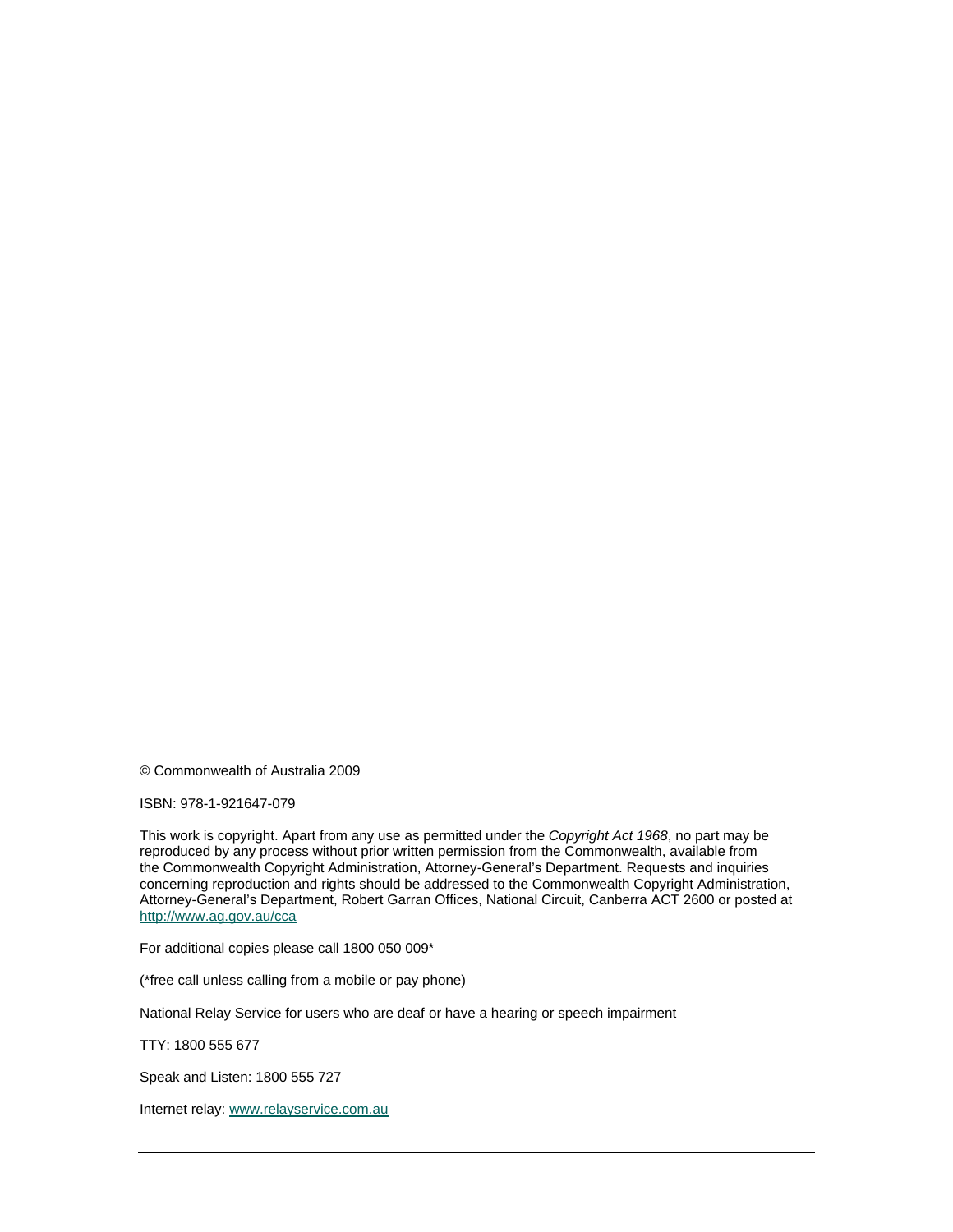## Contents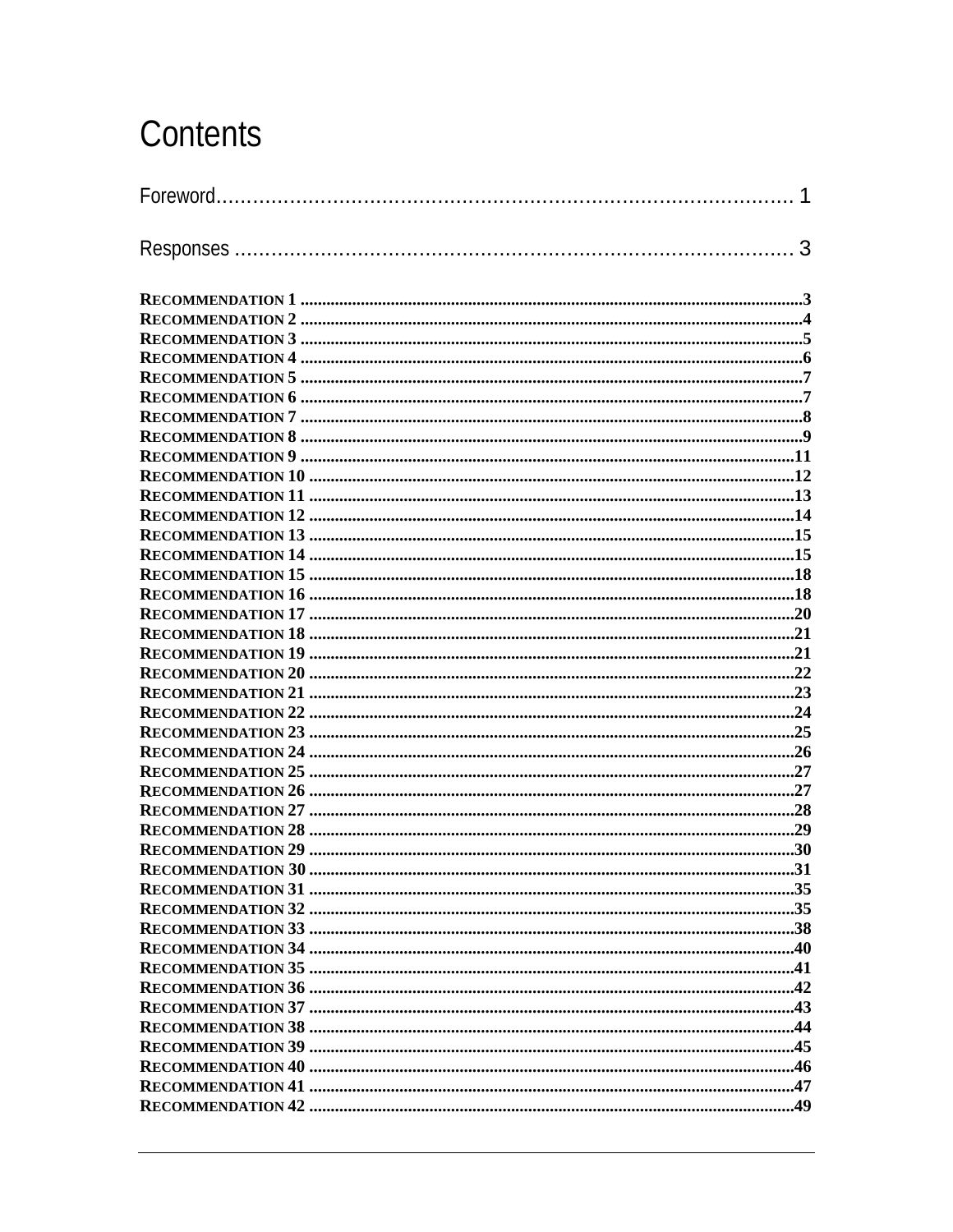Government response to additional comments made by the Hon Judi Moylan MP 59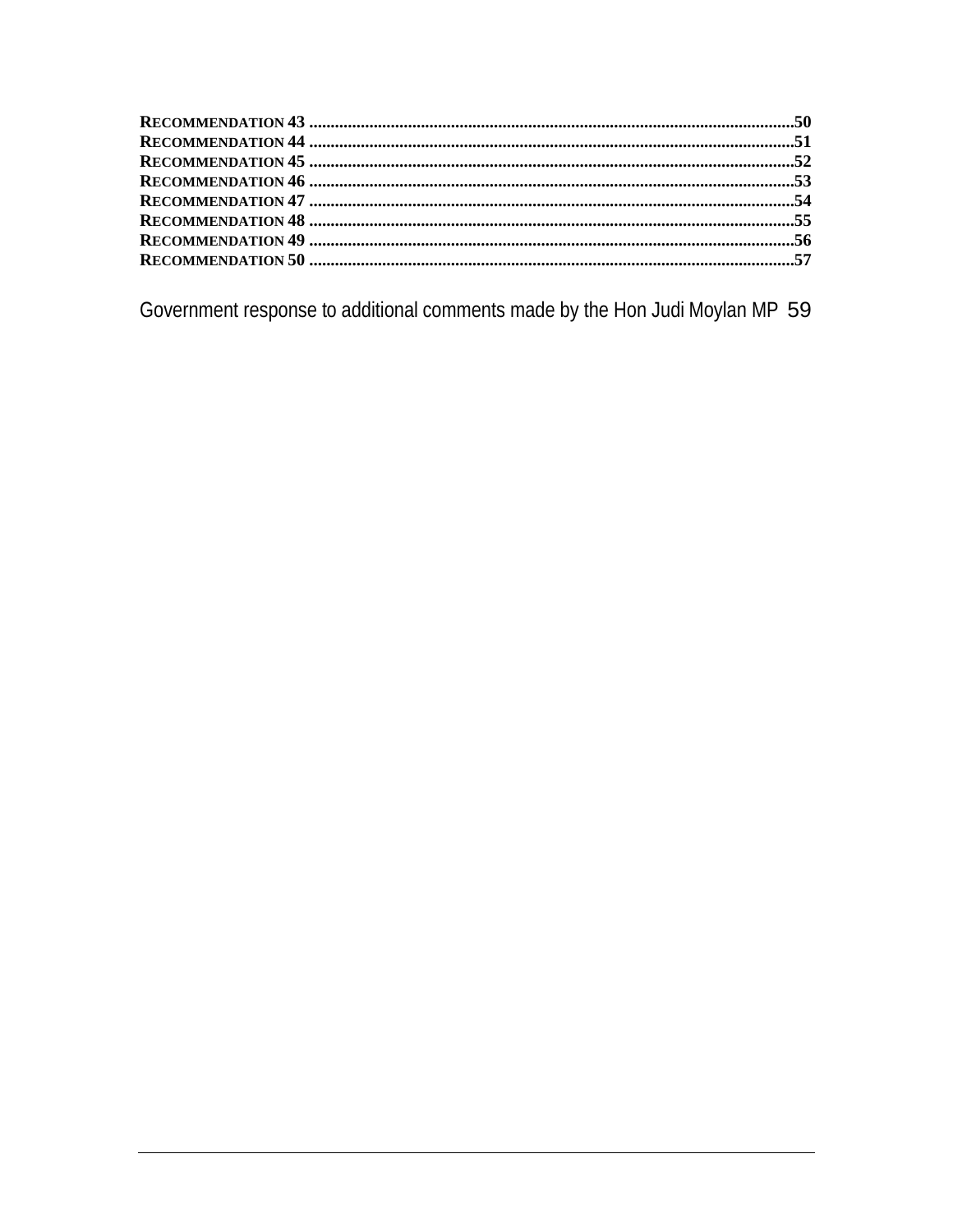## Foreword

The Commonwealth Government recognises the vitally important role that carers play in providing daily care and support to people with disability, people with medical conditions, people with mental illness and aged people. We value the significant social and economic contribution that carers make to Australian society.

The Commonwealth Government's response to the House of Representatives Standing Committee on Family, Community, Housing and Youth report: *Who Cares …? Report on the inquiry into better support for carers* occurs at a time of significant reform to the system of supports that the Commonwealth Government provides for carers, people with disability, people with mental illness and aged people.

Some of these reforms are already positively impacting on carers and the people for whom they care. These include the Secure and Sustainable Pension Reform Package which introduced pension increases from 20 September 2009 and the introduction of a permanent, ongoing Carer Supplement; the implementation of the Carer Payment (child) reforms on 1 July 2009; and the work of Job Services Australia in assisting carers entering or re-entering the workforce.

The full extent of other reforms, such as the National Disability Agreement and proposed National Disability Strategy, will take longer to flow through. This is because these involve significant reform to Australia's current service delivery arrangements. The Government is determined to get these reforms right. We want to ensure that carers have the support they need and, that the people they care for, have the right mix of services and programs in place.

The Commonwealth Government's response to the Committee's recommendations delivers a number of positive outcomes for carers. Central to the response is a commitment to ensure that carers are appropriately recognised and for this to be driven by strong national leadership. The Commonwealth Government will introduce Commonwealth carer recognition legislation in 2010. Following this, we will lead the development of a national carer recognition framework including a national carer strategy which complements and builds on state and territory carer recognition legislation and policies. The development of a national carer recognition framework will include consideration of, among other things, the training and skills development needs of carers and the adequacy of case management and care coordination for carers.

This work will occur in conjunction with the development of the National Disability Strategy, to be announced in 2010, which will provide a whole-of-government, whole-of-life approach to assisting people with disability and their families, friends and carers to achieve better outcomes in society.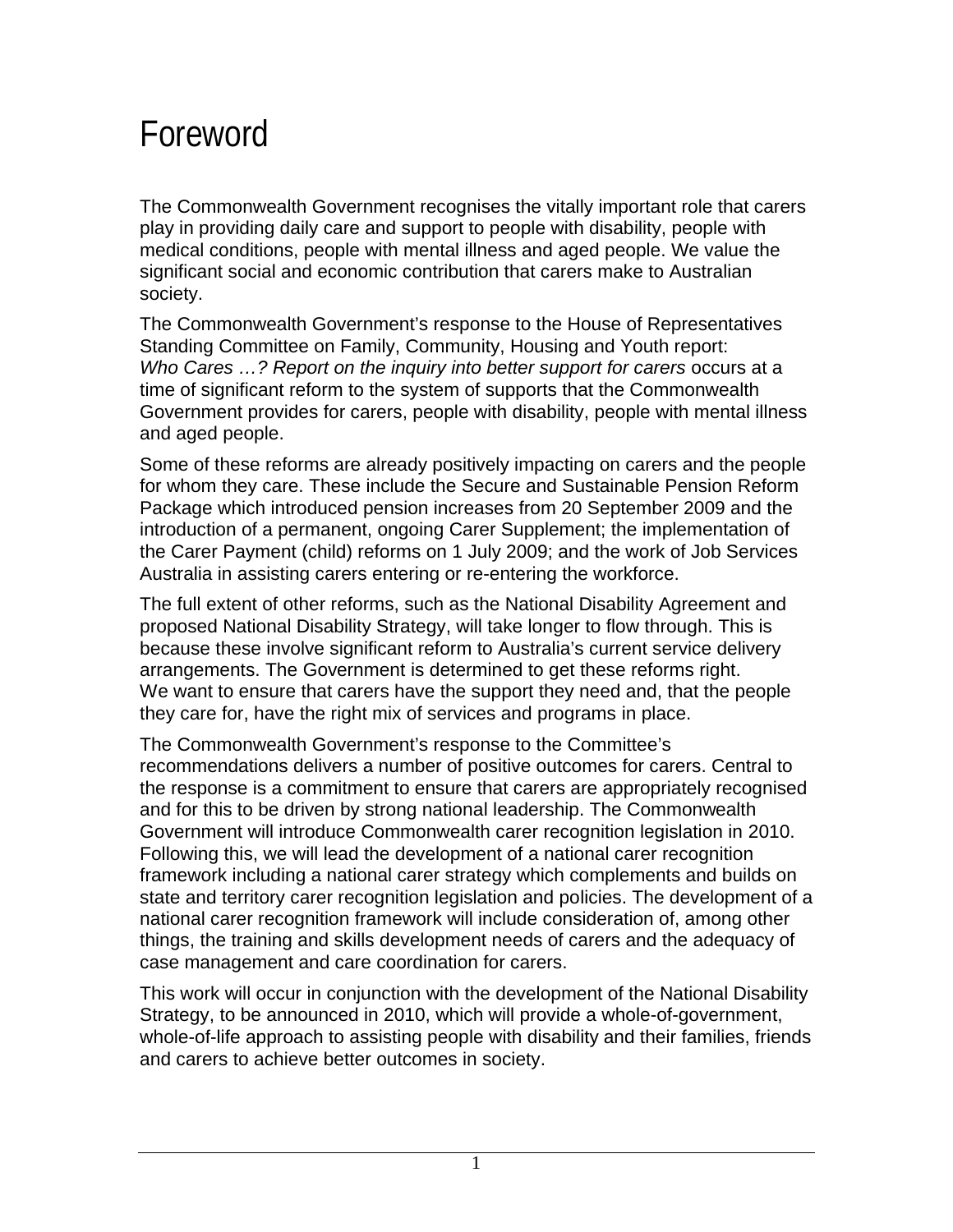On the important issue of access to affordable and responsive respite care services, the Commonwealth Government, under the National Disability Agreement, has provided a significant injection of funding to drive important reforms, including the need for additional places such as respite. The Commonwealth Government will continue work to streamline respite services, commencing with Commonwealth program responsibilities.

To respond to the call for greater government financial assistance for carers, the Commonwealth Government, through the Secure and Sustainable Pension Reform package, introduced a new Carer Supplement for carers in receipt of Carer Payment and/or Carer Allowance. The Carer Supplement provides carers with ongoing certainty about the level of assistance they will receive. In addition, on 20 September 2009 the Secure and Sustainable Pension Reform package delivered an increased rate of Carer Payment. The Commonwealth Government's changes to the eligibility and assessment processes for Carer Payment (child), which were implemented on 1 July 2009, also means that more carers of children aged 16 years or younger are now benefiting from the payment.

This response outlines the Commonwealth Government's commitment to supporting people with disability, people with mental illness and aged people and their carers. It highlights the Commonwealth Government's commitment to improve service delivery arrangements including capacity building in the community care workforce. The response also outlines the significant work the Commonwealth Government has agreed to progress to improve the employment, education and training outcomes of carers.

The response also addresses key issues in the recommendations arising from the Final Report of the Bring It! 2008 Young Carers Forum. Specifically, the Commonwealth Government commits to do further work to improve the educational attainment of young carers; continue to support activities that promote the awareness of carers in society; and work closely with stakeholders to continue the redesign of the Young Carers Respite and Information Services Program with a focus on carer support, within a whole-of-family approach.

The Commonwealth Government remains committed to working constructively with carers, carer groups and State and Territory Governments to further investigate a range of recommendations in the report and to build on the Committee's intentions to improve the lives of carers and those they care for.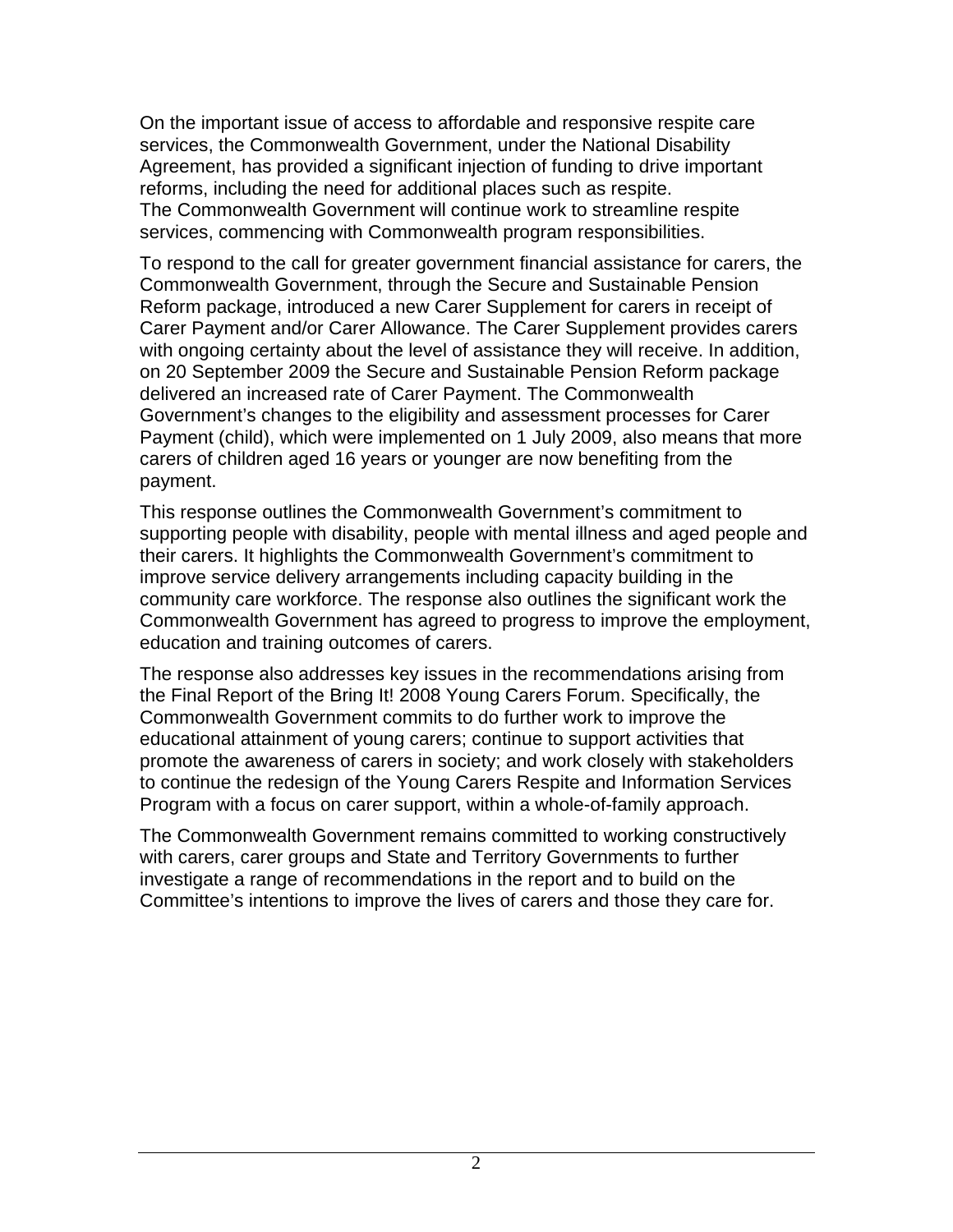## Responses

#### **Recommendation 1**

**That the Treasurer direct the Australian Bureau of Statistics, either through an extension to its Survey of Disability, Ageing and Carers or through the development of an alternative carer specific survey, to expand the information it collects on carers to include information on: secondary carers; carers providing episodic care; carers providing palliative care; and carers aged 15 years and under.** 

**The Australian Bureau of Statistics should also consider increasing the frequency of the Survey of Disability, Ageing and Carers to three yearly intervals.**

#### **AGREE IN PART**

 $\overline{a}$ 

The Commonwealth and State and Territory Governments have provided funding of over \$4 million to double the 2009 Survey of Disability, Ageing and Carers sample size. The expansion of the sample size will: facilitate more detailed analysis of characteristics of carers and the care they provide; and better measure unmet need. This will improve the information collected on secondary carers, carers providing episodic care and carers providing palliative care.

Carers aged 15 years and under are already identified in the Survey of Disability, Ageing and Carers<sup>1</sup>. The Commonwealth Government, through the Department of Families, Housing, Community Services and Indigenous Affairs, also commissioned the Social Policy Research Centre, University of New South Wales, to conduct a major, multi-stage study into the advantages and disadvantages of care giving for young carers, *Young carers in Australia: Understanding the advantages and disadvantages of their care giving,* including quantitative analysis of existing national data sets on young carers.

The Commonwealth Government agrees to explore the expansion of the Survey of Disability, Ageing and Carers sample size beyond 2009. The Commonwealth Government will progress this issue with State and Territory Governments in the context of future Council of Australian Government negotiations.

<sup>&</sup>lt;sup>1</sup> In the Survey of Disability, Ageing and Carers, adult survey respondents are responsible for identifying carers aged 15 years and under. However, this information is not reconfirmed with the child to ascertain whether they consider themselves a primary carer.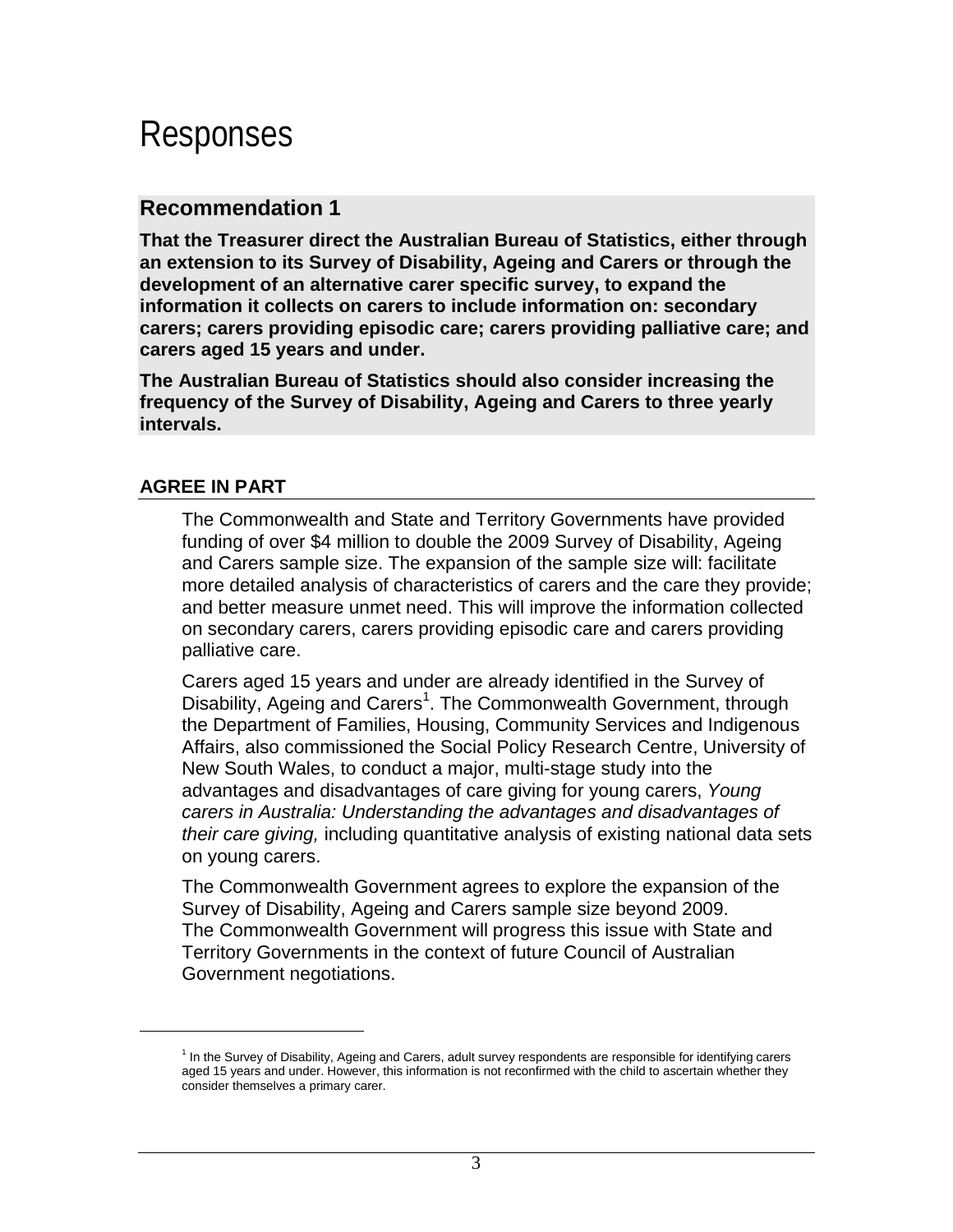In addition, the Commonwealth Government, through the Department of Health and Ageing, has set aside funds of over \$1 million for additional work with the Australian Bureau of Statistics on data including community care data and data on carers.

In addition, the 2007 Australian Bureau of Statistics Survey of Employment Arrangements, Retirement and Superannuation included a work and family balance module that collected information separately on caring within the household and across households. The 2013 survey will incorporate a time use diary for a subsample of about 4,000 households to increase the information available about caring activities in the family.

Given the availability of information from these sources, the Commonwealth Government does not agree to increase the frequency of the Survey of Disability, Ageing and Carers to three yearly intervals.

#### **Recommendation 2**

**That the Australian Government, through the Department of Families, Housing, Community Services and Indigenous Affairs and the Department of Health and Ageing support a national community education campaign to promote a better understanding of the role and needs of carers, and an appreciation of the contribution that carers make to society.**

**The campaign should also include components to promote increased awareness of their role among 'hidden' carers who may not readily self-identify and to address the concerns of carers who may be reluctant to disclose their role to others.**

#### **NOTE**

The Commonwealth Government currently funds Carers Australia to undertake community awareness-raising activities and campaigns.

The Department of Health and Ageing provides funding of \$200,000 each year to Carers Australia to administer Carers Week. Carers Week is a national awareness-raising event, held in October each year, that aims to recognise, promote and raise awareness of the valuable contribution carers make to society; generate discussion on issues of importance to carers; raise awareness of hidden carers; improve self-identification; and provide an opportunity for carers, organisations and government to share experiences, ideas and information.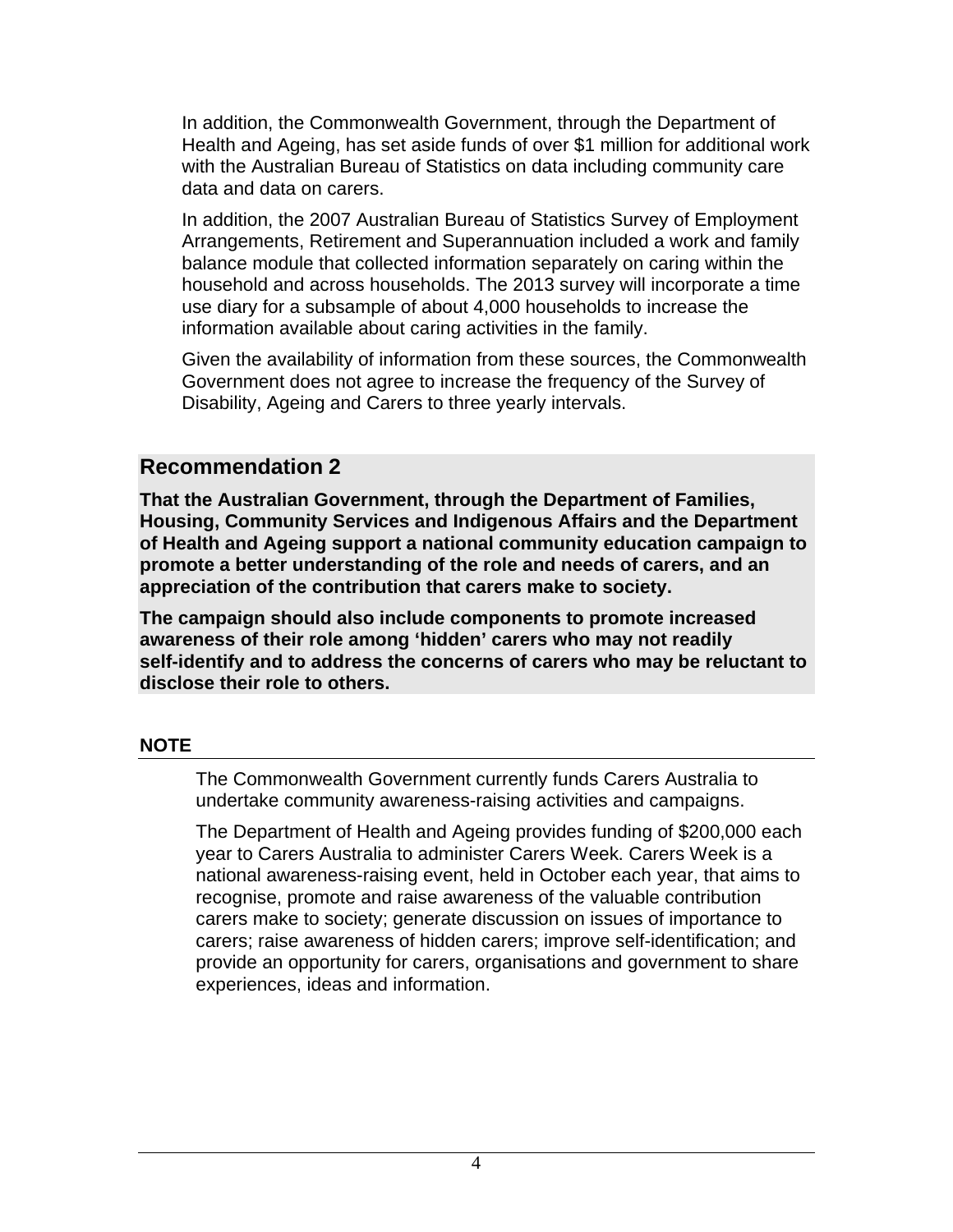The Commonwealth Government also provides ad hoc funding to Carers Australia for various forums and conferences to promote a better understanding of carers' issues. For example, in 2008 the Department of Families, Housing, Community Services and Indigenous Affairs provided funding to Carers Australia for the Bring It! 2008 Young Carers Forum. The forum enabled young carers to discuss key areas of concern (including identification), provide input to the Commonwealth Government's policy agenda and talk with politicians and/or their advisers about the issues young carers face.

The Commonwealth Government, through the Department of Health and Ageing, also provides funds for 54 Commonwealth Respite and Carelink Centres to provide information and services for aged people, people with disability and carers. Commonwealth Respite and Carelink Centres provide outreach activities at a local level, including developing appropriate publicity material; promotion at relevant conventions and conferences; and engaging and networking with general practitioners, allied health professionals and other stakeholders.

#### **Recommendation 3**

**That the Minister for Families, Housing, Community Services and Indigenous Affairs and the Minister for Health and Ageing propose to the Health, Community and Disability Services Ministerial Council that the Australian Government and each jurisdiction review existing legislation and policy relating to health and community care to ensure that carers are adequately recognised.**

**If legislation affecting carers falls beyond the jurisdiction of the Health, Community and Disability Services Ministerial Council then it should be referred to the appropriate ministerial council for review.**

#### **AGREE**

The Commonwealth Government appreciates the importance of ensuring that the needs and role of carers are appropriately recognised in relevant legislation and policy and agrees to propose that appropriate ministerial councils review relevant Commonwealth and state and territory legislation and policies to ensure that carers are adequately recognised.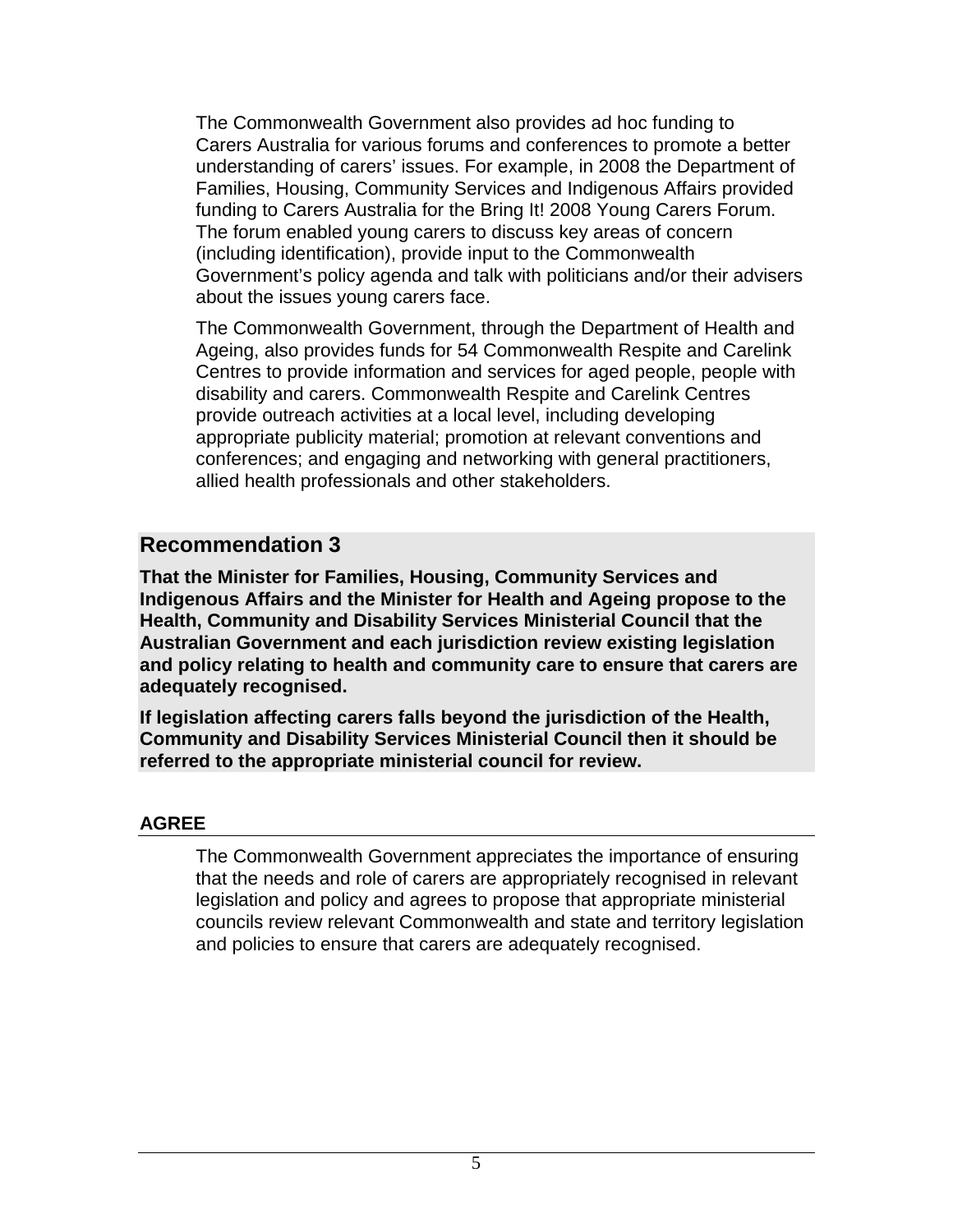**That the Minister for Families, Housing, Community Services and Indigenous Affairs seek the Health, Community and Disability Services Ministerial Council to develop a nationally consistent carer recognition framework, comprising:** 

- **national carer recognition legislation, which complements state and territory carer legislation; and**
- **a national carer strategy which builds on and complements state and territory carer policies.**

#### **AGREE**

The Commonwealth Government agrees to lead the development of a national carer recognition framework including legislation and a national carer strategy, and will seek to progress this work through relevant ministerial councils.

The Commonwealth Government will introduce Commonwealth carer recognition legislation in 2010. The development of this legislation will be informed by a review of existing carer recognition legislation and policy, to be undertaken by the Department of Families, Housing, Community Services and Indigenous Affairs, by the end of 2009.

Following this, the Commonwealth Government will seek to progress the development of a national carer recognition framework through relevant ministerial councils.

The development of a national framework will be informed by the review of relevant Commonwealth and state and territory legislation and policy to ensure that carers are adequately recognised (Recommendation 3). The National People with Disabilities and Carer Council and peak carer bodies would be consulted as part of the development process.

The Commonwealth Government also notes that work is already being undertaken to ensure that carers are recognised in relevant Commonwealth legislation and policy. For example, the Commonwealth Government developed a *Charter of Rights and Responsibilities for Community Care* which recognises that services to the care recipient need to be delivered in a way that respects the person's family, representative and informal care arrangements. From 1 October 2009 the Charter is a legal instrument that applies to Australian Government funded aged care packages which operate under the *Aged Care Act 1997* (Cth).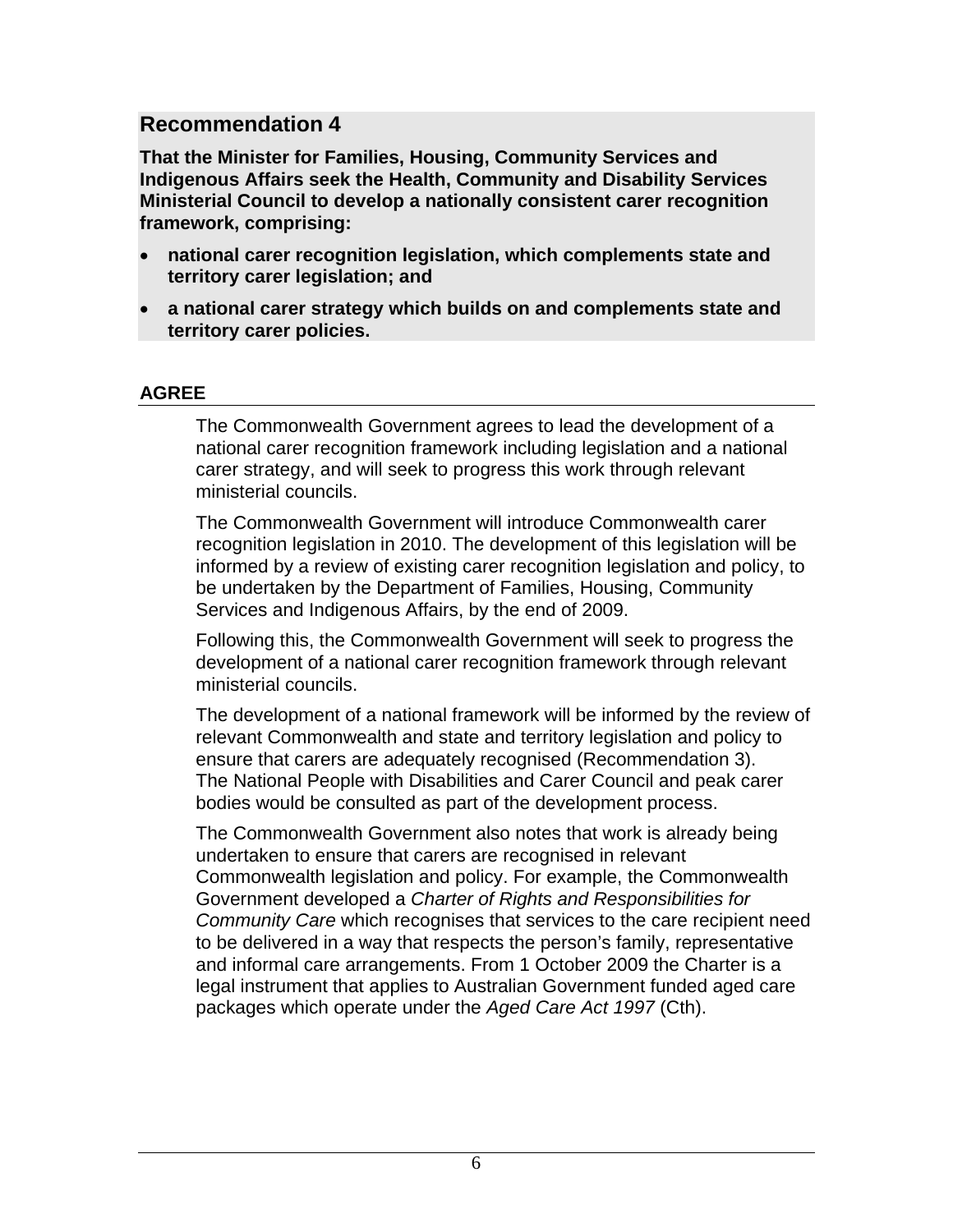**That the Department of Prime Minister and Cabinet establish a national office for carers, either within the Office of Work and Family or as a new office within the Department.**

**That the Australian Government nominate a lead Minister to be responsible for overseeing the development of nationally coordinated carer legislation, policy, programs and services so that these are effectively linked across all levels of government and portfolios.**

#### **NOTE**

The Commonwealth Government notes that there are many issues affecting carers and that these cross a number of portfolio responsibilities, such as health care, social support, workforce participation, aged care and disability support.

To address the intention of this recommendation the Commonwealth Government will establish a high level cross departmental forum to coordinate carer legislation, policy, programs and services so that they are effectively linked across Commonwealth portfolios. The forum will provide quarterly reports to Ministers on carers' issues and ad-hoc advice as required. The Departments of Families, Housing, Community Services and Indigenous Affairs; Health and Ageing; Education, Employment and Workplace Relations; Veterans Affairs; Human Services and the Department of Prime Minister and Cabinet, will be represented on the forum.

Responsibility for specific carer policy, programs and services will remain the responsibility of individual Ministers and their respective Australian Public Service agencies. Therefore, the Commonwealth Government does not agree to establish a national office for carers or to nominate a lead Minister.

### **Recommendation 6**

**That the Australian Government consider consolidating portfolio responsibility for people with disabilities, people with mental illness, the frail aged and their carers into a single Australian Government department.**

#### **DISAGREE**

The Commonwealth Government does not agree to consolidate portfolio responsibility for people with disability, people with mental illness, aged people and their carers into a single Australian Government department.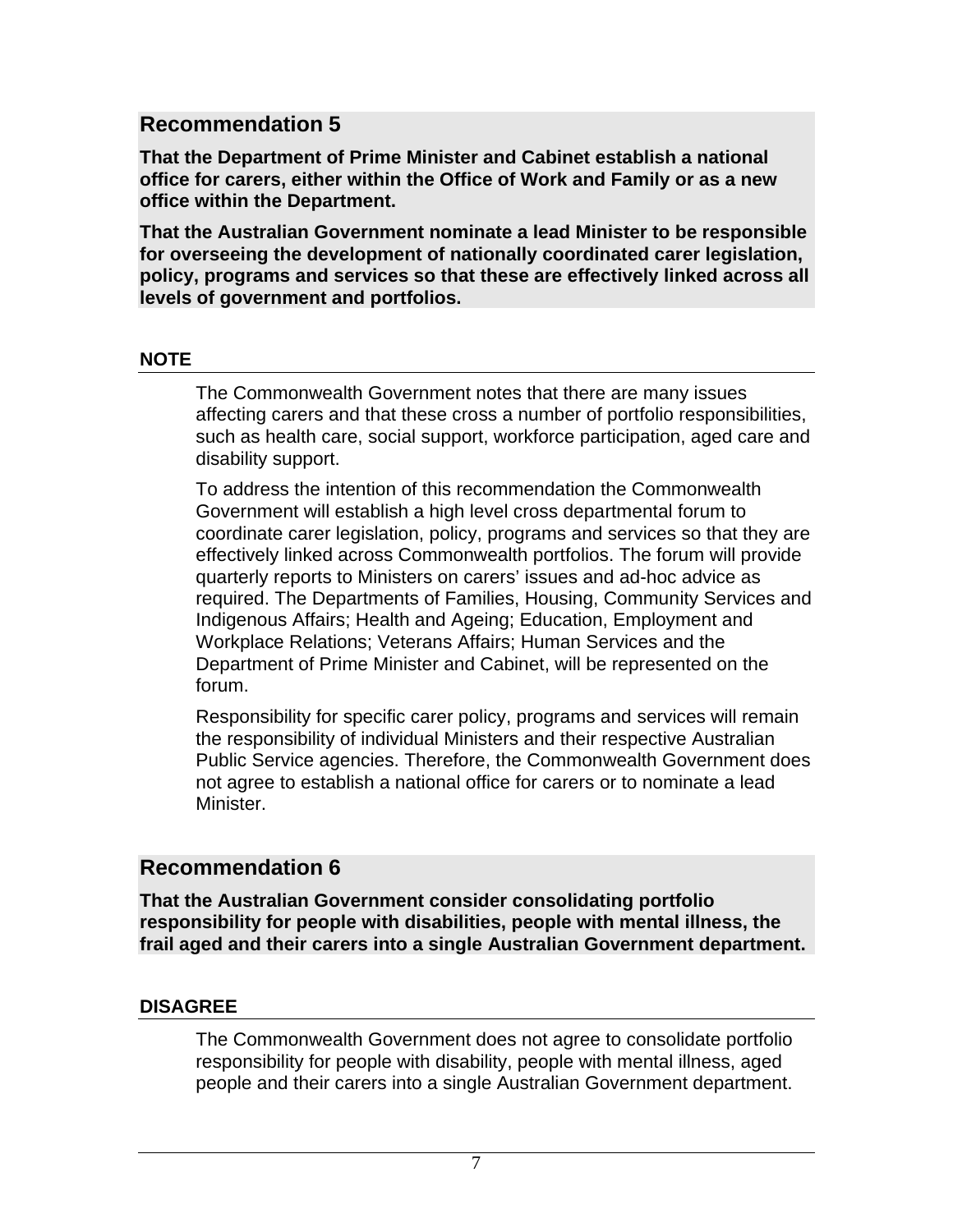The Commonwealth Government is of the view that the current departmental structure of the Australian Public Service ensures a responsive policy and program approach to carer, disability, mental health and ageing issues.

However, as set out in the response to Recommendation 5, the Commonwealth Government will establish a high level cross departmental forum to coordinate carer legislation, policy, programs and services so that they are effectively linked across Commonwealth portfolios. This will facilitate greater coordination and streamlining of carer policy and programs.

## **Recommendation 7**

**That the Minister for Families, Housing, Community Services and Indigenous Affairs and the Minister for Health and Ageing, seek agreement through the Health, Community and Disability Services Ministerial Council to extend the Access Points Demonstration Projects to include disability services and community mental health services.**

#### **AGREE**

The Commonwealth Government agrees to seek agreement, through relevant ministerial councils, to progress work towards a single access point model of service delivery.

In 2006 the Council of Australian Governments agreed to develop a simplified way for consumers and carers to access information and community care services. As part of this, all jurisdictions agreed to develop a consistent assessment process for community aged care services.

There are currently nine Access Point Demonstration Projects operating in seven states and territories trialling different ways to make access to community care services easier for clients and their carers. The Demonstration Projects:

- provide information about community care services
- provide advice on eligibility for services
- conduct a broad assessment of a person's needs (including the carer in some models)
- facilitate referrals to community care service providers or to other specialist or comprehensive assessors as appropriate.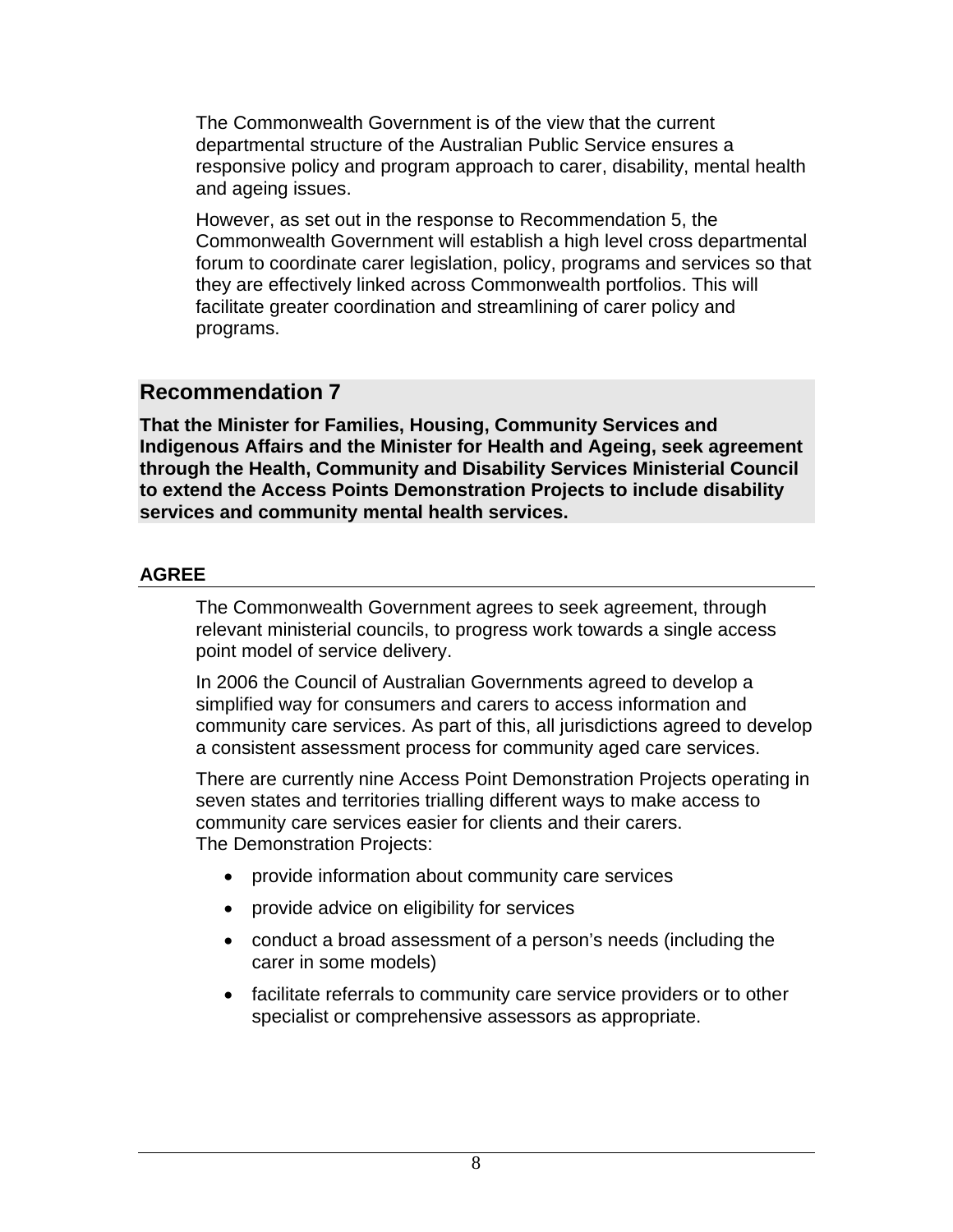Extending this project to disability and community mental health services would require the Commonwealth and State and Territory Governments to agree to a single access point model for these service delivery systems. Accordingly, the Commonwealth Government agrees to pursue the issue of a single access point model with State and Territory Governments through appropriate ministerial councils.

## **Recommendation 8**

**That the Australian Government make locally based peer support carer groups a priority within existing community grants programs available across portfolios.**

#### **AGREE**

The Commonwealth Government agrees to make locally based peer support carer groups a priority within existing community grants programs, where appropriate. Community grants programs within the Government are diverse and the Commonwealth Government agrees to assess community grant rounds on a case by case basis.

For example, the recent Volunteer Grants 2009 round, identified that community organisations providing support or services to people with disability, mental illness and/or their carers were a priority group for funding.

In addition, the Government will provide \$430,000 in 2009-10 for one-off community grants for state and territory carers' associations to run activities to support and recognise carers, in partnership with locally based peer support care groups.

The Commonwealth Government notes that it already administers a number of programs that provide peer support to carers. Examples are:

 The MyTime Peer Support Program, which provides peer support groups for parents and carers of young children under school age with disability or chronic medical condition. Children are provided with play activities and support while parents participate in activities and discussions.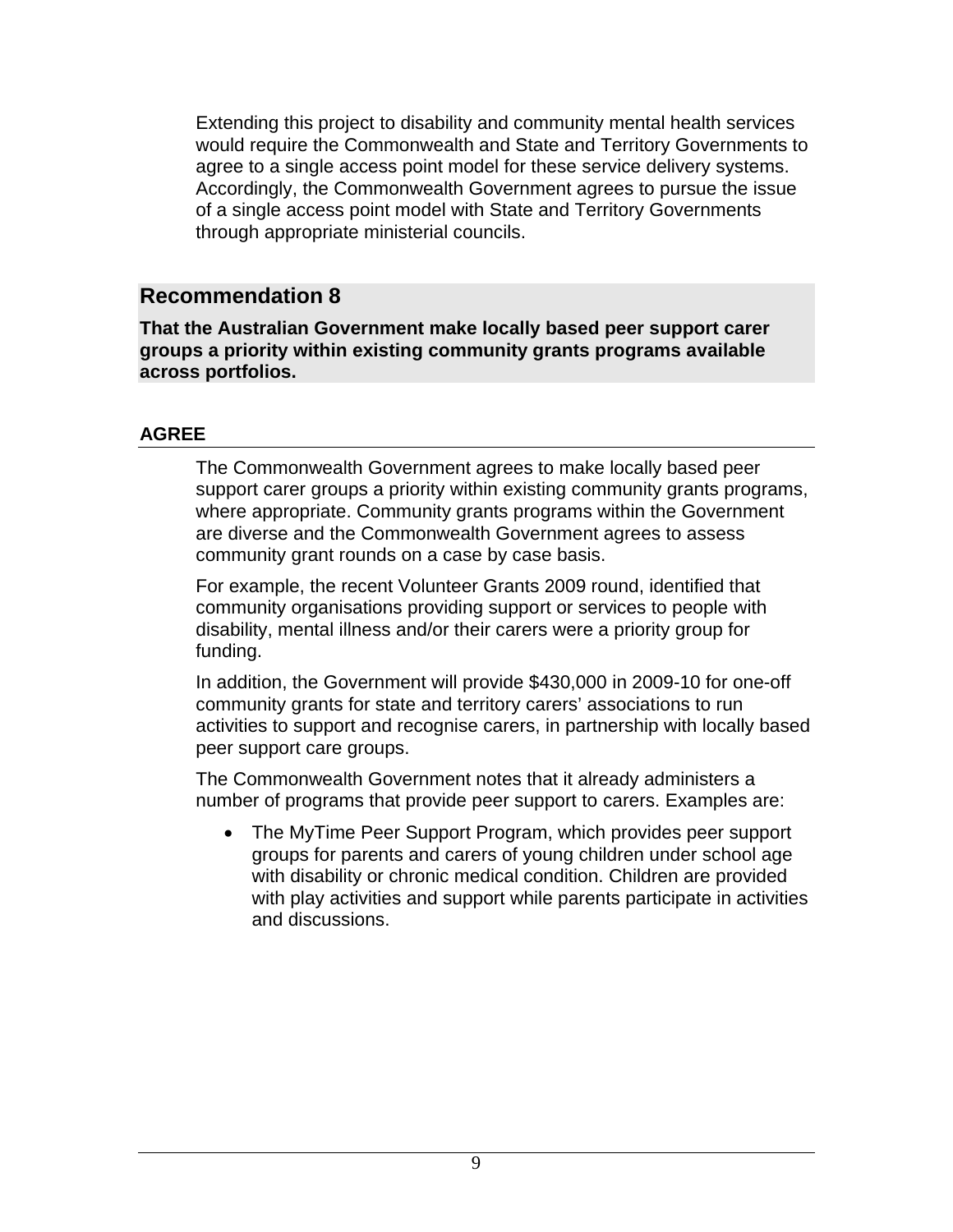- The Helping Children with Autism Package, which includes a number of initiatives to support families caring for children with Autism Spectrum Disorders, including programs which offer peer support:
	- o Initiatives being implemented by the Department of Families, Housing, Community Services and Indigenous Affairs include the provision of Early Days workshops, a website and playgroups for families and carers of children with Autism Spectrum Disorders.
	- o Initiatives being implemented by the Department of Education, Employment and Workplace Relations include workshops for parents and carers of school aged students with Autism Spectrum Disorders.
- Playgroups funded through Community and Family Partnerships under the Family Support Program, which provide opportunities for children from birth to five years of age to learn through play and to develop their social, emotional and physical skills while parents and caregivers develop social and support networks. Families and children with disability are a specific target group of this program.
- The Department of Families, Housing, Community Services and Indigenous Affairs provides ongoing funding to the West Australian Deaf Society to deliver playgroups for parents and/or children with hearing impairment.
- The Mental Health Respite Program which provides support, choice and flexibility including peer support for carers and care receivers. It increases the supply of flexible and appropriate respite options for carers of people with severe mental illness, psychiatric disability and/or intellectual disability.
- The Mental Health Community Based Program which is targeted at supporting families, carers, children and young people aged 16 to 24 years, affected by mental illness, through a diverse range of community programs, including peer support programs. The program seeks to build on family strengths and improve resilience and family functioning, particularly for Indigenous families and those from culturally and linguistically diverse backgrounds.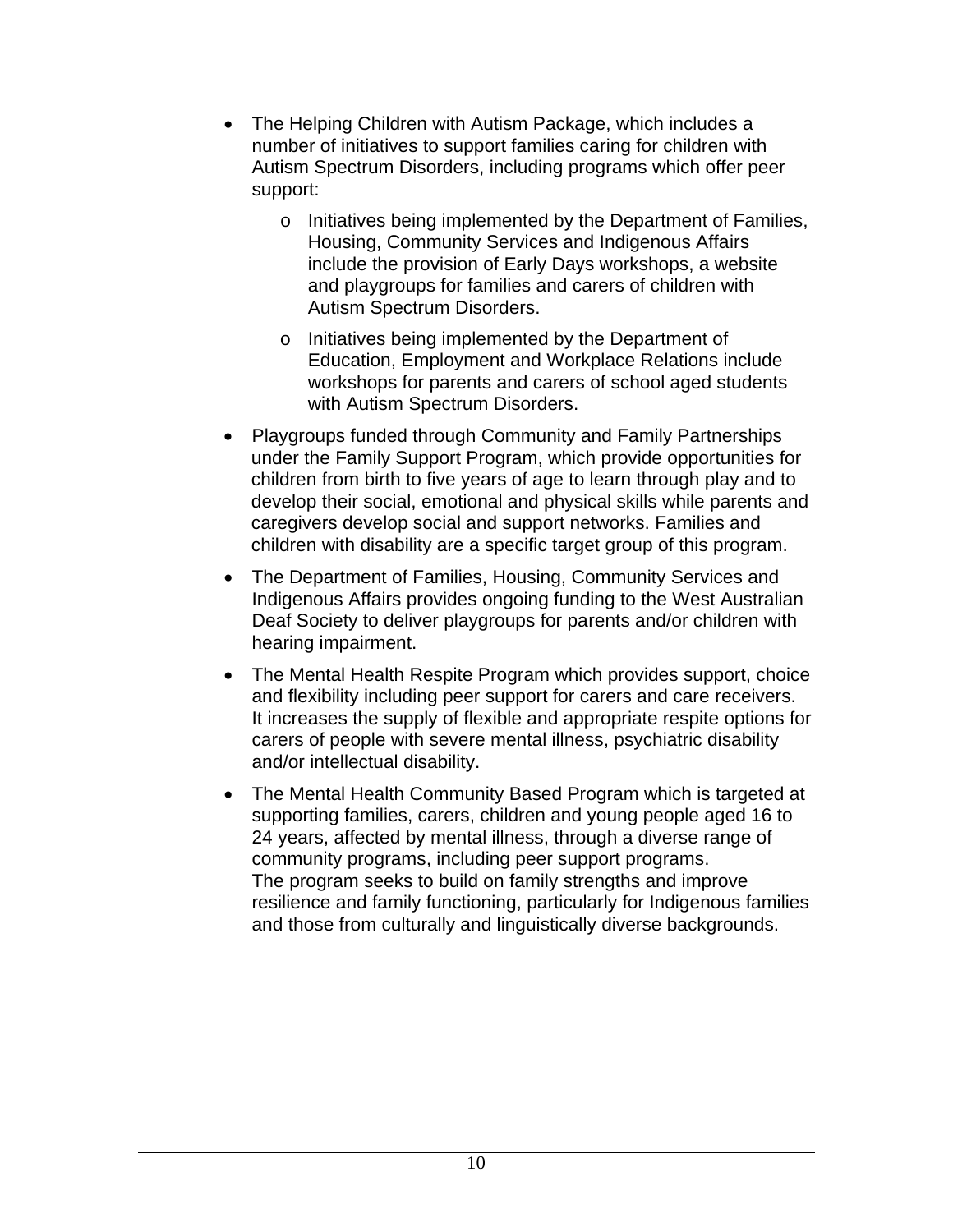**That the Minister for the Department of Families, Housing, Community Services and Indigenous Affairs fund the expansion of the MyTime Peer Support Program to:** 

- **include parents of school aged children with disability; and**
- **increase geographical coverage.**

#### **AGREE TO FURTHER CONSIDER**

The MyTime Peer Support Program provides local support to parents and carers of very young children with disability or chronic medical condition.

In the 2008–09 Budget, the Commonwealth Government provided additional funding to pilot four MyTime Peer Support Groups for parents and carers of school-aged children with disability or chronic medical condition. The four pilots began in late 2008 and were reviewed in June 2009.

The Review indicated that a more age inclusive MyTime program could enhance individual and family wellbeing. The Commonwealth Government has agreed in consultation with MyTime providers and families, to consider further enhancements to the MyTime Peer Support Group Program.

The geographical coverage of the MyTime Peer Support Program is increasing over time. The program is being implemented progressively and the full complement of MyTime Peer Support Groups, expected to benefit up to 2,500 families, is due to be reached in 2009–10.

The Commonwealth Government also notes that PlayConnect Playgroups offer carers, of children aged zero to six years with ADS or ADS like symptoms, similar local support and opportunities to develop social support networks as MyTime Peer Support Groups. These PlayConnect Playgroups are funded as part of the \$190 million Helping Children with Autism Package. Playgroups Australia, the national provider for the PlayConnect Playgroups, are working with the states and territory Playgroup Associations to establish 150 playgroups throughout Australia.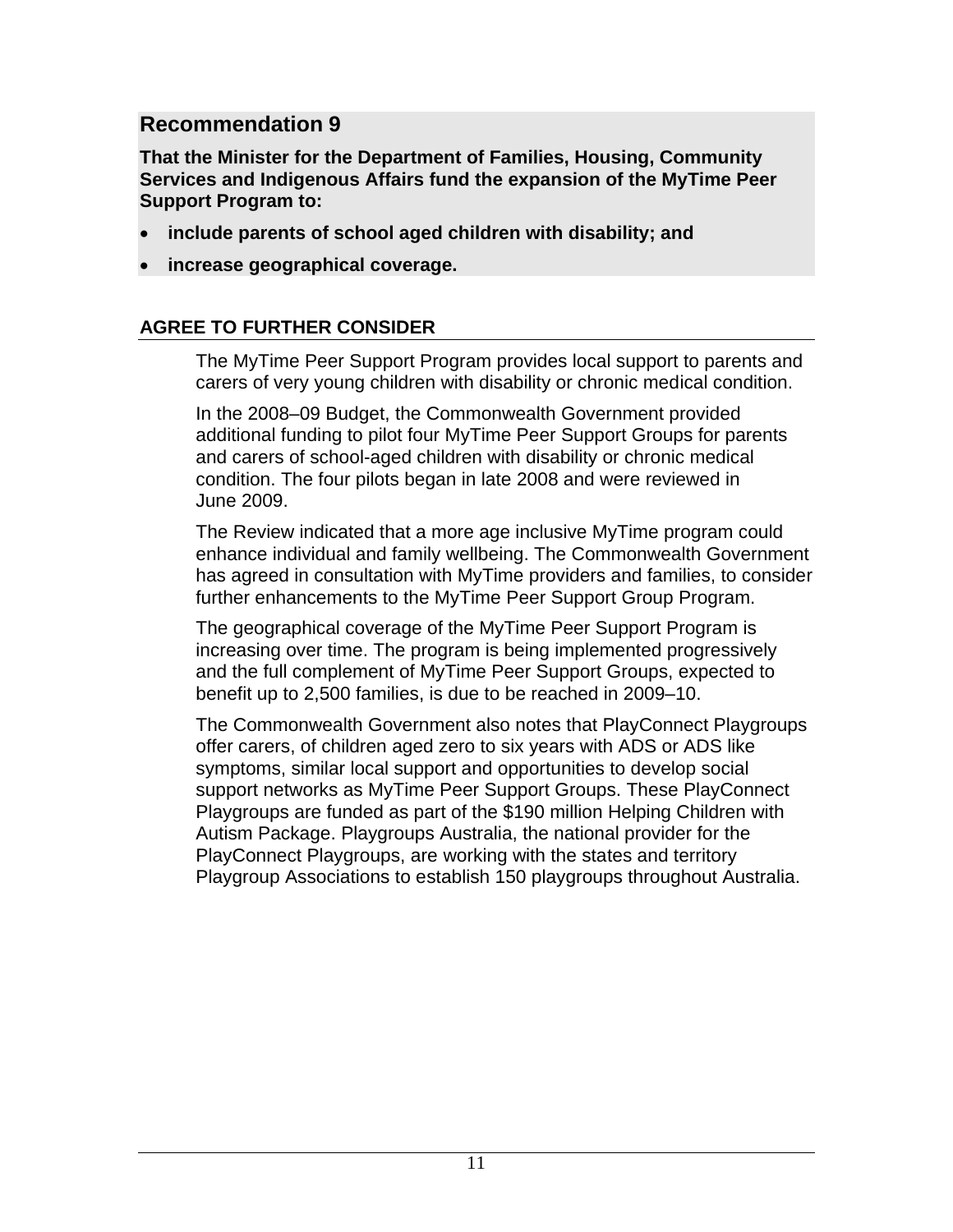**That the Minister for Families, Housing, Community Services and Indigenous Affairs and the Minister for Health and Ageing request that the Health, Community and Disability Services Ministerial Council develop a national strategy to address the training and skills development needs of carers.**

#### **AGREE**

The Commonwealth Government will request that ministerial councils consider the training and skills development needs of carers in the development of a national carer recognition framework, the development of which the Commonwealth Government has committed to leading in response to Recommendation 4.

Any national training and skills development strategy should build on existing training and skills programs which exist in the states and territories and incorporate current Commonwealth Government initiatives.

The Commonwealth Government currently administers a number of initiatives which address the training and skills development needs of carers. The Department of Health and Ageing funds the Commonwealth Respite and Carelink Centres to provide carers with necessary information about care services and supports. The centres can also link carers to local services that assist with knowledge and skills development to help support them in their caring role.

Under the Dementia Initiative, the Commonwealth Government has provided \$3 million over three years (to 2010–11) to support the individual needs of carers of people with dementia. The funding is provided to Commonwealth Respite and Carelink Centres to purchase local services for carers that can help with their education and training needs. This includes assistance such as driving lessons, educational activities and personal care skills.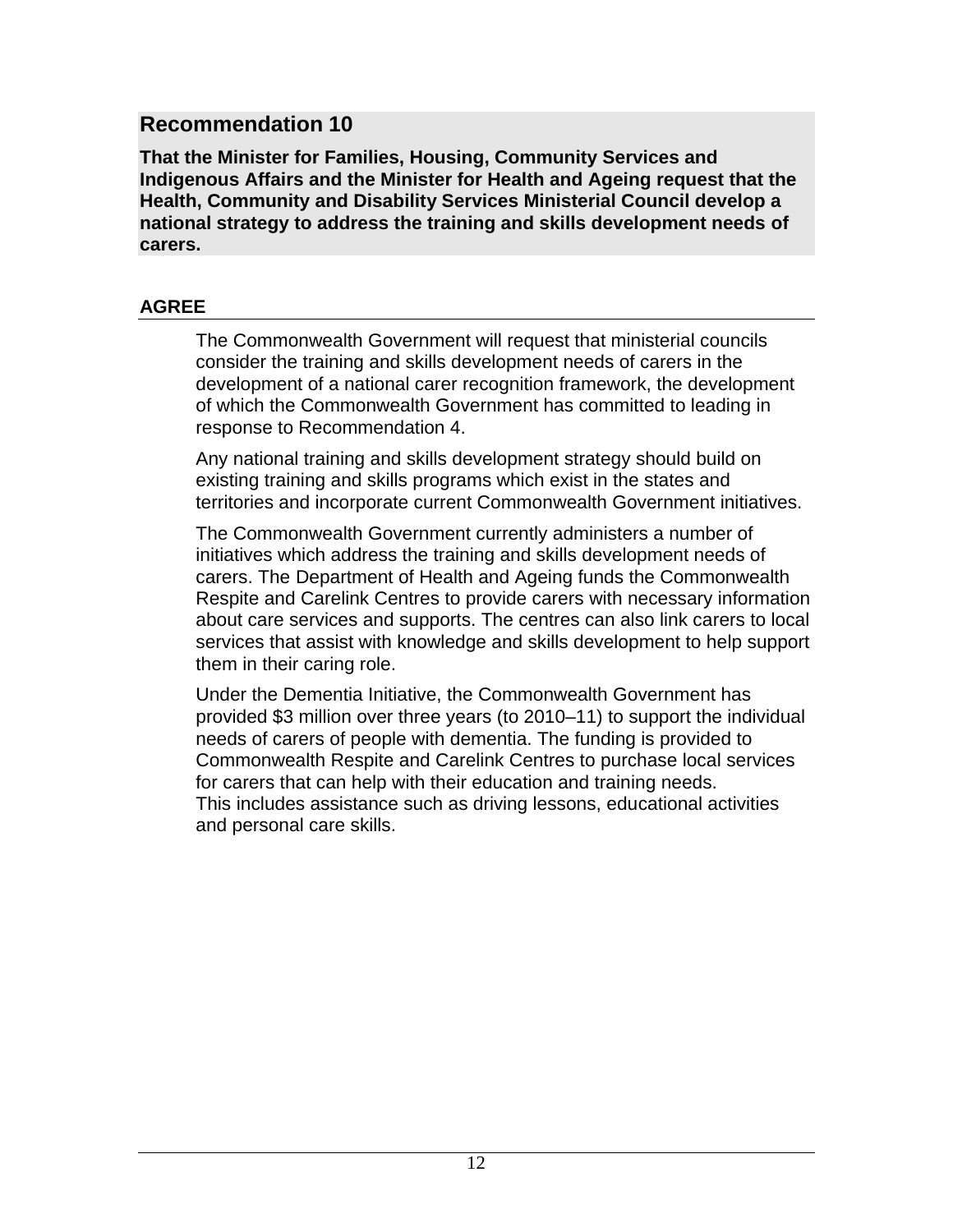**That the Minister for Families, Housing, Community Services and Indigenous Affairs and Minister for Department of Health and Ageing direct their Departments to review the adequacy of case management or care coordination for carers and care receivers using community care, aged care, disability and community mental health services.**

#### **AGREE**

#### *Adequacy of case management and care coordination for carers*

As set out in response to Recommendation 4, the Commonwealth Government has undertaken to propose that relevant ministerial councils develop a national carer recognition framework. The Commonwealth Government will request that ministerial councils consider the adequacy of case management and care coordination in assisting carers in their caring role as part of the development of this framework.

*Adequacy of case management and care coordination for care receivers*

The Commonwealth Government agrees to examine the adequacy of case management and care coordination for disability services in the context of the National Disability Agreement. The Commonwealth Government has agreed with State and Territory Governments to give priority to developing a national framework for service planning and access. The framework will focus on providing a person-centred approach to service delivery and simplifying access to specialist disability services, including through an examination of case management and care coordination approaches for people with disability and their carers.

The Council of Australian Governments' *National Action Plan on Mental Health (2006–2011)* includes a new care coordination flagship program. This initiative involves a coordinated system of linking care between clinical and non-clinical services for people with severe mental illness. The new system is designed to build on existing coordination arrangements for people with severe and persistent mental illness and complex multi-agency needs who are most at risk of falling through the gaps in the service system.

Case management is already an integral aspect of the services provided to aged people under the Commonwealth Government's Community Packaged Care programs.

Further, case management for aged people, people with disabilities and their carers is provided as a specific service type under the jointly funded Home and Community Care Program. This service type comprises active assistance from a formally identified agency worker who coordinates the planning and delivery of a suite of services to the individual client.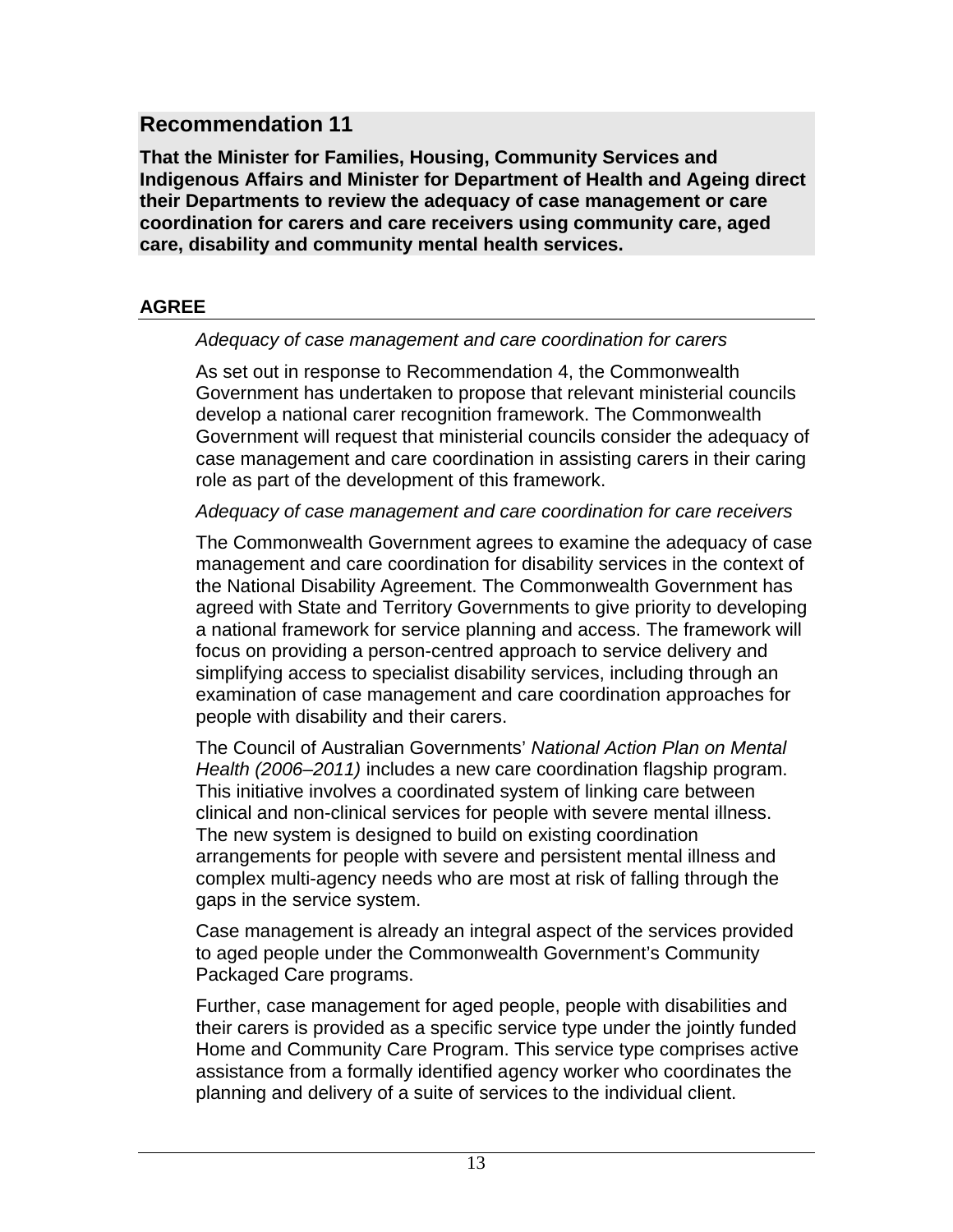**That the Minister for the Department Families, Housing, Community Services and Indigenous Affairs extend the National Disability Advocacy Program to:**

- **provide family advocacy services which better recognise the role of carers providing individual advocacy on behalf of, and with, care receivers; and**
- **provide formal advocacy for carers in their own right when this is required.**

#### **DISAGREE**

The Commonwealth Government, through the Department of Health and Ageing, provides funding to Carers Australia for a Carer Information and Support Service. The 2009-10 allocation for this program is more than \$3.2 million. Individual carer advocacy is undertaken, where necessary, as part of the support provided to carers through this service.

The focus of the National Disability Advocacy Program is to protect the interests of the person with disability in line with the *Disability Services Act 1986*. It assists people with disability to overcome barriers that impact on their daily lives and their ability to participate in the community. Given this, it would not be appropriate to extend the National Disability Advocacy Program to provide formal advocacy services for carers in their own right.

The National Disability Advocacy Program includes a family advocacy stream. Family advocates work with parents, family carers and family members, on behalf of the person with disability, on a short-term, long-term or issues-specific basis. Ten agencies are funded under the National Disability Advocacy Program to provide family advocacy services. In 2008-09 this funding equated to five per cent of total funding for the program.

Counselling, information and advocacy for carers of aged people and people with disabilities is provided as a specific service under the Home and Community Care Program. In 2007-08, around 15,000 carers accessed this service through the Home and Community Care Program.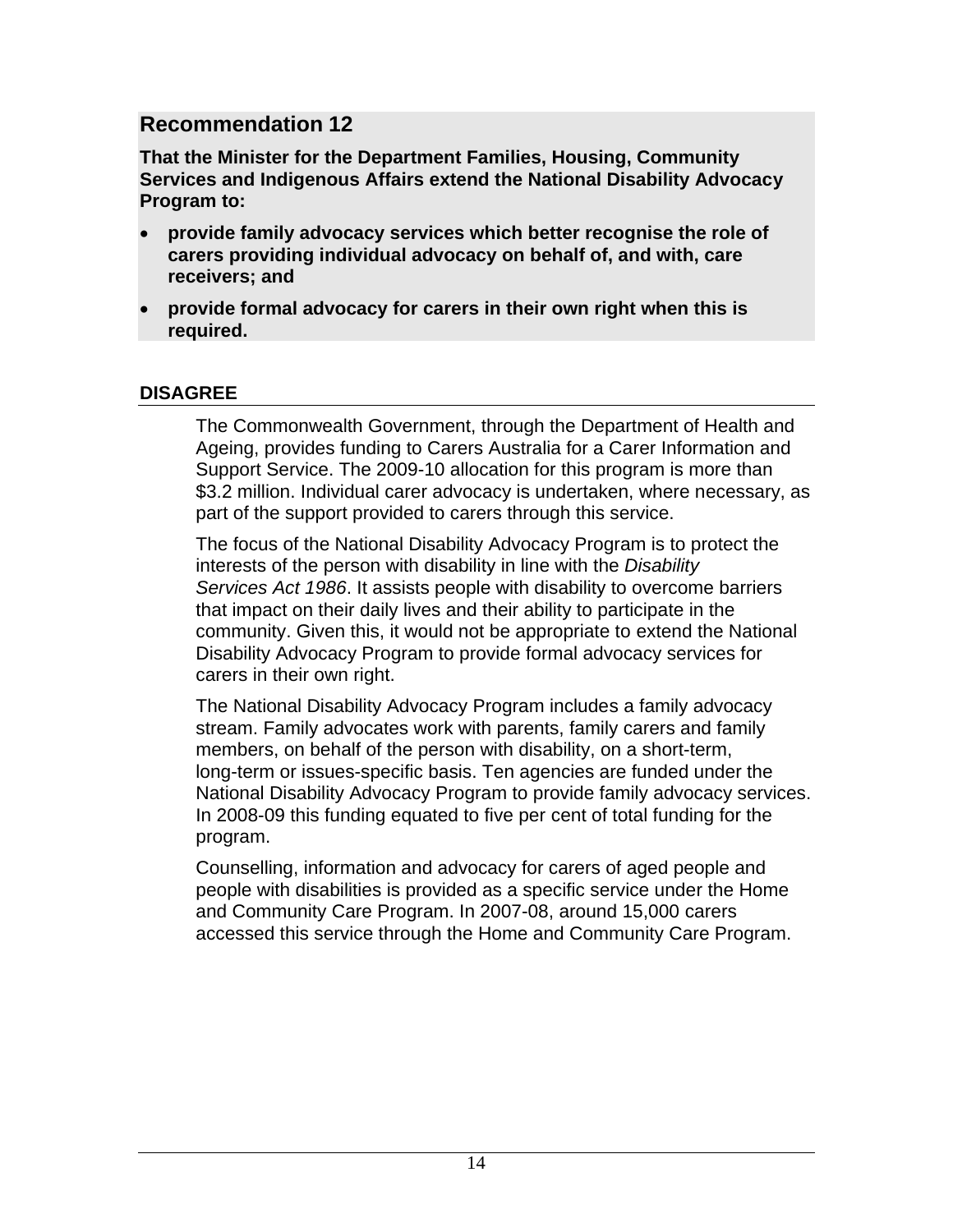**That the Minister for Health and Ageing review arrangements for systemic carer advocacy provided through Carers Australia and the network of state and territory Carer Associations.**

**The review should examine the extent to which arrangements for systemic advocacy represent the diversity of carer groups and consider whether these arrangements might need to be extended or reformed.**

#### **AGREE**

The Commonwealth Government, through the Department of Health and Ageing, currently funds Carers Australia to advocate for, and promote the interest of, carers with government, business, community sectors and other interested parties. The Commonwealth Government agrees to review its funding arrangements for systemic carer advocacy.

## **Recommendation 14**

**That the Attorney-General, in conjunction with the Minister for Families, Housing, Community Services and Indigenous Affairs and the Minister for Health and Ageing, investigate whether the National Privacy Principles and the Information Privacy Principles, and equivalent provisions in state and territory privacy and mental health legislation, adequately allow carers to be involved in the treatment of the individuals for whom they care.**

**The Minister for Families, Housing, Community Services and Indigenous Affairs and the Minister for Health and Ageing promote to health and community care providers the importance of involving carers in the treatment and services for those receiving health and community care services.**

#### **AGREE IN PART**

The Commonwealth Government agrees with this recommendation in part and is already undertaking significant work to investigate whether the National Privacy Principles and the Information Privacy Principles allow carers to be involved in the treatment of the people for whom they care; and to promote the importance of involving carers in the treatment and services for those receiving health and community care services.

In responding to this recommendation the Commonwealth Government notes that the *Privacy Act* and relevant regulation and policy are now the responsibility of the Cabinet Secretary, not the Attorney General.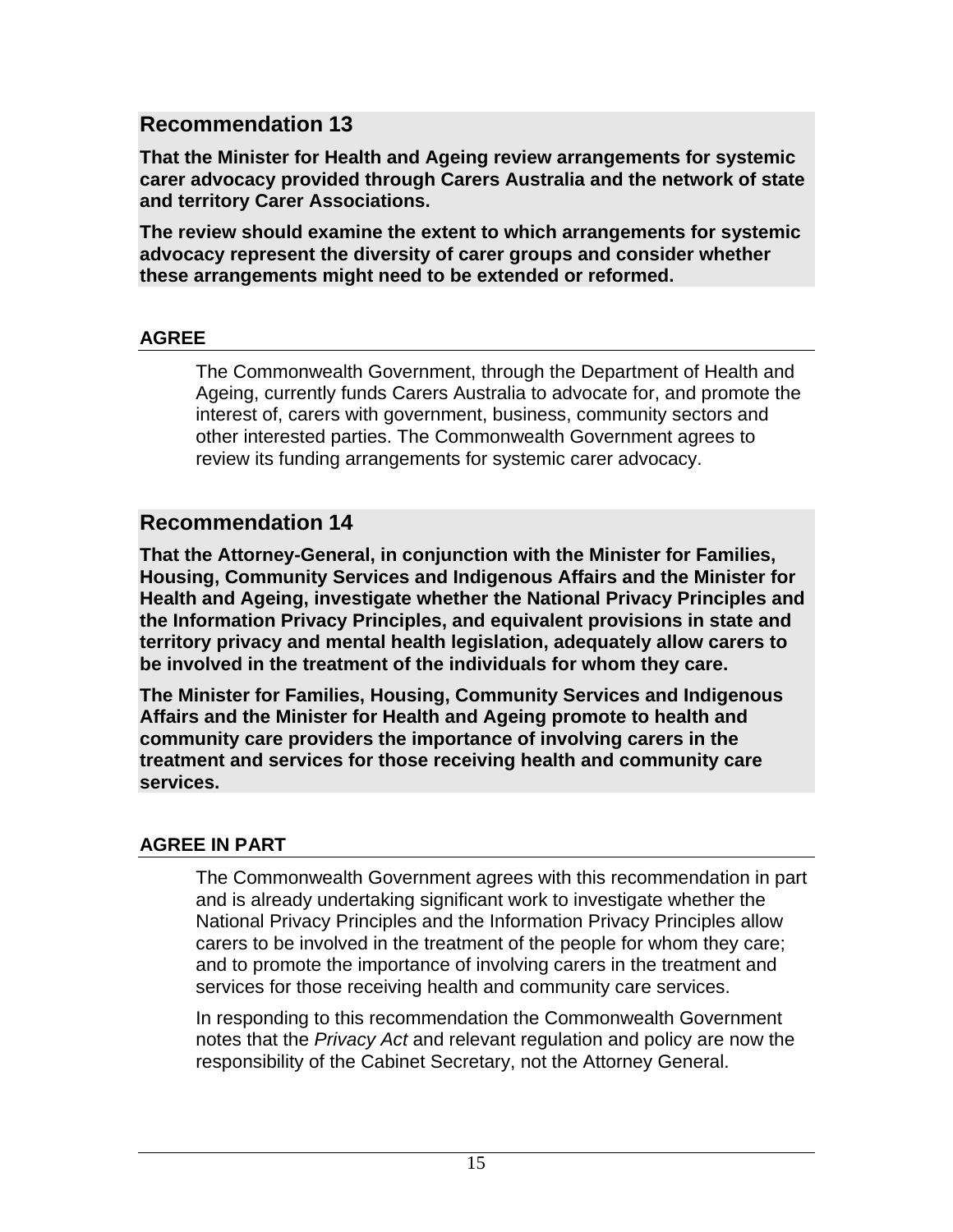#### *National Privacy Principles and the Information Privacy Principles*

The Australian Law Reform Commission considered the National Privacy Principles and Information Privacy Principles as part of its comprehensive report on Australian privacy laws, *For Your Information: Australian Privacy Law and Practice*, which was released in August 2008.

The Australian Law Reform Commission recommended that the provisions allowing disclosure of health information be revised to include an express provision to allow disclosure to a person who is primarily responsible for providing support or care to an individual.

The Commonwealth Government is responding to the Australian Law Reform Commission's report in two stages with recommendations on creating a single set of privacy principles and reforming protections for health information to be considered in the first stage. It is anticipated that the Government will release a first stage response before the end of November 2009 and exposure draft legislation outlining the proposed reforms in early 2010.

Any reform in this area allowing carers to be involved in the treatment of the care receivers must be balanced with the need to uphold the rights of care receivers, including the right to live independently and the right to privacy as articulated in the United Nations Convention on the Rights of Persons with Disabilities.

#### *Equivalent provisions in state and territory privacy and mental health legislation*

The Australian Law Reform Commission also recommended that the states and territories apply the proposed new unified privacy principles to their public sector organisations and agree that the Commonwealth regulate the private sector, including the private health sector.

The Australian Law Reform Commission's recommendations concerning the adoption of nationally consistent privacy laws, including relevant parts of mental health legislation, will be addressed through further consultation with the states and territories.

The Commonwealth Government will, through relevant ministerial councils, recommend that State and Territory Governments investigate whether their privacy and mental health legislation adequately allow carers to be involved in the treatment of the individuals for whom they care.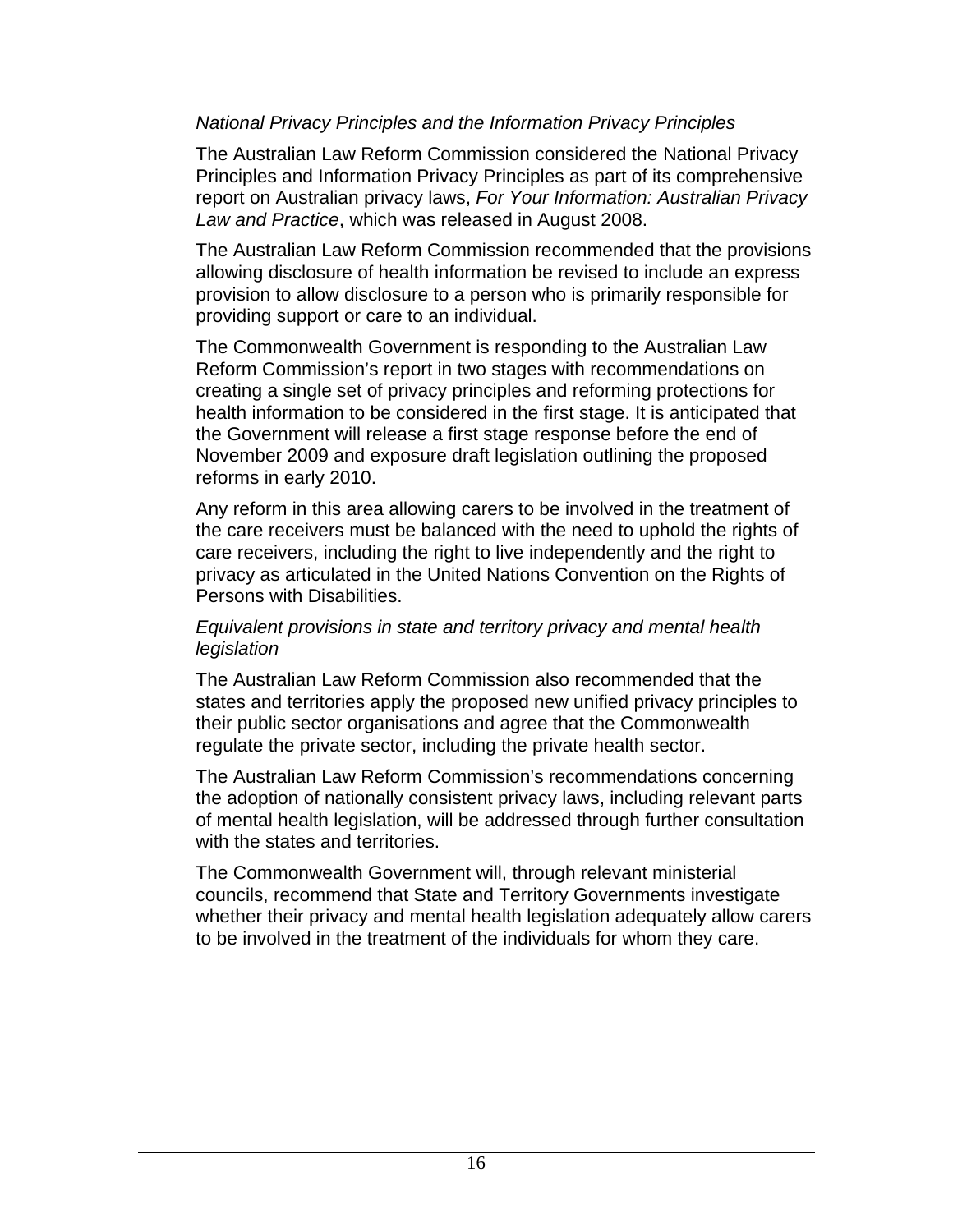#### *Promoting the importance of involving carers in treatment and services*

The Commonwealth Government has also undertaken significant work to promote the need to involve carers in the treatment of, and services for, those receiving Commonwealth Government health and community care services.

The Commonwealth Government developed a Charter of Rights and Responsibilities for Community Care, to apply to Commonwealth Government funded programs under the *Aged Care Act 1997* from 1 October 2009. The charter will include provisions for care recipients' representatives to participate in decisions relating to care in situations where there is limited capacity, and for carers to be recognised as important partners in the decision making processes relating to care.

The National Respite for Carers Program, Community Packaged Care Programs and Residential Respite Program guidelines support and reinforce the importance of involving a person's carer, family or other nominated representative in the assessment, design and delivery of the services the person receives.

The Commonwealth Government's revised *Australian National Mental Health Standards* focus on several key principles for carers, including the right of nominated carers to be involved in the treatment of the care recipient, recognition of the important role played by carers in the care recipient's life, and recognition that participation by carers is integral to the development, planning, delivery and evaluation of mental health services.

The Mental Health Respite Program, Personal Helpers and Mentors Program and Mental Health Community Based Program guidelines outline the importance of involving care recipients, their carers and families in service design and delivery.

The Fourth National Mental Health Plan (2009-2014), endorsed by all Health Ministers, also states that families and carers should be informed to the greatest extent consistent with the requirements of privacy and confidentiality about the treatment and care provided to the consumer, the services available, and how to access those services.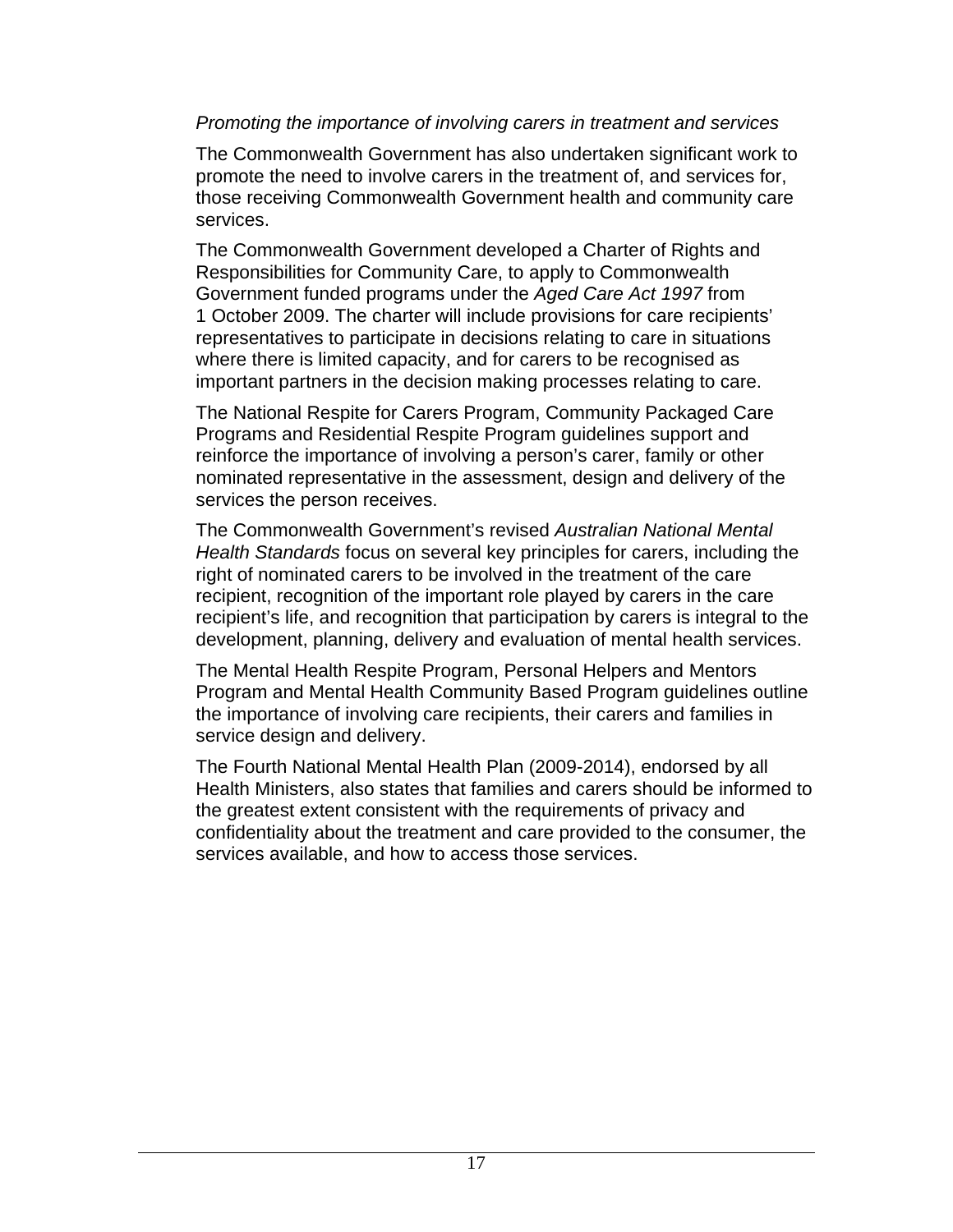#### **That the Attorney-General promote national consistency and mutual recognition governing enduring powers of attorney and advanced care directives to the Standing Committee of Attorneys-General.**

#### **AGREE**

The Commonwealth Government agrees to continue to promote national consistency and mutual recognition of arrangements for enduring powers of attorney through the Standing Committee of Attorneys-General. The Australian Health Ministers' Advisory Council, an advisory body to the Australian Health Ministers' Conference, is currently progressing the development of nationally consistent guidelines for advanced health care directives.

While legislation and regulation in this area is primarily a matter for State and Territory Governments, the Commonwealth Government will promote national consistency and mutual recognition through relevant committees.

The Commonwealth Government also notes work will be progressed in this area in response to the recommendations of the House of Representatives Standing Committee on Legal and Constitutional Affairs report *Older people and the law*.

### **Recommendation 16**

**That the Minister for Families, Housing, Community Services and Indigenous Affairs and the Minister for Health and Ageing and the Attorney-General fund a national information campaign to raise awareness about the need for, and benefits of, enduring powers of attorney and advanced care directives in the general community and among health and community care professionals.**

#### **NOTE**

As stated in the response to Recommendation 15, the Commonwealth Government will continue to support the development of a nationally consistent approach to enduring powers of attorney and advanced care directives through the Standing Committee of Attorneys-General and the Australian Health Ministers' Advisory Council, respectively. The need for a national information campaign may be considered following harmonisation of approaches between jurisdictions.

The Commonwealth Government provides funding for a number of initiatives which raise awareness and support the development of enduring powers of attorney and advanced care directives.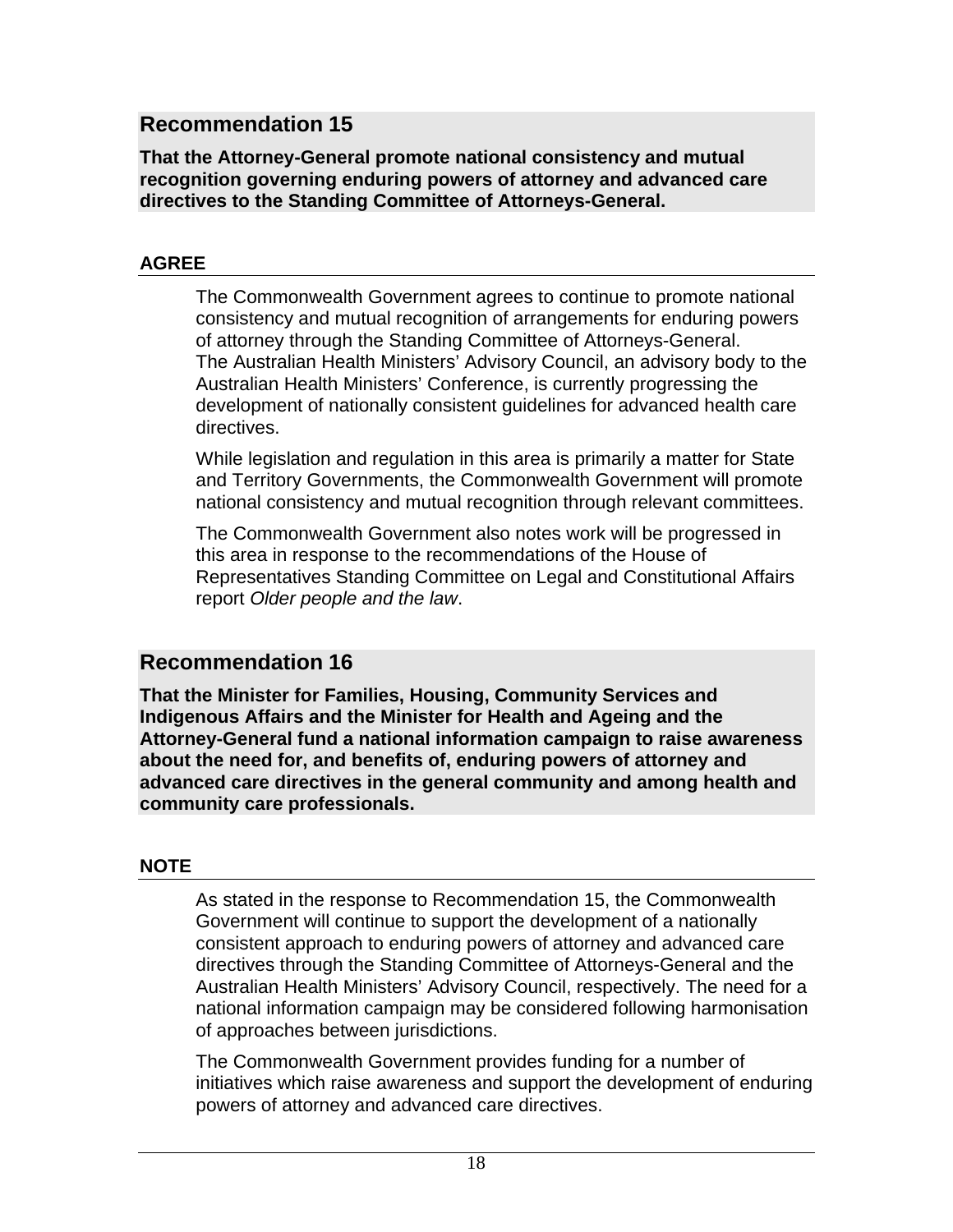The Commonwealth Government, through the Department of Families, Housing, Community Services and Indigenous Affairs funds the Family Relationship Services Program. This includes a Family Relationship Services for Carers initiative where organisations are funded to deliver information, support and family counselling and mediation services to families who are considering future care arrangements for a family member with disability.

The Commonwealth Government, through the Department of Health and Ageing, is also funding Austin Health's *Respecting Patient Choices* program to develop advance care planning in acute care settings and to pilot this particular model in a number of residential aged care facilities. Austin Health is funded \$2.9 million over three years (2007-2010) to operate the *Respecting Patient Choices* program. The *Respecting Patient Choices* website (www.respectingpatientchoices.org.au) offers a range of free downloadable guides and leaflets suitable for individuals living at home and their families as well as acute care patients, aged care residents and care workers.

The Commonwealth Government also produces and distributes a number of resources which are aimed at: raising awareness of the need for and benefits of enduring powers of attorney and advanced care directives; and providing information on how to make such arrangements. These resources include:

- *Planning for the Future: people with disability*, produced by the Department of Families, Housing, Community Services and Indigenous Affairs
- *Dementia The Caring Experience* and the *Dementia Resource Guide*, produced by the Department of Health and Ageing
- *Living with Dementia* and *Planning Ahead: a guide to putting your affairs in order,* produced by the Department of Veteran's Affairs
- *Carer Information Pack*, available from Commonwealth Carer Resource Centres.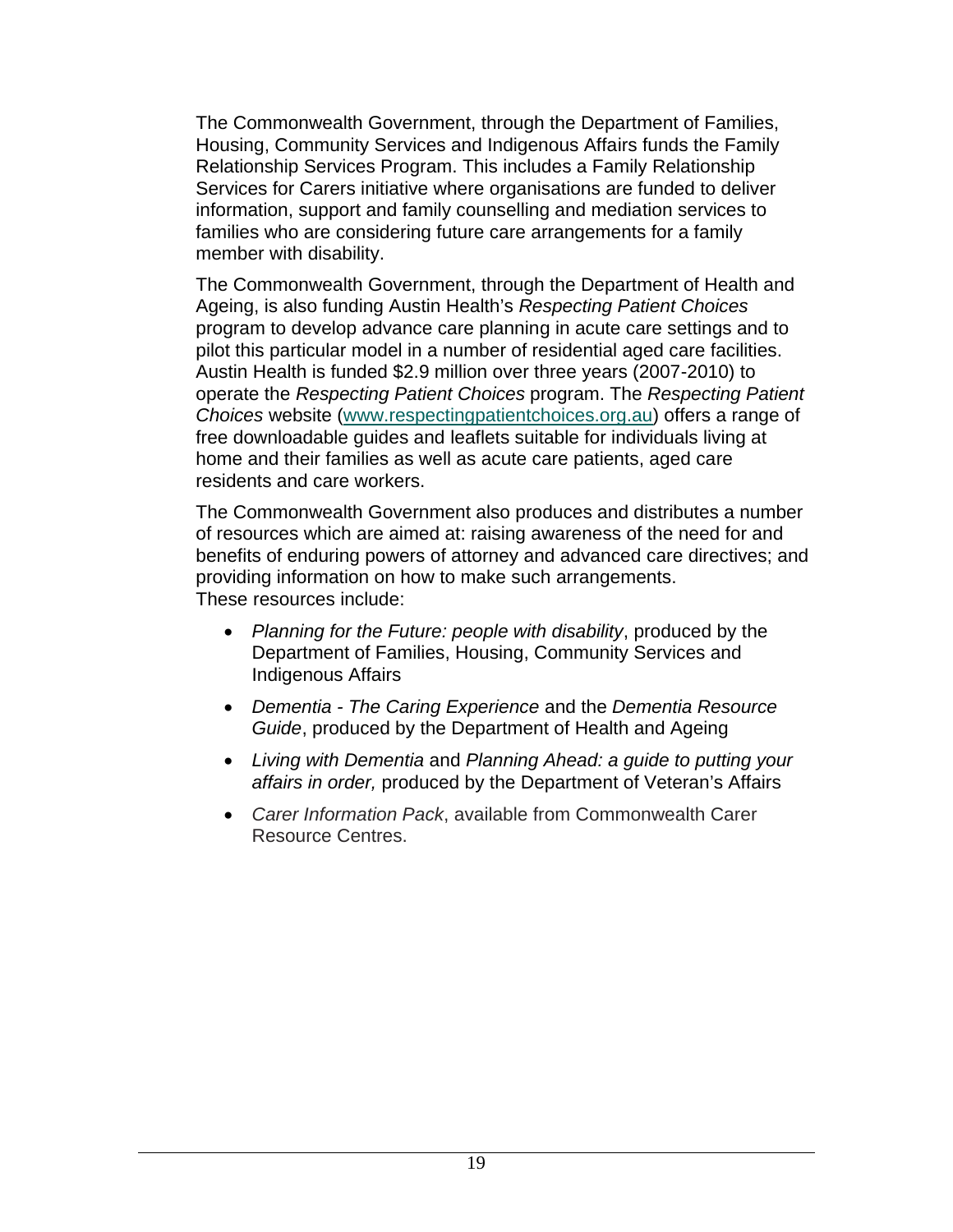#### **That the Minister of Families, Housing, Community Services and Indigenous Affairs examine how carer payments may be restructured to better reflect differences in the levels of care provided.**

#### **DISAGREE**

The recent changes to Carer Payment (child), as noted by the Committee, included the introduction of a new instrument for assessing qualification for the payment. The new instrument, the Disability Care Load Assessment (child), assesses the level of care required by a child or children because of their disability or medical condition, and the level of care provided to the child or children by their carer, rather than basing eligibility on a narrow list of medical conditions.

However, this new assessment only considers the total care load of the carer for the purpose of determining qualification for payment; the assessment of care load does not determine the amount of income support payable.

The Committee suggests that the Commonwealth Government examine how carer payments could be restructured to better reflect differences in the levels of care provided so that 'the more time the carer needs to spend to support the care receiver, the greater should be the carer's compensation' (p.45).

Australia has historically focused on providing comprehensive, conditional, basic income support to those who are most at risk of falling below an acceptable standard of living at a point in time.

Structuring financial support for carers in a wage or compensation based way, so that payments relate to the activity of providing care itself, rather than to the financial circumstance of the individual carer or their household, would require a fundamental shift in the principles that underpin the income support system for carers.

The system of income support for carers has already been comprehensively examined as part of the Pension Review. The report of the Pension Review found that Carer Payment performs a number of roles in the income protection and social protection systems, the most important of which is providing adequate income support to those with little or no private means. The Pension Review also concluded that the pension should be paid at the same rate for those who are retired, or not currently expected to work because of their significant disability or caring responsibilities.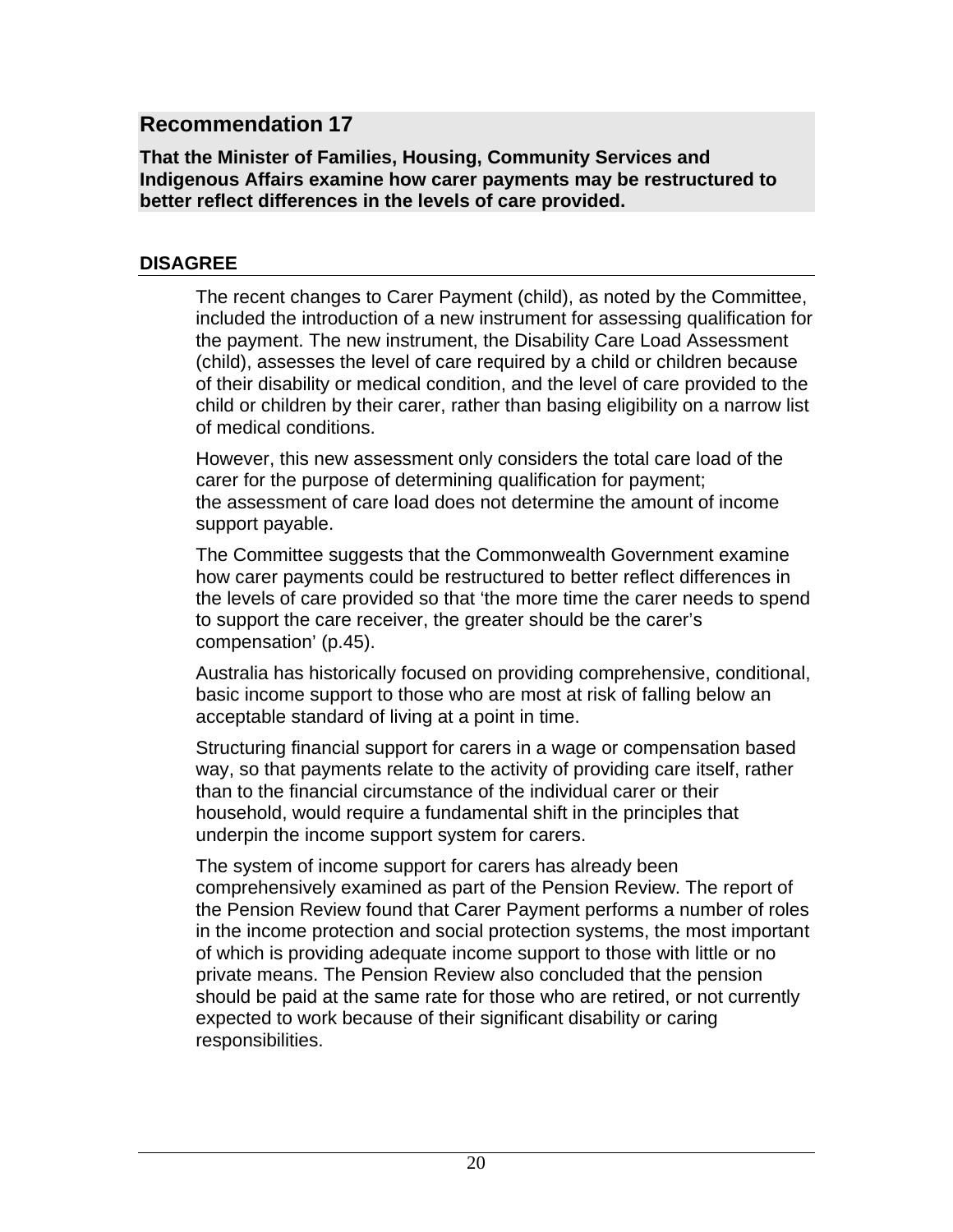#### **That the Australian Government significantly increase the base rate of carer payments.**

#### **AGREE**

The Commonwealth Government has implemented this recommendation through the 2009–10 Budget Secure and Sustainable Pension Reform package.

This package provided an increase in pension rates from 20 September 2009. The increase in the rate of pensions, which includes Carer Payment, was \$32.50 per week for full rate singles and \$10.15 per week for couples combined.

In addition to the rise in the rate of Carer Payment, the Commonwealth Government introduced a new, permanent Carer Supplement of \$600 per year for Carer Payment recipients, and an additional \$600 per year for Carer Allowance recipients for each eligible person in their care. The first Carer Supplement payments were made in late June 2009, and from 2010 will be made from 1 July every year. This supplement replaces previous Budget one-off carer bonuses and is intended to ensure ongoing and certain government financial assistance for carers.

### **Recommendation 19**

**That the Minister for Families, Housing, Community Services and Indigenous Affairs examine and implement the most appropriate option(s) to reduce the disincentive for carers to earn supplementary income.**

#### **AGREE TO FURTHER CONSIDER**

The Commonwealth Government notes that the Australia's Future Tax System review is looking at working age income support payments, including Carer Payment, and work incentives.

Accordingly, further consideration on this issue may be undertaken, pending the outcome of the review into Australia's Future Tax System.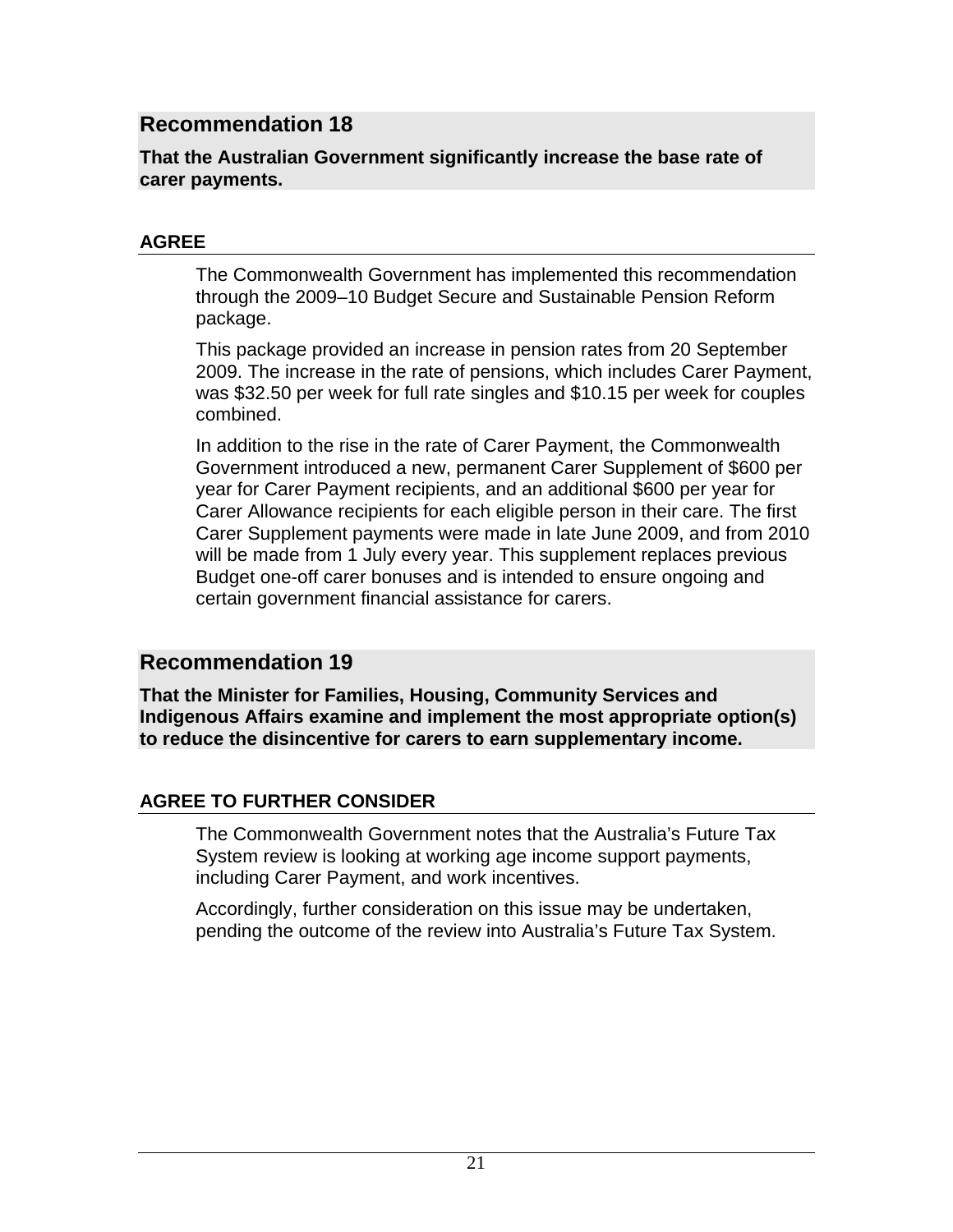**That the Minister for Families, Housing, Community Services and Indigenous Affairs direct the Department of Families, Housing, Community Services and Indigenous Affairs to review its assessment for Carer Payment/Allowance (adult) with a view to:**

- **extending the range of health and allied health professionals who are authorised to verify the applicant's claim;**
- **enabling acceptance of recent supporting documents that may already be held by the carer to verify the claim where these documents provide a sufficient level of detail regarding the care needs of the care receiver;**
- **developing a new assessment process that acknowledges the level of support provided by carers of people with intellectual disability, mental illness or with challenging behaviours. The assessment should also have regard to the episodic nature of some conditions; and**
- **reviewing the purpose and frequency of review processes, particularly in circumstances where it is evident the needs of the care receiver will not decrease over time.**

#### **AGREE TO CONSIDER FURTHER**

The Government notes the significant financial implications of the recommendation in the context of the current fiscal environment.

The Government will give further consideration to undertaking a review of the Carer Payment (adult) and Carer Allowance (adult) assessment processes. Any such review would seek to simplify and improve processes within existing eligibility criteria.

The Commonwealth Government will also give further consideration to reviewing the purpose and frequency of the review processes for Carer Payment (adult) and Carer Allowance (adult).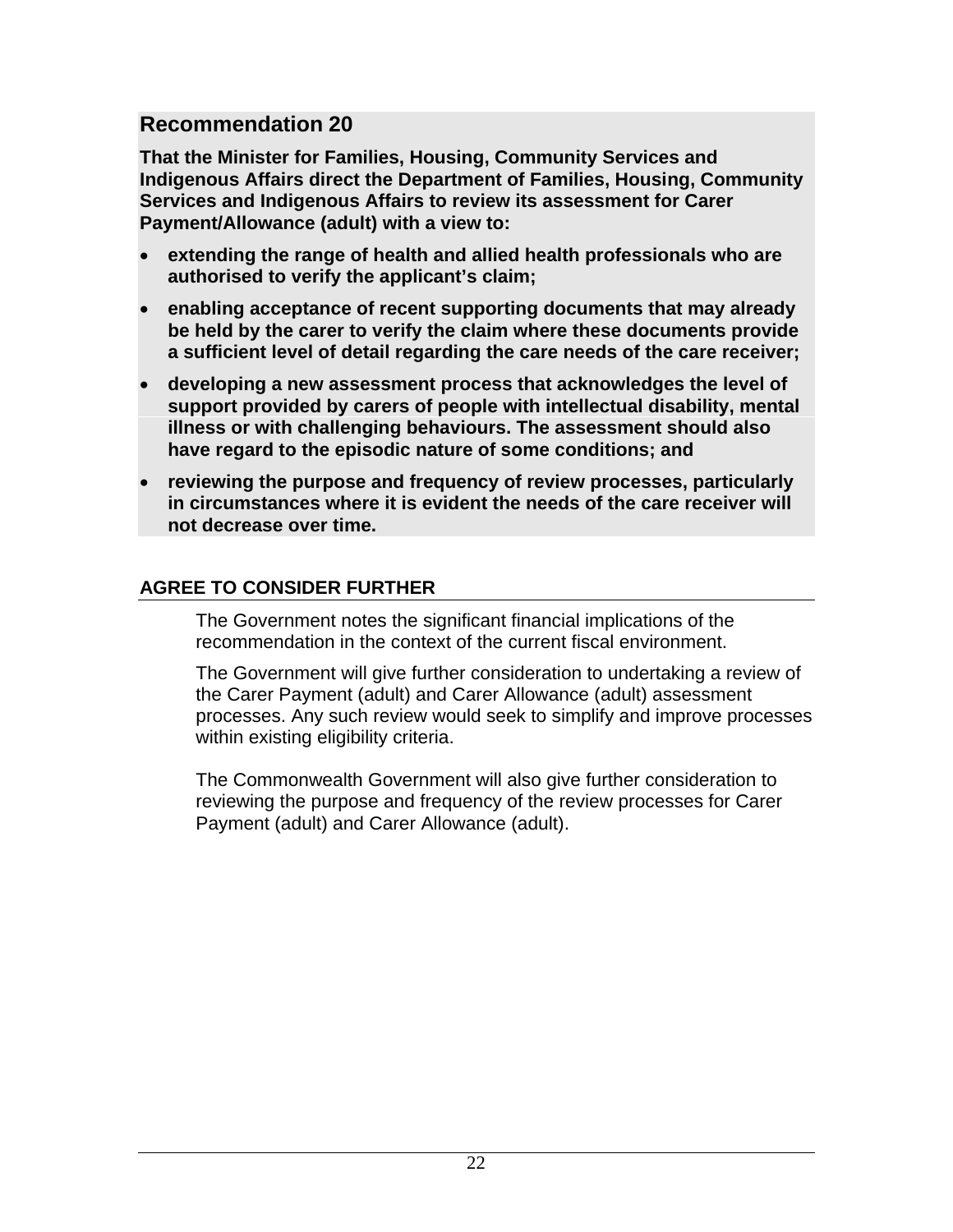**That the Minister for Human Services, in consultation with the Minister for Families, Housing, Community Services and Indigenous Affairs, direct their Departments to review Centrelink's application processes for income support for carers and care receivers with a view to streamlining processes and simplifying the content and design of its claim forms. The review should also include consideration of how Centrelink's data capture and management systems might be improved to reduce the need for carers to provide the same information on multiple occasions.**

#### **AGREE**

The Commonwealth Government agrees that application processes for income support should be streamlined and notes the work undertaken by Centrelink to achieve this aim.

As part of the implementation of the Carers—Improved Support package announced in the 2008–09 Budget, Centrelink and the Department of Families, Housing, Community Services and Indigenous Affairs have reviewed the application processes for carer payments where the care receiver is aged under 16 years, and are working to introduce streamlined processes for applications for carer payments for this group.

Some measures to improve and streamline the content and design of claim forms were implemented on 1 July 2009 along with the reforms to the eligibility and assessment process for Carer Payment (child). These reforms include allowing recipients of Carer Payment (child) to also be automatically eligible for Carer Allowance in respect of the child care receiver.

Further initiatives to simplify claim forms and reduce the need for carers to provide the same information on multiple occasions will be implemented in 2009-10, including pre-population of forms with known information.

The Commonwealth Government is also introducing better and fairer assessment procedures for the Disability Support Pension, as part of the Secure and Sustainable Pension Reform package announced in the 2009–10 Budget. The existing eligibility criteria will remain unchanged. However, from 1 July 2010, the assessment for Disability Support Pension will be simplified to fast-track claimants who are clearly or manifestly eligible due to a catastrophic, congenital disability or cancer, enabling faster access to financial support.

The Commonwealth Government also notes that work is being undertaken within Centrelink to examine the frequency with which payment recipients must provide information.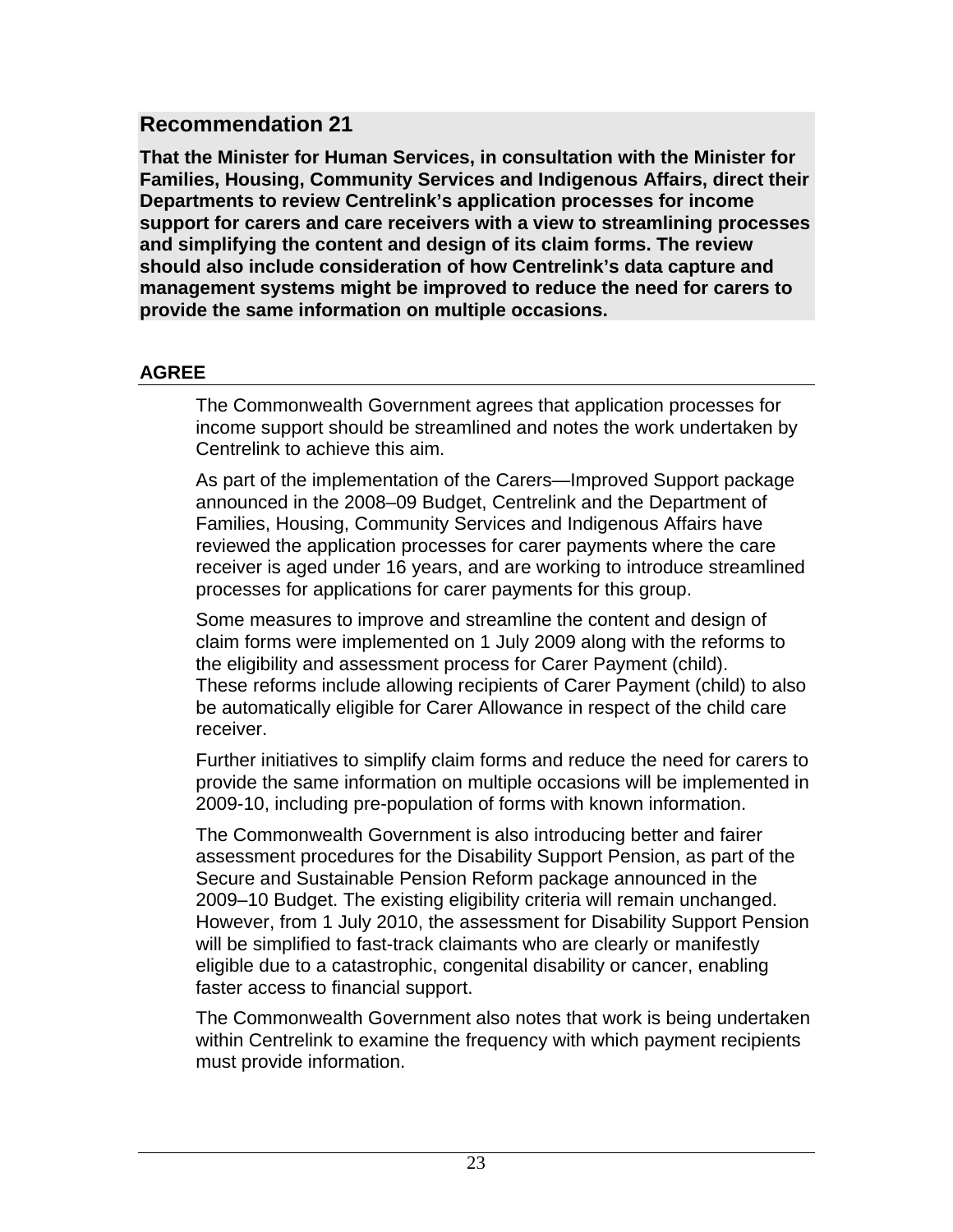More broadly the Commonwealth Government has committed \$20 million to drive a significant program of reform to improve the delivery of the Commonwealth Government's human services, under a five-year research alliance between Centrelink and the Commonwealth Scientific and Industrial Research Organisation - the Human Services Delivery Research Alliance.

The Research Alliance aims to cultivate a national service delivery system that is evidence-based, sustainable, people-centric and harmonised across government and public human service delivery dimensions. It will use innovative technologies and practices to increase the efficiency of government services, create options for future service delivery and improve the capacity for government to build better relationships with its customers.

#### **Recommendation 22**

**That the Minister for Human Services direct Centrelink to establish a dedicated Carer/Disability Unit with staff to provide specialist advice to carers and care receivers, including those with complex care and family issues.**

#### **NOTE**

The Commonwealth Government notes that there are a number of supports and mechanisms already in place which are intended to ensure that carers receive appropriate and accurate advice and support from Centrelink staff.

Centrelink offers a range of mechanisms to support carers and care receivers, particularly those with complex care and family issues. These include:

- expert staff in call centres and support for staff in the Customer Service Centre network to provide carers with advice about the payments and services for them
- a network of social workers to assist carers with a range of issues, including complex care and family matters
- carer awareness training for network staff.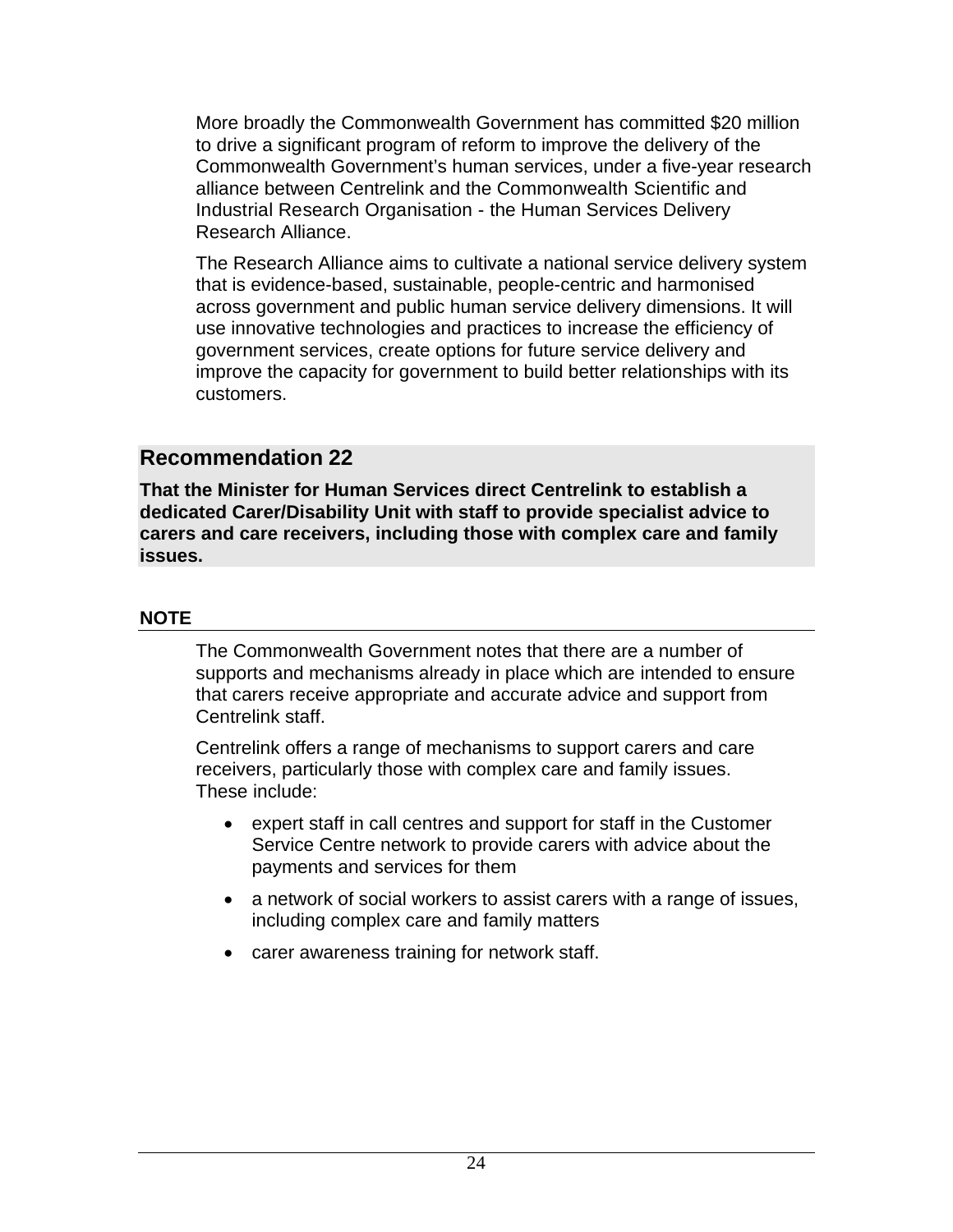**That the Minister for Families, Housing, Community Services and Indigenous Affairs through the Department of Families, Housing, Community Services and Indigenous Affairs fund a survey to measure the financial costs to households of caring for people with disability.**

#### **NOTE**

The Commonwealth Government recognises the importance of investing in research to support the provision of policy and program design. The Department of Families, Housing, Community Services and Indigenous Affairs' Research and Evaluation Plan guides the development of the Department's evidence base and contains a list of identified carer research questions covering a range of areas such as characteristics and demographic changes as well as the supports, services, costs, needs, interventions, outcomes and participation of carers.

The Commonwealth Government notes that significant research into the costs of caring has already been undertaken or underway and considered this to address the intention of the recommendation.

Most recently the Commonwealth Government, through the Department of Families, Housing, Community Services and Indigenous Affairs, commissioned the Social Policy Research Centre, University of New South Wales, to undertake research into the costs of caring and the living standards of carers*.* The research, titled *The costs of caring and the living standards of carers* will explore:

- what is known about the direct and indirect costs of informal caring
- the living standards of different subgroups of carers in Australia
- the most robust methods to investigate the direct costs of care
- data available in Australia to investigate the direct costs of care.

The Commonwealth Government has also funded the Australian Bureau of Statistics to produce the Pensioner and Beneficiary Living Cost Index that more specifically reflects changes in the living costs of pensioners (including those in receipt of Disability Support Pension or Carer Payment). The Commonwealth Government will use the Pensioner and Beneficiary Living Cost Index and the Consumer Price Index to index base pension rates and continue to use Male Total Average Weekly Earnings as a benchmark.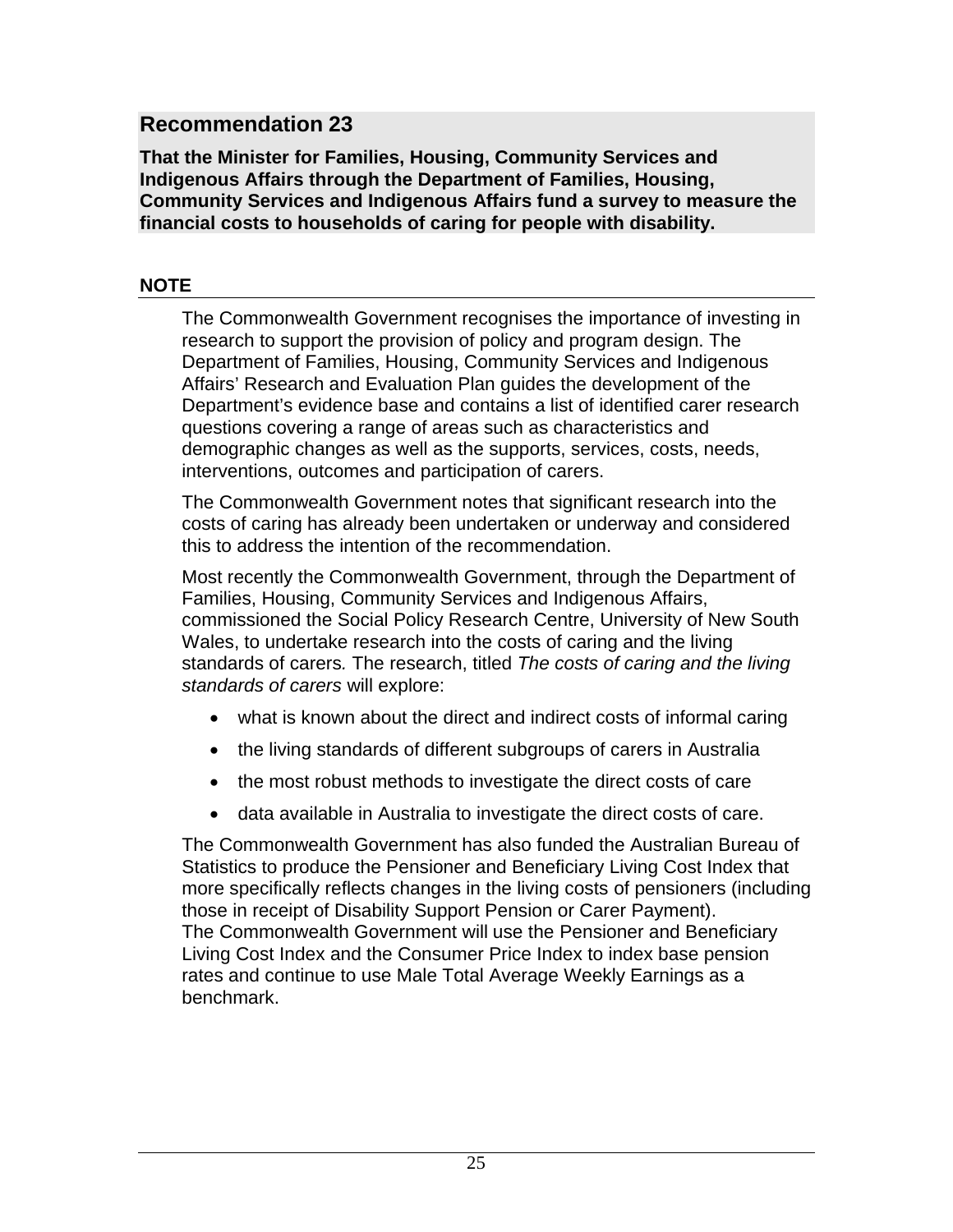**That the Minister for Health and Ageing increase the level of the subsidy available to eligible clients for the purchase of continence aids through the Continence Aids Assistance Scheme.**

#### **NOTE**

The Continence Aids Assistance Scheme assists eligible people to meet some of the costs of continence products. The Commonwealth Government indexes payments made under the Continence Aids Assistance Scheme annually. The maximum annual subsidy level was increased by \$10.55 in 2009–10, from \$479.40 to \$489.95 per financial year.

From 1 July 2010, the Continence Aids Assistance Scheme will be replaced by the Continence Aids Payment Scheme.

Eligibility and the rate of payment for the new scheme will remain the same as it is under the Continence Aids Assistance Scheme, however clients will receive a direct payment into a nominated bank account. This will enable clients to use the payment to shop around and purchase products that best meet their needs. At present, consumers can only access their continence products from one provider. The changes will open the market to both specialist and retail providers, and it is expected that this will increase choice and provide greater value for money for consumers.

A transition period from the Continence Aids Assistance Scheme to the Continence Aids Payment Scheme will occur during 2009–10.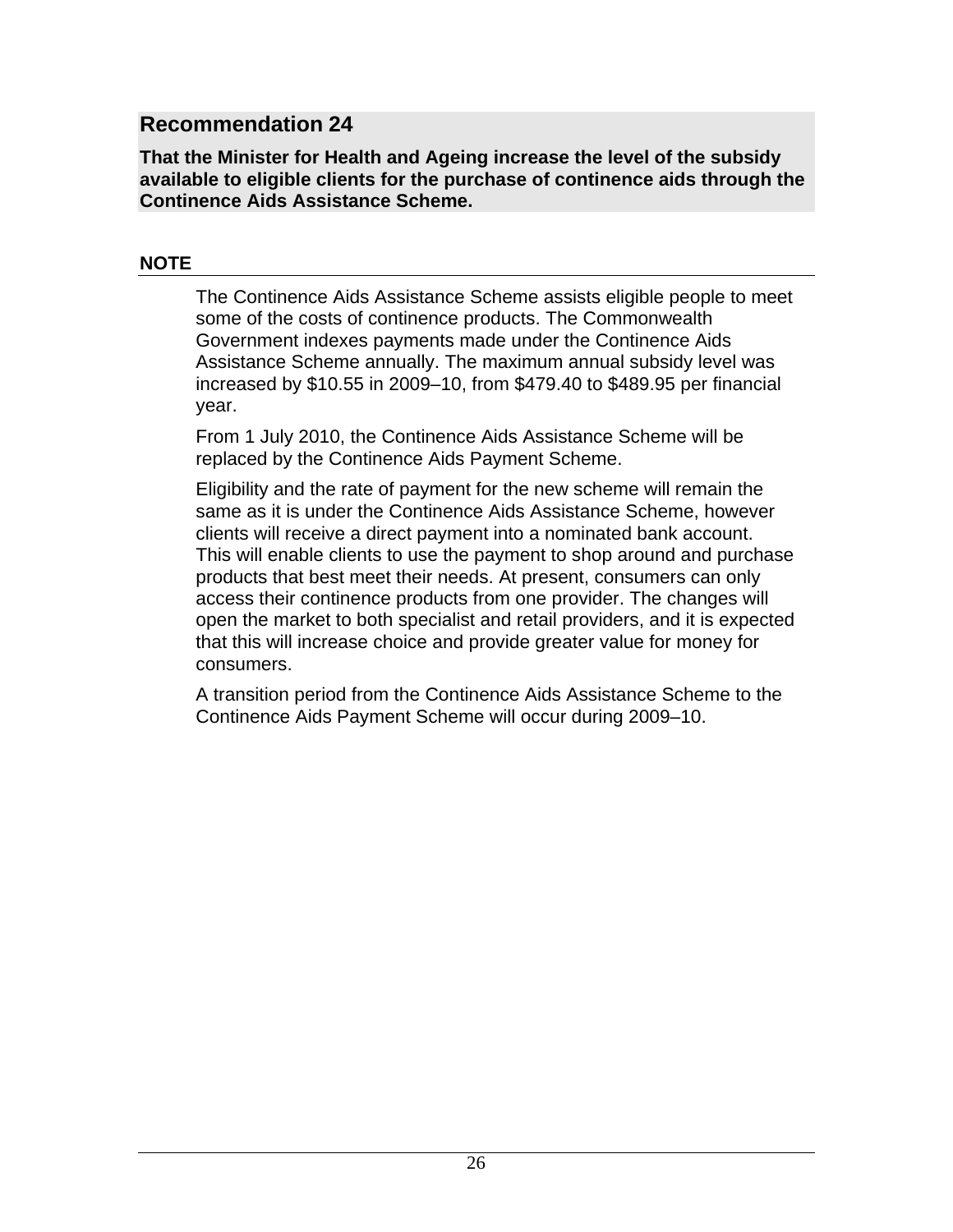**That the Minister for Families, Housing, Community Services and Indigenous Affairs negotiate through the National Disability Agreement to extend considerations in relation to developing more consistent access to aids and equipment, to also include consideration of a more consistent framework to assist with capital costs incurred as a result of disability and care, such as vehicle and home modifications.**

#### **AGREE**

Under the National Disability Agreement, the Commonwealth and State and Territory Governments have agreed to develop more consistent approaches for access to aids and equipment by the end of 2012. Within this reform agenda, the Commonwealth Government agrees to raise with State and Territory Governments the issue of the development of a more consistent framework to assist with capital costs incurred as a result of disability and care.

## **Recommendation 26**

**That the Treasurer ensure that the review of Australia's Future Tax System include consideration of options for tax concessions or rebates to apply to items associated with disability and caring such as medication, therapy, aids and equipment.**

### **AGREE IN PART**

The review of Australia's Future Tax System will include consideration of the role the tax system should play in achieving non-tax policy objectives. To achieve this, the review will consider possible improvements to the current arrangements relating to the utilisation of tax expenditures including the use of tax concessions, rebates and offsets.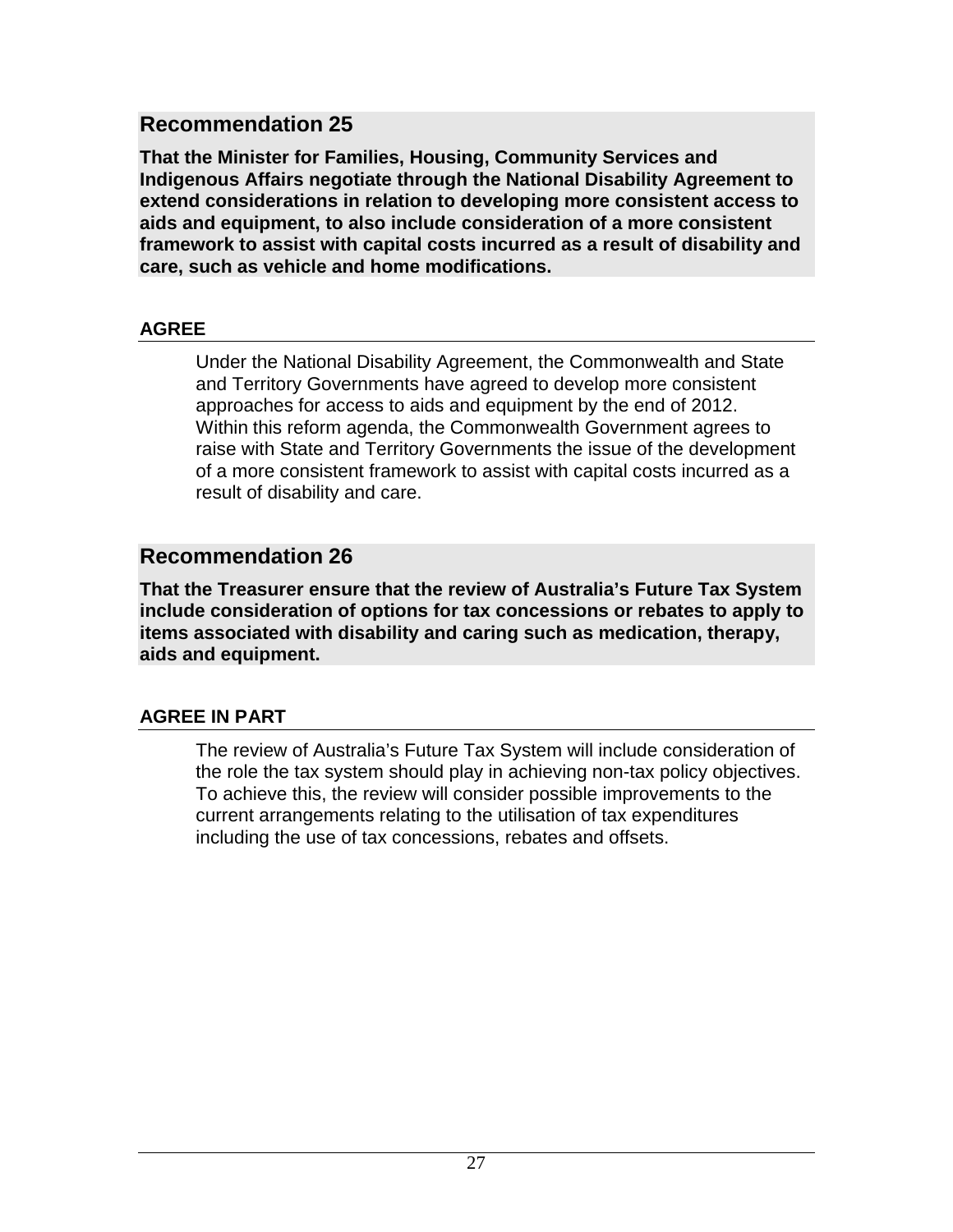**That the Minister for Families, Housing, Community Services and Indigenous Affairs advocate for Health Care Cards to be issued under the same means test as Carer Payment to those receiving Carers Allowance.**

#### **DISAGREE**

The Commonwealth Government does not agree to issue Health Care Cards to those receiving Carer Allowance under the same means test arrangements as Carer Payment.

Carer Payment is an income-tested pension that automatically attracts a Pensioner Concession Card, partially recognising the barriers that carers face in supporting themselves through paid employment.

Carer Allowance, on the other hand, is a non-means-tested supplementary payment. Carer Allowance (child) attracts a Health Care Card for the direct benefit of the child only. That is, the card is issued in the name of the care receiver not the carer. This provision reflects the Commonwealth Government's support for families with children with severe illnesses or disability. Despite this special provision, access to concession cards is generally provided on the basis of financial need.

The Commonwealth Government also notes that a current provision enables eligible recipients of Carer Allowance to receive a Low Income Health Care Card in their own name. Alternatively, they may automatically receive a Health Care Card or Pensioner Concession Card in respect of another payment or allowance being paid to them.

Additionally, adult care receivers may be entitled to:

- a Health Care Card, if they are in receipt of certain other payments or allowances, including Mobility Allowance
- an Ex Carer Allowance (child) Health Care Card, if they are aged between 16 and 25 years and were in receipt of a Carer Allowance Health Care Card on the day before their 16<sup>th</sup> birthday
- a Pensioner Concession Card, if they are in receipt of Disability Support Pension or the Age Pension.

The Commonwealth Government also supports individuals and families who experience additional medical expenses, through the Medicare and Pharmaceutical Benefits Scheme Safety Net provisions. The Medicare Safety Net supplements Medicare by providing additional assistance to individuals and families once they have reached the applicable expenditure threshold in a calendar year.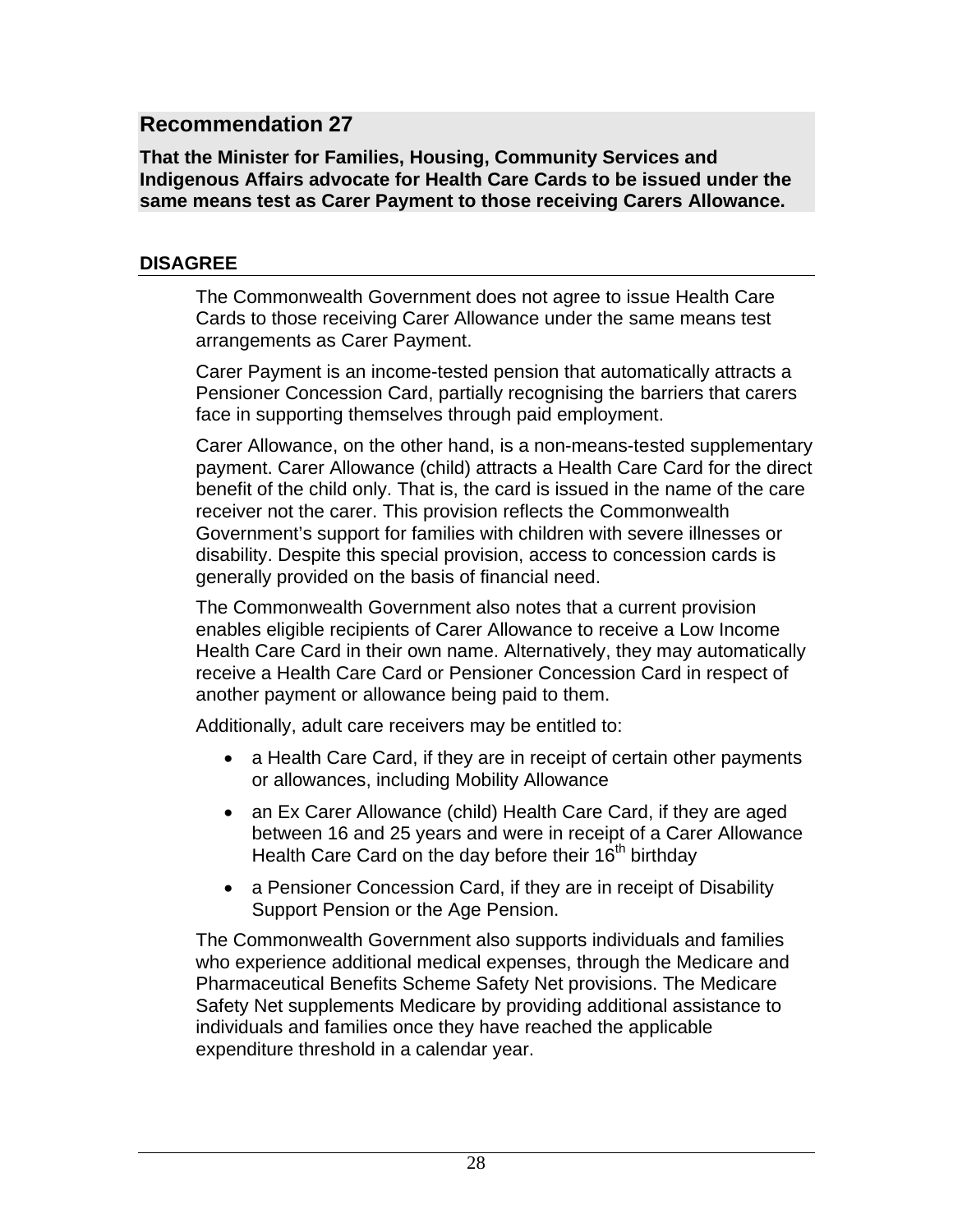Individuals and families who have high expenditure on medications covered under the Pharmaceutical Benefits Scheme are given additional support through the Pharmaceutical Benefits Scheme Safety Net. Under the safety net once the expenditure safety net is reached, for the remainder of the calendar year, general patients pay for further Pharmaceutical Benefits Scheme prescriptions at the concessional co-payment rate and concession card holders are dispensed Pharmaceutical Benefits Scheme prescriptions at no further charge.

### **Recommendation 28**

**That the Minister for Families, Housing, Community Services and Indigenous Affairs direct the Department of Families, Housing, Community Services and Indigenous Affairs to investigate the benefits of introducing a national carer card for recipients of Carer Payment and Carer Allowance in order to verify the relationship between a primary carer and a care receiver.**

#### **AGREE**

The Commonwealth Government agrees to direct the Department of Families, Housing, Community Services and Indigenous Affairs to investigate the benefits of introducing a national carer card for recipients of Carer Payment and Carer Allowance to verify the relationship between a primary carer and care receiver.

This work will investigate any potential interaction with the National Companion Card Scheme. In 2009-10 the Commonwealth Government provided \$1.8 million towards the development of a National Companion Card Scheme for people with disability and their carers. The National Companion Card Scheme will expand the arrangements offered in some states and territories to provide up to 200,000 people with disability with opportunities to attend affiliated sporting and entertainment events and venues without incurring the cost of a second ticket for a companion or carer.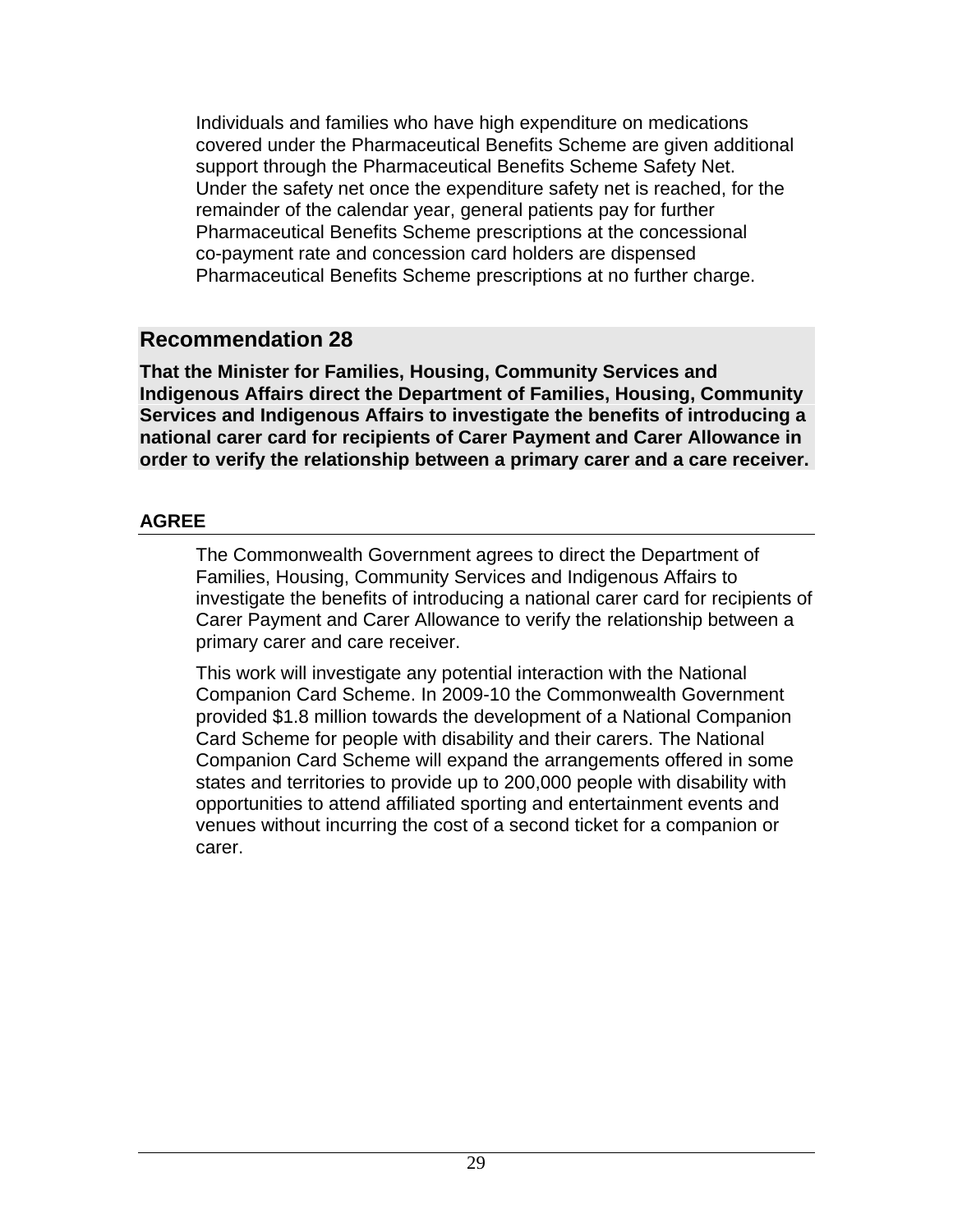**That the Minister for Families, Housing, Community Services and Indigenous Affairs and the Minister for Health and Ageing seek agreement through the Health, Community and Disability Services Ministerial Council to expand the nationally consistent assessment process based on the Carer Eligibility and Needs Assessment-Revised questionnaire. This will need to ensure the inclusion of carers accessing services offered through the Department of Families, Housing, Community Services and Indigenous Affairs and the State and Territory governments.**

#### **AGREE TO FURTHER CONSIDER**

The Commonwealth Government, through the Department of Health and Ageing, has undertaken significant work in developing two interconnected assessment tools within the one system, the Australian Community Care Needs Assessment—revised and the Carer Eligibility and Needs Assessment—revised, to support a holistic identification of the needs of both carers and care recipients. The application of carer and care recipient assessments is an important step towards achieving a system where information collection does not involve duplicated efforts.

The Australian Community Care Needs Assessment—revised is being trialled in three jurisdictions and a feasibility study for the development of the Carer Eligibility and Needs Assessment—revised is currently under way. The findings from these trials will inform the development of a nationally consistent assessment process for carers and care recipients.

While it is envisaged that the Carer Eligibility and Needs Assessment revised will underpin assessment and referral in the National Respite for Carers Program, it is being developed with a view to assessing the needs of all carers and the people they care for and has the potential for broader application.

The Commonwealth Government notes that expanding a nationally consistent assessment process based on the Carer Eligibility and Needs Assessment—revised would require the Commonwealth and State and Territory Governments to agree to a consistent assessment process for the care recipient and carer services across the community care, aged care, disability and community mental health service systems.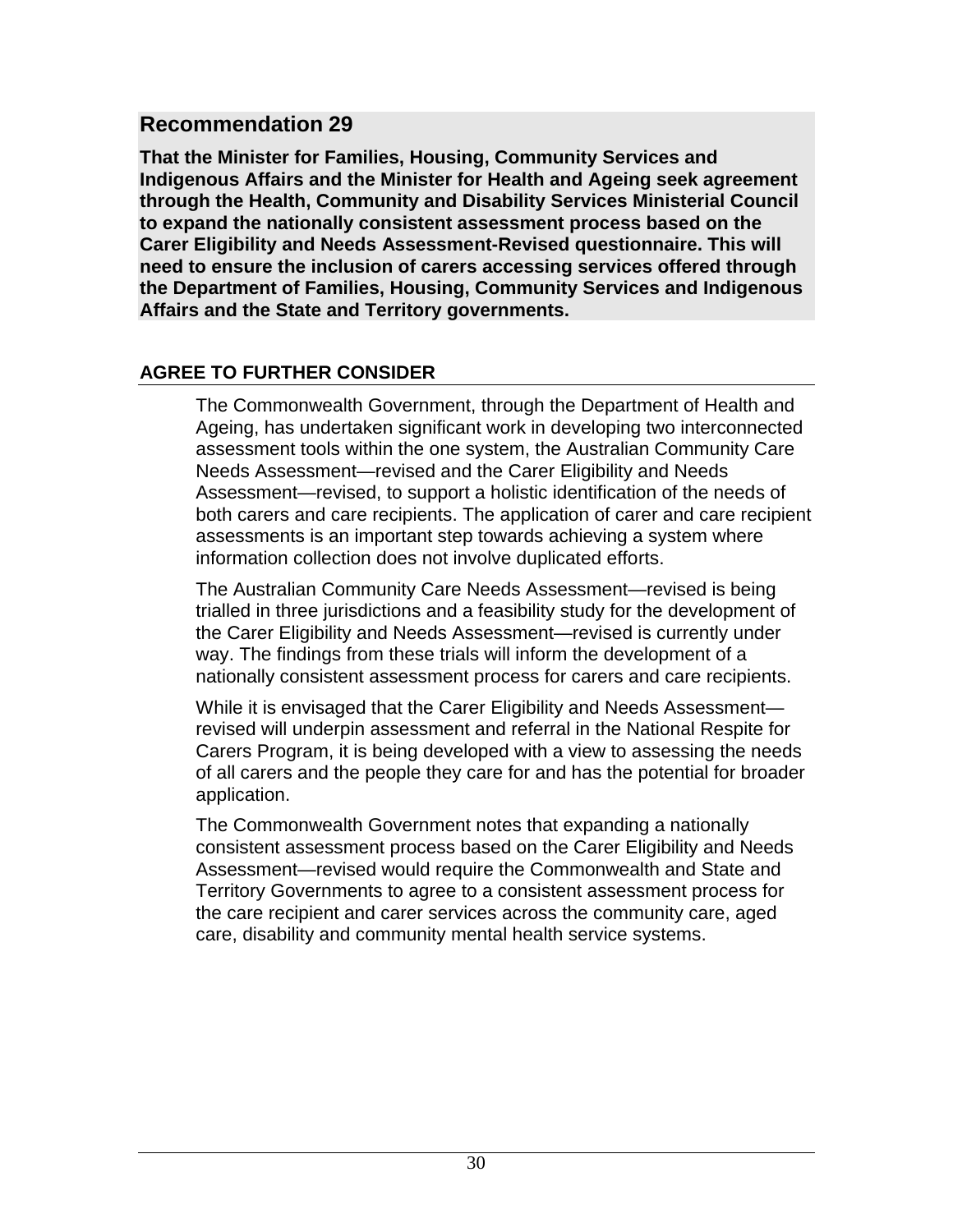The Commonwealth Government will seek agreement through the Community and Disability Services Ministers' Conference to further consider this model as part of the National Disability Agreement priority to consider single access points and nationally consistent assessment processes, in line with nationally agreed principles, by the end of 2011.

The Commonwealth Government will further consider extending the consistent assessment approach to other programs within its responsibility.

## **Recommendation 30**

**That the Minister for Families, Housing, Community Services and Indigenous Affairs and the Minister for Health and Ageing address the shortages of health and community care services for people living in regional and remote locations.**

#### **AGREE**

The Commonwealth Government agrees with this recommendation and has implemented a range of measures to help address the shortages of health and community care services for people living in regional and remote locations.

The Commonwealth Government is currently working with State and Territory Governments, through the Rural Health Standing Committee of the Australian Health Ministers' Advisory Council, to develop a new national strategic approach to rural and remote health. This will take into account reform directions identified by the National Health and Hospitals Reform Commission report, *A healthier future for all Australians*. The development of a new national strategic framework for rural and remote health is a key initiative that aligns with the implementation of outcomes of the 2008–09 review of Commonwealth Government funded rural health programs and supports the implementation of the Council of Australian Governments' objectives.

In the 2009-10 Budget the Commonwealth Government provided a significant injection of funding amounting to \$134.4 million, to address the shortage of health and community care services for people living in rural and remote locations in Australia. Reforms implemented under the rural health package mean that:

- almost 500 communities around Australia will become eligible for rural incentive payments for the first time
- retention payments will be based on the level of remoteness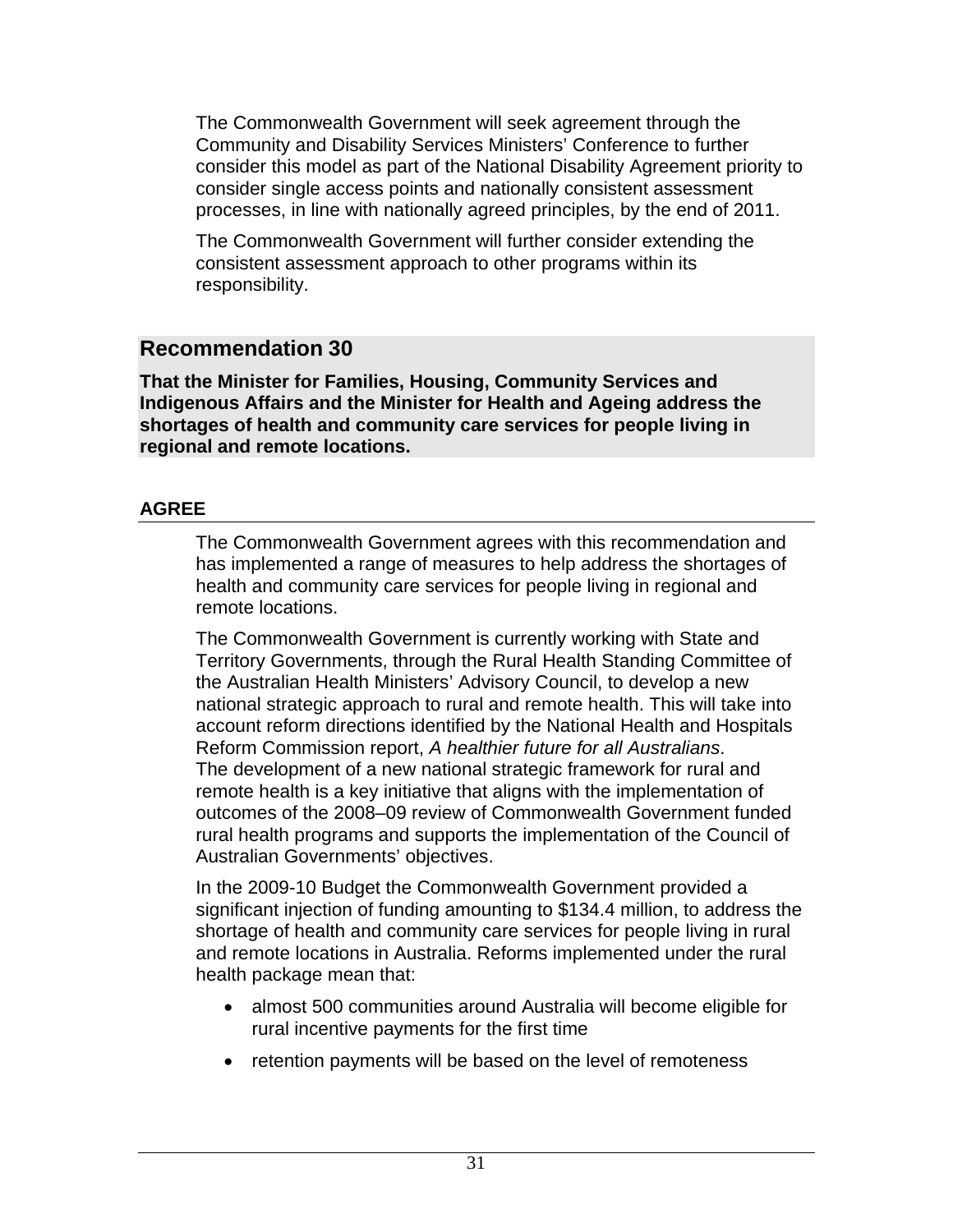- more than 2,400 rural doctors will now become eligible for the first time for grant payments to remain in rural and remote areas
- more than 3,600 overseas trained doctors with restrictions on where they can practise will be able to discharge their obligations sooner if they work in rural and remote communities
- under the Higher Education Contribution Scheme Reimbursement Scheme, the rate of reimbursement of Higher Education Contribution Scheme payments will be adjusted to give more credit according to the remoteness of the location
- locum relief will be available to doctors working in difficult locations with more than 400 locum placements planned to enable rural General Practitioners to take a holiday or undertake further education and training
- more than 150 urban doctors can be up-skilled in exchange for undertaking four week locum placements in rural and remote communities.

Under this package a new classification system, the Australian Standard Geographical Classification – Remoteness Areas system, which reflects how Australia's population and demographic make-up has changed over time, has been phased in from July 2009. This system, which replaces the Rural, Remote and Metropolitan Areas system, has been developed by the Australian Bureau of Statistics, using 2006 Census data and will improve targeting of incentives for attracting health services to areas of genuine need.

The Commonwealth Government has also invested in mental health programs specifically targeted to meet the needs of rural and remote communities:

- \$6.7 million to extend the Mental Health Services in Rural and Remote Areas Program
- \$5.2 million to extend mental health support for drought affected communities
- \$7.5 million for additional psychological support for communities affected by the Victorian bushfires
- Ten Personal Helpers and Mentors Program remote service delivery sites.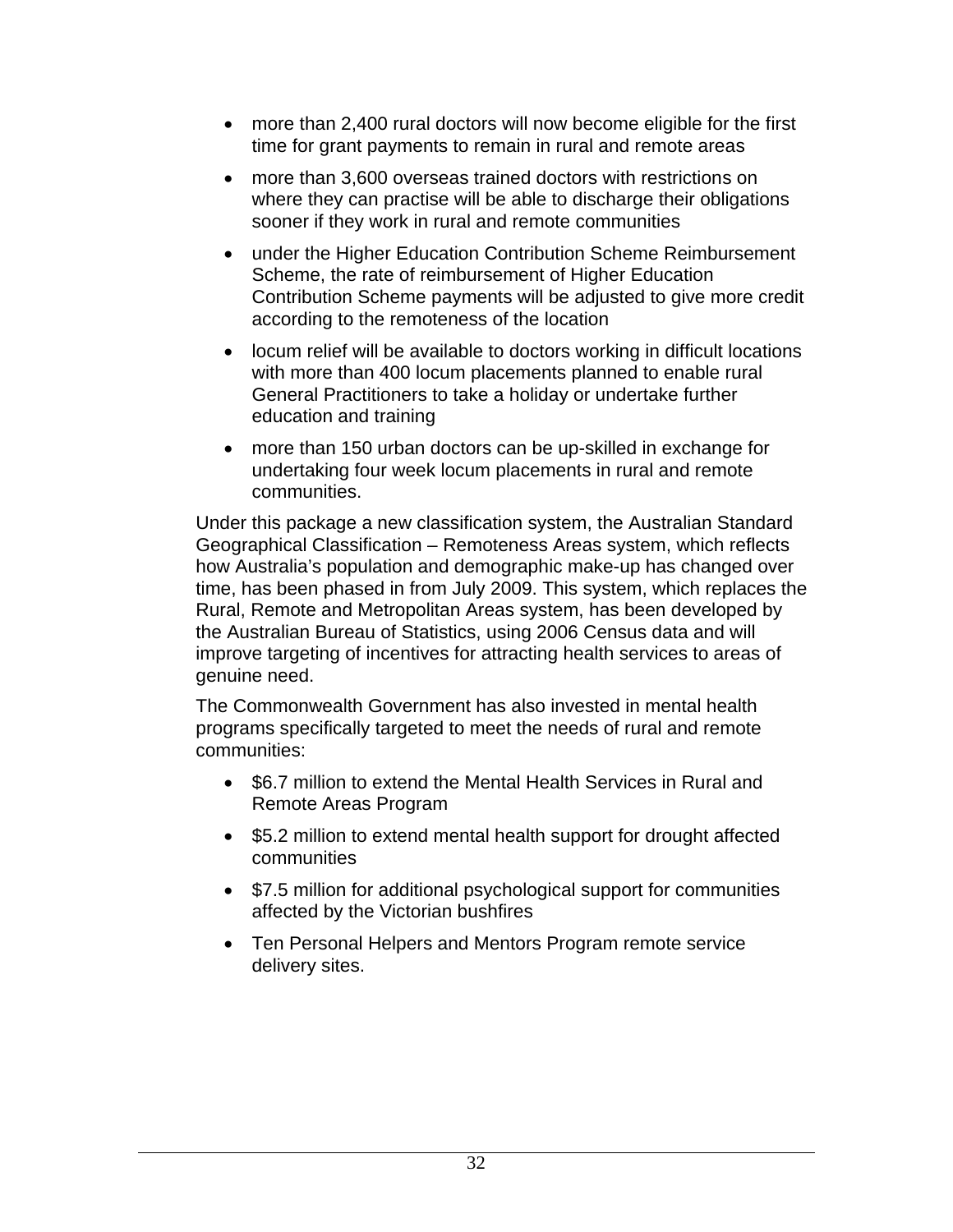As set out in response to Recommendation 32, the Commonwealth Government has also made a significant investment into remote service delivery to Indigenous people. The National Partnership on Remote Service Delivery will provide a total of \$291.2 million over six years (with \$187.7 million provided by the Commonwealth Government) to improve the delivery of services across 29 remote locations. Current baseline mapping and analysis, to be completed by early next year, includes examination of the number of disability services in the priority communities.

This funding is in addition to previous work that has been undertaken to address the shortage of community care services for people living in regional, rural and remote locations including:

- Recognising people living in rural and remote areas as people with special needs through the *Aged Care Act 1997.*
- Recognising Aboriginal and Torres Strait Islander people as people with special needs under the 2007 Home and Community Care Program Review Agreement, as it has been recognised that this group may find it more difficult than most to access services.
- Requiring new applications for new aged care places (including community-based places) to demonstrate how they will address the particular care needs of people living in rural, regional and remote areas, including their understanding of social isolation issues, coordination of and access to allied health services, and assistance in maintaining contact with local support groups and the community.
- Providing up to \$300 million in zero real interest loans to residential aged care providers to build or expand aged care facilities in areas of high need under the New Directions for Older Australians: Improving the transition between Hospital and Aged Care packages announced in the 2008–09 Budget.
- Identifying people in rural and remote areas as a target group in the planning of and allocation for the National Respite for Carers Program. The National Respite for Carers Program specifically targets Indigenous communities as an area of need through 80 Indigenous specific services across Australia, with funding of more than \$16 million in 2008-09. This funding represents 9 per cent of the total budget for the National Respite for Carers Program.
- Allowing State and Territory Governments to adjust service levels for specific service types in line with changing consumer needs and regional community requirements for the Home and Community Care Program.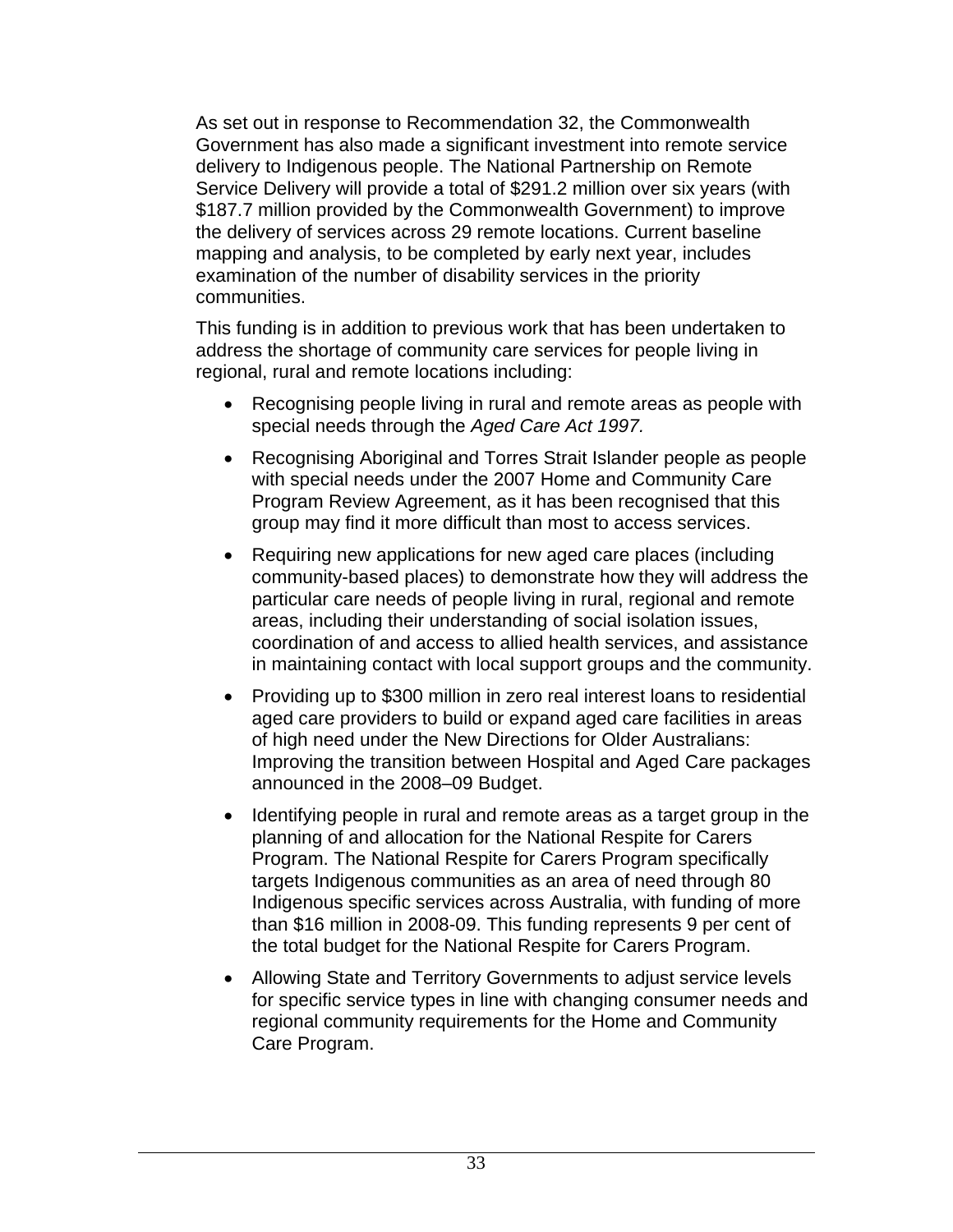- Introducing Key Performance Indicators in the Home and Community Care Program from 2007-08, including Indicator 2 - Percentage of Aboriginal and Torres Strait Islander clients as a proportion of this group in the total population (to ensure that there is comparability over years within the Program, which will assist in addressing any gaps in service delivery to Aboriginal and Torres Strait Islander people).
- Providing funding of over \$22 million each year, through the National Aboriginal and Torres Strait Islander Flexible Aged Care Program, to support the delivery of aged care services to Aboriginal and Torres Strait Islander people, mainly in remote locations. This includes funding for the provision of residential, respite and community aged care services through the Program. Funding is also provided for minor capital works and equipment and furniture purchases to support aged care recipients and carers.
- Implementing a capital grants program for capital works to upgrade or expand Aboriginal and Torres Strait Islander aged care services, under the \$46 million Indigenous Aged Care Plan announced on 22 September 2008.
- Providing a support program to give providers of aged care services to Aboriginal and Torres Strait Islander people access to a range of professional services on care management, quality, governance and financial management.
- Providing short-term financial support to eligible providers of aged care to Aboriginal and Torres Strait Islander people, under an emergency assistance program.
- Creating approximately 700 permanent part-time positions for Aboriginal and/or Torres Strait Islander people in aged care services nationally from changes to the Community Development Employment Projects program. The majority of these positions have been in Home and Community Care services.
- Providing a range of respite options such as Troopie Van, outreach services, peer support and education options in remote areas under the Mental Health and Respite Program.
- Providing outreach services in regional rural and remote areas and developing a remote service model for the Personal Helpers and Mentors Program.
- Providing outreach services and community-based respite models in regions where service gaps have been identified under the Mental Health Community Based Program.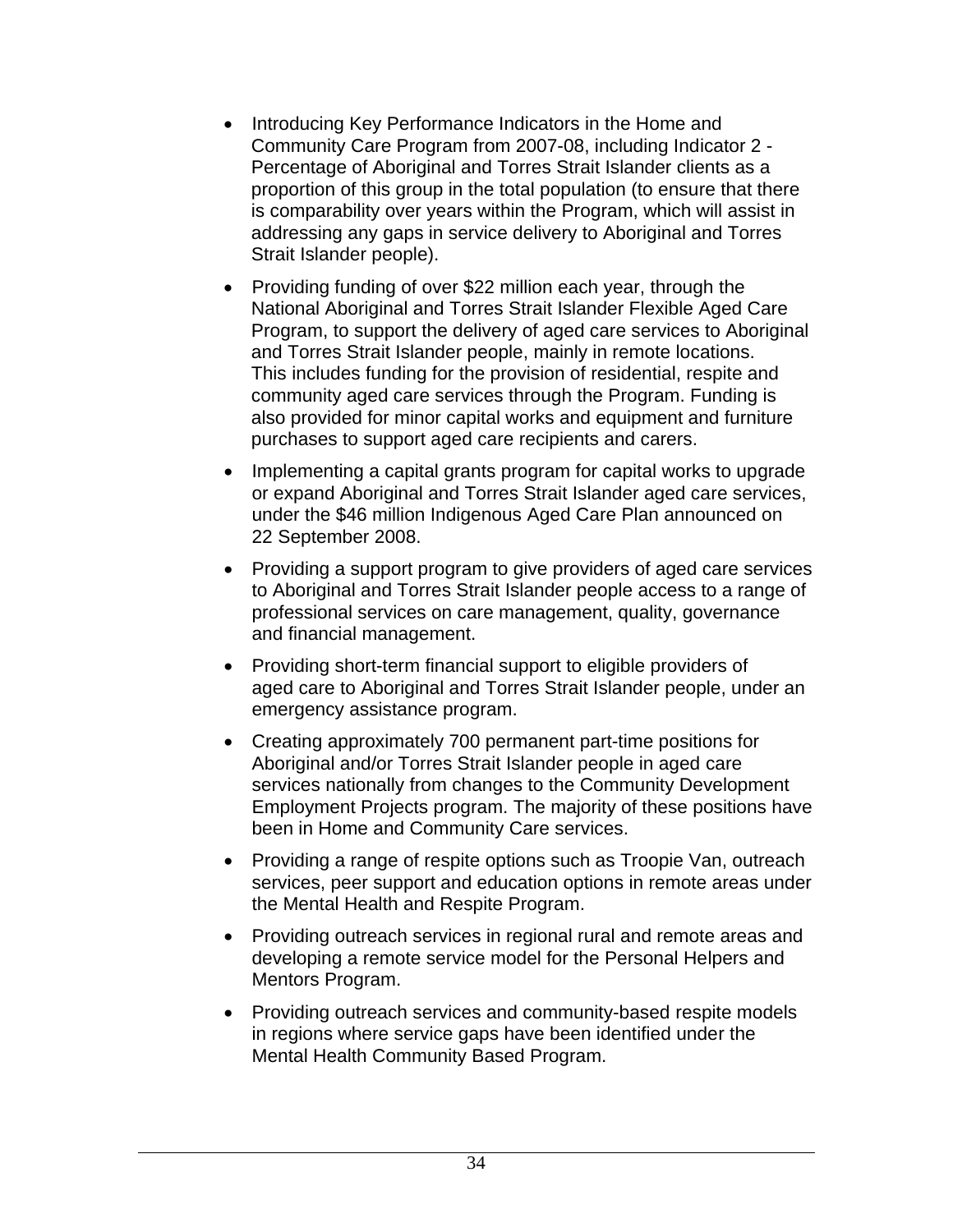**That the Minister for Families, Housing, Community Services and Indigenous Affairs fund research into the profiles and specific needs of Indigenous carers.**

#### **AGREE TO FURTHER CONSIDER**

In 2009 the Commonwealth Government, though the Department of Families, Housing, Community Services and Indigenous Affairs, commissioned the Social Policy Research Centre, University of New South Wales, to determine what information is known and what further information is needed about Indigenous carers. This work will inform any future research which will form part of the Department's strategic research and evaluation agenda.

*Footprints in Time*: The Longitudinal Study of Indigenous Children is also funded through the Department of Families, Housing, Community Services and Indigenous Affairs. In 2008, the study collected data from 1687 parents and carers of children aged approximately 6 to 18 months and 3 and a half to 4 and a half years old. The study is collecting important information about the lives of Aboriginal and Torres Strait Islander children, covering areas such as health, culture, education, housing and family relationships. Questions which ask parents and carers of children with disabilities for some more in-depth information about the impact of the disability on their family are being piloted for Wave 3 (2010).

## **Recommendation 32**

**That the Minister for Families, Housing, Community Services and Indigenous Affairs and the Minister for Health and Ageing examine the adequacy of culturally appropriate community care services funded by the Australian Government for Indigenous carers, particularly for those living in remote areas, with the intention of increasing the accessibility and availability of those services.**

#### **AGREE**

The Commonwealth Government agrees with this recommendation and has already undertaken significant work to ensure that culturally appropriate community care services are funded for Indigenous carers.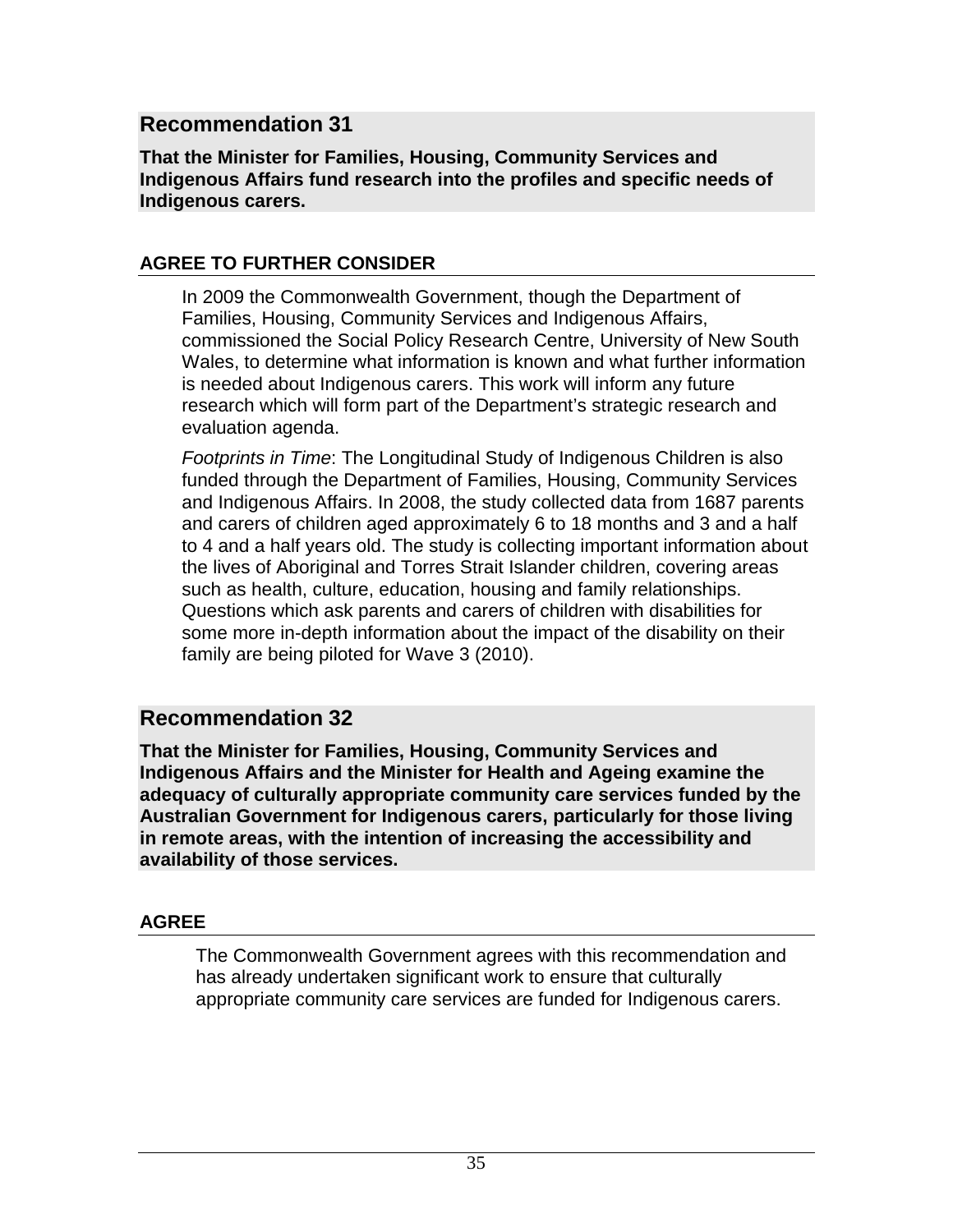Furthermore, the Commonwealth Government recognises that overcoming Indigenous disadvantage requires long-term intergenerational commitment to directing major effort across a range of building blocks<sup>2</sup> that support reforms aimed at 'Closing the Gap' between Indigenous and non-Indigenous people against six specific targets.

The Council of Australian Governments has begun addressing Indigenous disadvantage by developing national partnerships that focus on addressing one or more of the building blocks: remote Indigenous service delivery; Indigenous economic participation; Indigenous early childhood development; Indigenous health outcomes; and remote Indigenous housing.

The National Partnership on Remote Service Delivery will provide a total of \$291.2 million over six years (with \$187.7 million provided by the Commonwealth Government) to improve the delivery of services across 29 remote locations. Under this agreement, Governments will provide integrated engagement and service planning through a single interface. The aims of this new remote service delivery model include ensuring that:

- Indigenous people in the remote locations have improved access to the suitable and culturally-inclusive services required to progress achievement towards the Council of Australian Governments targets
- Indigenous communities are able to be partners in program implementation through credible and culturally-legitimate mechanisms
- culturally-competent services are provided to Indigenous people to enable the achievement of equitable outcomes.

The Commonwealth Government has appointed a Coordinator-General for Remote Indigenous Services to drive the implementation of reforms.

Furthermore, increasing access to services for Indigenous Australians is a priority area for action under the National Disability Agreement. To address this priority, the Commonwealth and State and Territory Governments have agreed to develop a National Indigenous Access Framework, to ensure that the needs of Indigenous Australians with disability, their families and carers are addressed through appropriate service delivery arrangements.

 $\overline{a}$  $2$  The Council of Australian Governments has also agreed to seven strategic platforms or 'building blocks': early childhood, schooling, health, economic participation, healthy homes, safe communities, and governance and leadership.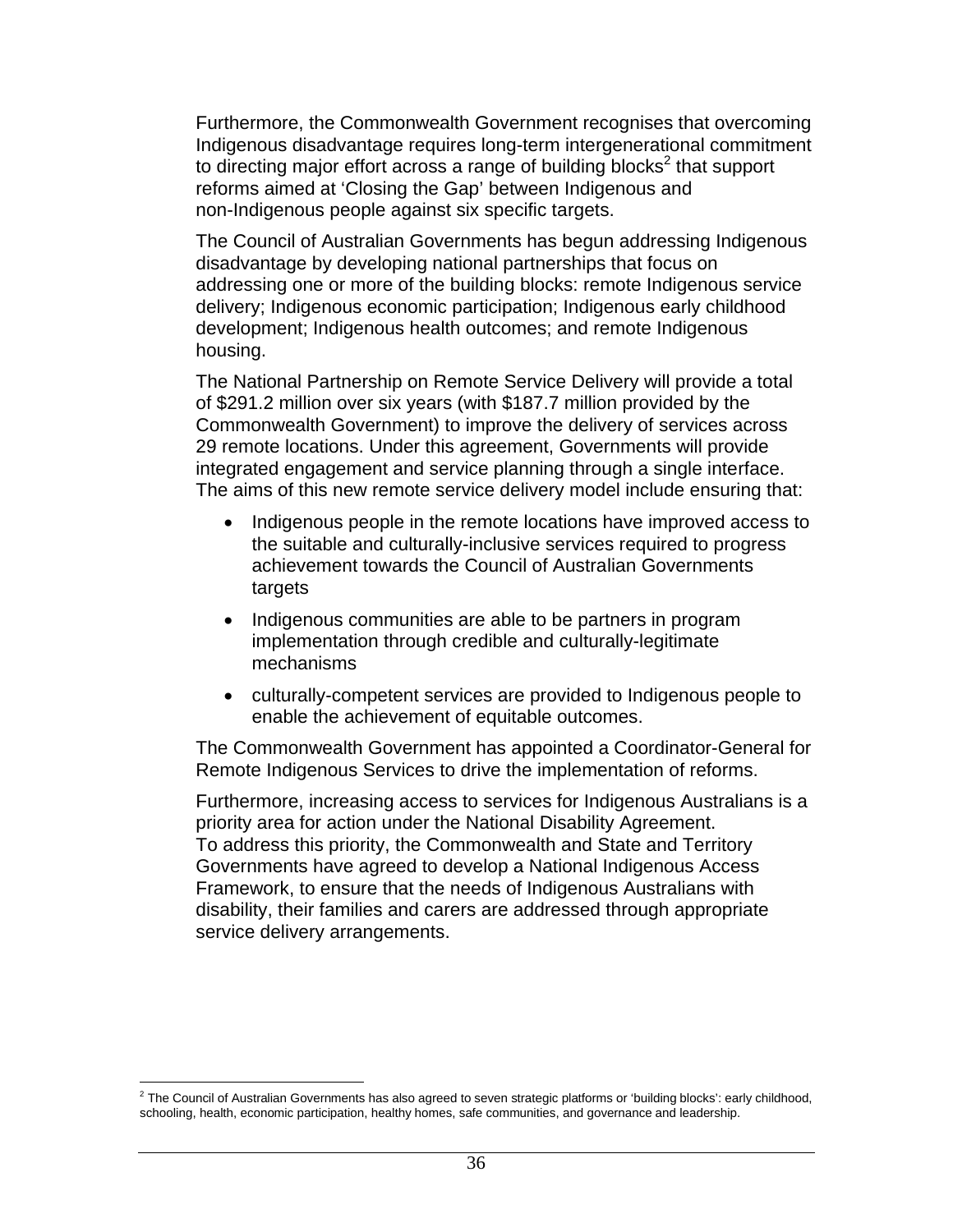The following are current initiatives and measures the Commonwealth Government has in place to ensure that Indigenous carers have access to culturally appropriate community care services:

- service providers are required to demonstrate culturally appropriate services for Indigenous carers accessing:
	- o the Young Carers Respite and Information Services Program
	- o the Respite Support for Carers of Young People with a Severe or Profound Disability Program
	- o the MyTime Peer Support Program
	- o the Outside School Hours Care for Teenagers with Disability Program.
- service providers are required to demonstrate cultural competence and accessibility in remote areas under the Mental Health Respite Program.
- Indigenous people are recognised as a special needs group under the Home and Community Care Program.
- Indigenous people are recognised as a priority target group in the planning and allocation framework for the National Respite for Carers Program's Community Packaged Care Programs and Residential Respite Program.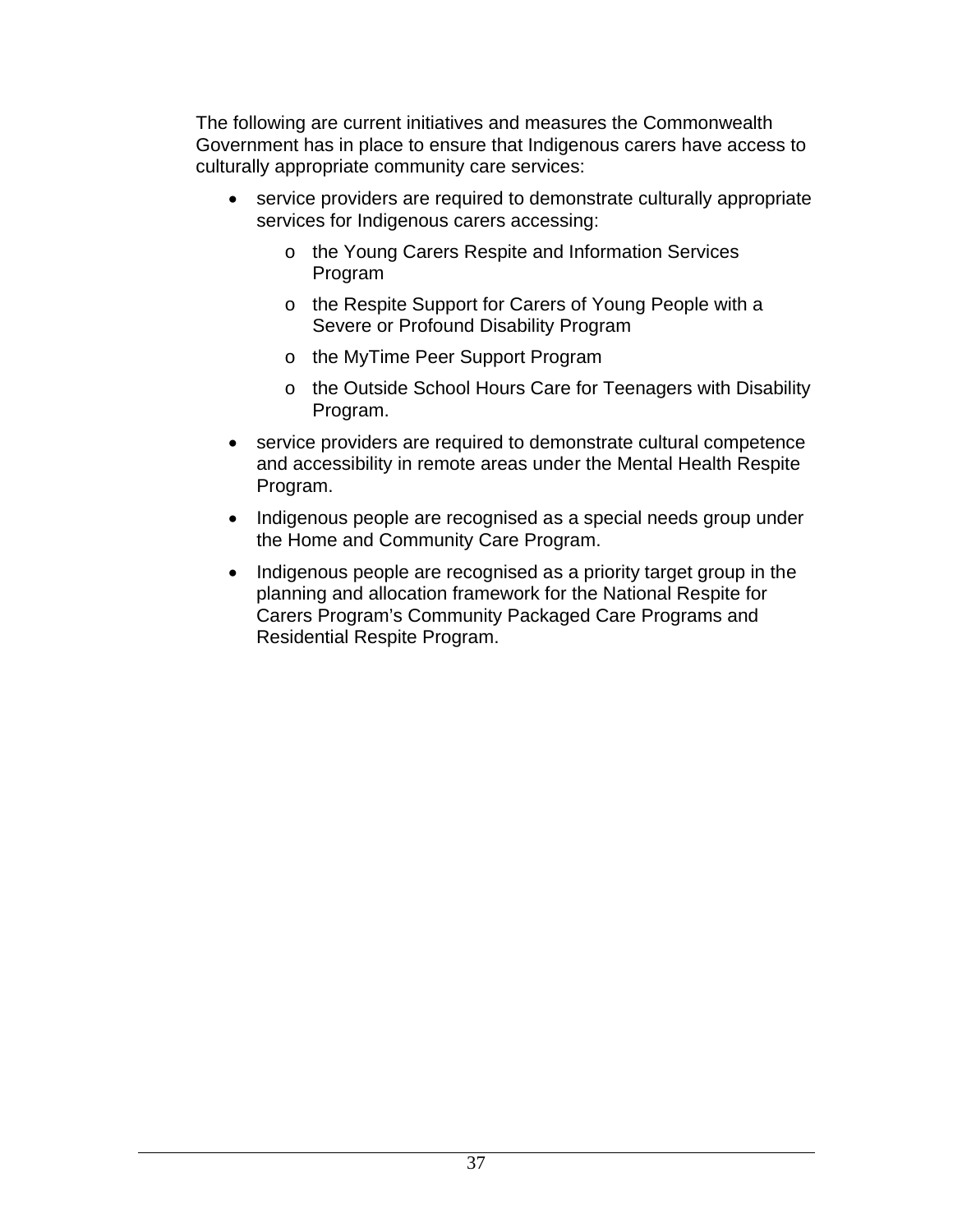**Recognising the ageing demographic of the carer population and the increased longevity of many care receivers, that the Minister for Families, Housing, Community Services and Indigenous Affairs and the Minister for Health and Ageing increase capital and recurrent funding for respite care services funded by the Australian Government as a matter of urgency to more closely match demand across the country. Particular attention should be paid to improving the:**

- **availability and accessibility;**
- **affordability;**
- **responsiveness to the needs of both carer and care receiver of respite services; and**
- **responsiveness to the needs of carers and care receivers living in regional, rural and remote areas.**

## **AGREE**

The Commonwealth Government agrees with this recommendation and has provided State and Territory Governments with a significant injection of funding to improve and expand services for people with disability and their families and carers, including respite services. The Commonwealth Government has also allocated additional funding to the Respite Support for Carers of Young People with Severe or Profound Disability Program and the National Respite for Carers Program. The Commonwealth Government is also working to address unmet demand by streamlining respite services through the National Respite for Carers Program.

The Commonwealth Government also notes that the community care, aged care, disability and community mental health service systems are all undergoing significant reforms or agreement has been reached to progress significant reforms in the near future. The outcomes of these reforms are critical to future planning in the area of respite services.

#### *Additional respite services*

The Commonwealth Government has provided State and Territory Governments with a significant injection of funding of more than \$5 billion, over five years, through the National Disability Agreement to improve and expand services for people with disability and their families and carers. This includes the highest ever level of indexation of funding from the Commonwealth for disability services.

State and Territory Governments agreed to provide an additional 10,000 respite places to support people with disability and their carers in a range of forms across Australia.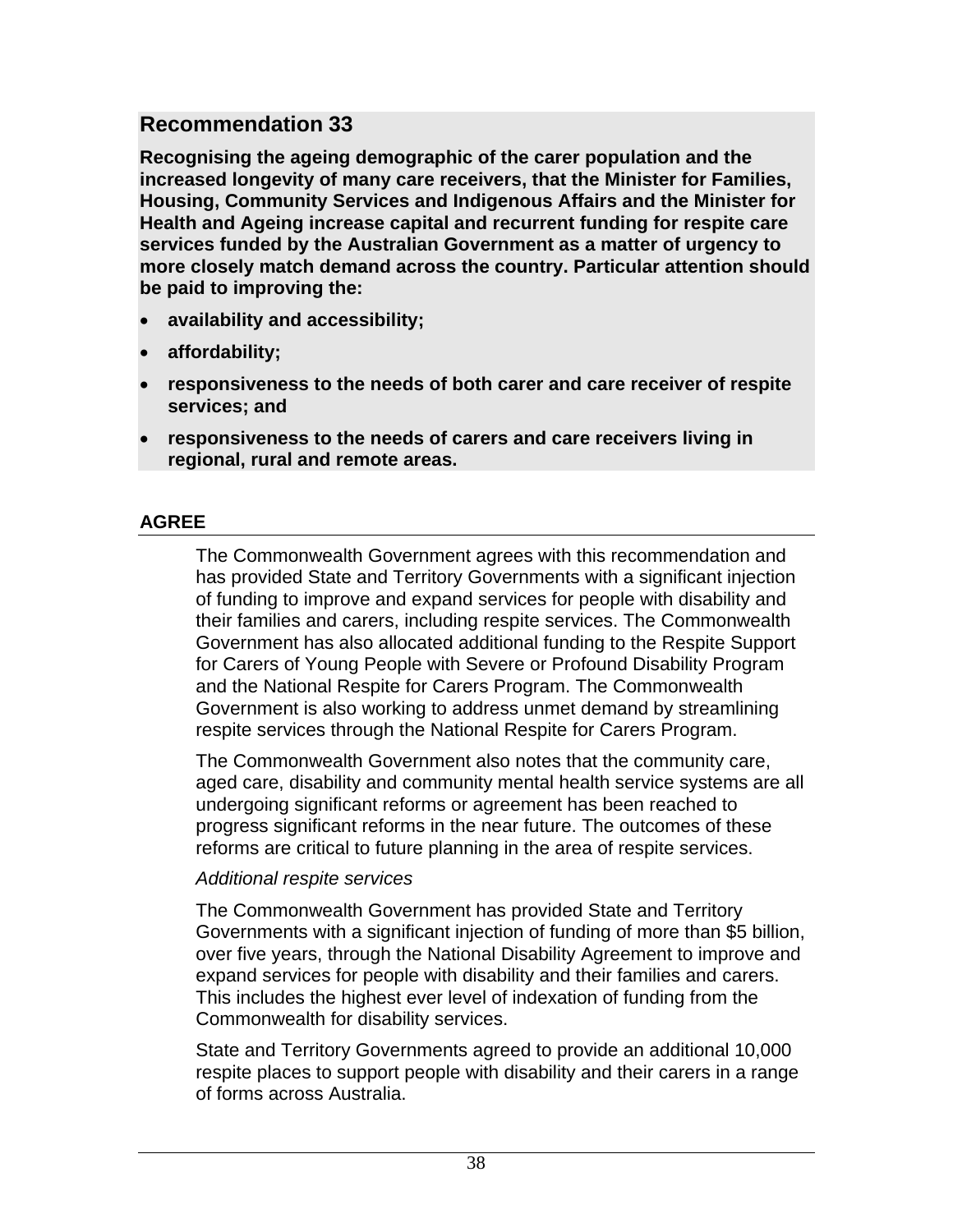The Commonwealth Government is providing an additional \$2.1 million in 2009-10 to the Respite Support for Carers of Young People with Severe or Profound Disability Program to provide emergency and short-term respite to an additional 600 carers.

In addition, the Commonwealth Government in February 2009 reallocated \$12.2 million over two and a half years to expand the availability of respite services across Australia through the National Respite for Carers Program.

#### *Streamlining and improving respite services*

The Commonwealth Government recognises that unmet demand for respite services is closely linked to the fragmentation and lack of coordination of respite programs across government. As part of its 2007 election policy on disability and carers, the Commonwealth Government committed to 'streamlining respite services to create a more sensible system for carers', noting that 'responsibility for respite services is currently split between several departments and programs without any attempt at coordination'.

The Commonwealth Government will undertake work to streamline respite services provided through the National Respite for Carers Program to ensure viability, affordability and accessibility; responsiveness to the needs of both the carer and care receiver; and responsiveness to the needs of carers and care receivers living in regional, rural and remote areas.

The Commonwealth Government notes that the Mental Health Respite Program is focusing attention on improving availability and accessibility, affordability and responsiveness and has adapted services to specifically meet the needs of carers and care receivers in rural and remote areas.

The Department of Families, Housing, Community Services and Indigenous Affairs is currently evaluating the Commonwealth Government's community mental health programs, including the Mental Health Respite Program. Improvements to the effectiveness and reach of the Mental Health Respite Program will be considered as part of the outcome of the evaluation.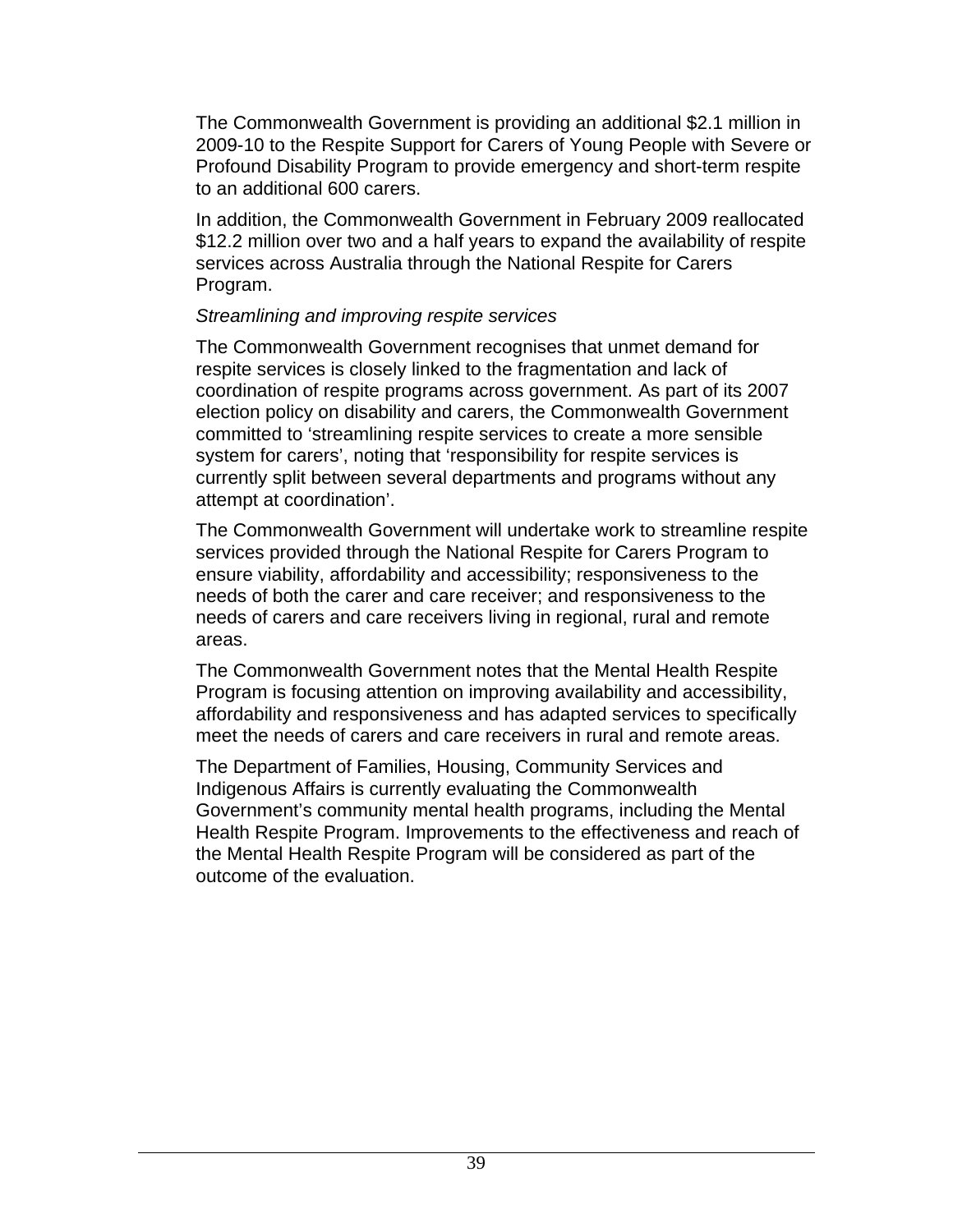**That the Minister for Health and Ageing and the Minister for Families, Housing, Community Services and Indigenous Affairs increase funding for in-home assistance for carers in order to more closely meet demand.**

#### **AGREE**

As outlined in the response to Recommendation 33, the Commonwealth Government has provided a significant injection of funding to drive important reforms to the disability services system, including the need to provide more in-home support services, through the National Disability Agreement, which commenced on 1 January 2009.

State and Territory Governments have agreed to provide an additional 2,300 in-home support services to support people with disability.

The bulk of Commonwealth funding for in-home assistance is provided through:

- the Home and Community Care Program, which is delivered by State and Territory Governments who are responsible for monitoring demand for services and responding to unmet need
- the Community Aged Care Packages, Extended Aged Care At Home packages and Extended Aged Care at Home – Dementia packages, which provide a range of services such as personal care, social support, home help, meal preparation and garden maintenance within an individualised package
- the National Respite for Carers Program, which provides an element of indirect respite to support carers in performing tasks undertaken in their caring role and may include domestic assistance and home maintenance.

In addition the Mental Health Respite Program delivered by the Department of Families, Housing, Community Services and Indigenous Affairs includes forms of in-home assistance for carers as indirect respite when direct respite is not appropriate. The Commonwealth Government notes that, as stated in the response to Recommendation 33, this program is being reviewed as part of the larger evaluation of the Commonwealth Government's community mental health programs and changes to the effectiveness and reach of the program will be considered as part of the outcome of the evaluation.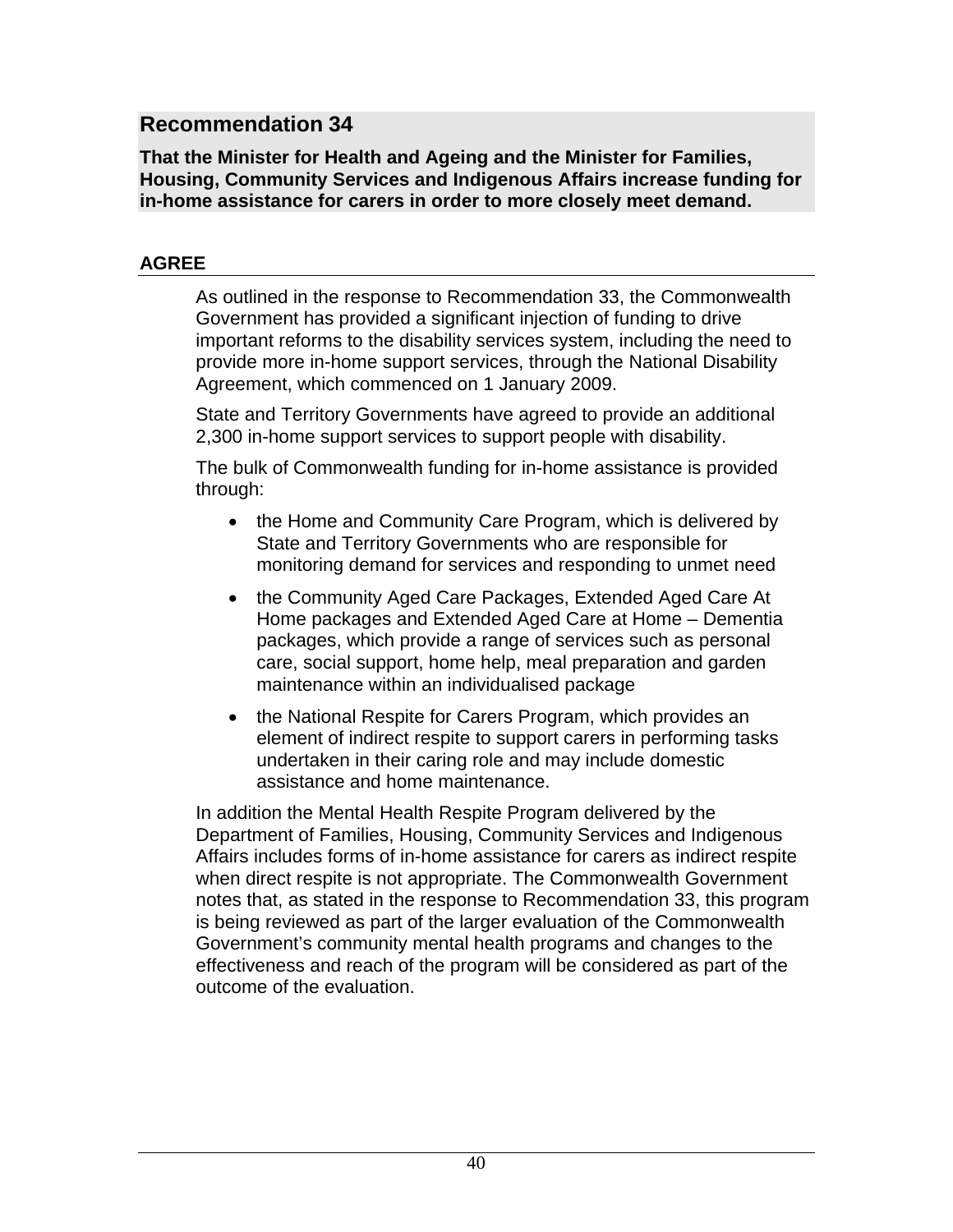**That the Minister for Families, Housing, Community Services and Indigenous Affairs and the Minister for Health and Ageing undertake pilot studies to test the potential for the Australian Government's funding for carer respite and in-home assistance to be re-allocated directly to carers through 'individualised funding programs' (also known as 'consumer directed care' and 'self managed funding').**

#### **AGREE TO FURTHER CONSIDER**

The Commonwealth Government supports a person-centred approach to service provision and the move towards individualised funding. Individualised funding is one of the key reform priorities under the National Disability Agreement and will deliver significant benefits to people with disability and indirectly to their carers and families.

As part of the National Disability Agreement the Commonwealth and State and Territory Governments have agreed to 'ensure services are person centred and provide timely access to supports based on assessed needs'. Jurisdictions have also agreed to develop a 'National Framework for Service Planning and Access' which will 'focus on providing a person centred approach to service delivery'.

The Commonwealth Government, through the Department of Health and Ageing, is currently considering options for individualised funding programs or consumer directed care for care recipients and their carers accessing aged care services.

The Commonwealth Government notes that while individualised funding approaches for people with disability (and their carers indirectly) have been tested and available since the early 1990s, individualised funding directly for carers has not been sufficiently investigated to implement a pilot at this time.

The Commonwealth Government agrees to further consider this noting that consumer directed care options will not be appropriate for all carers and care receivers, and should be offered as one of several options.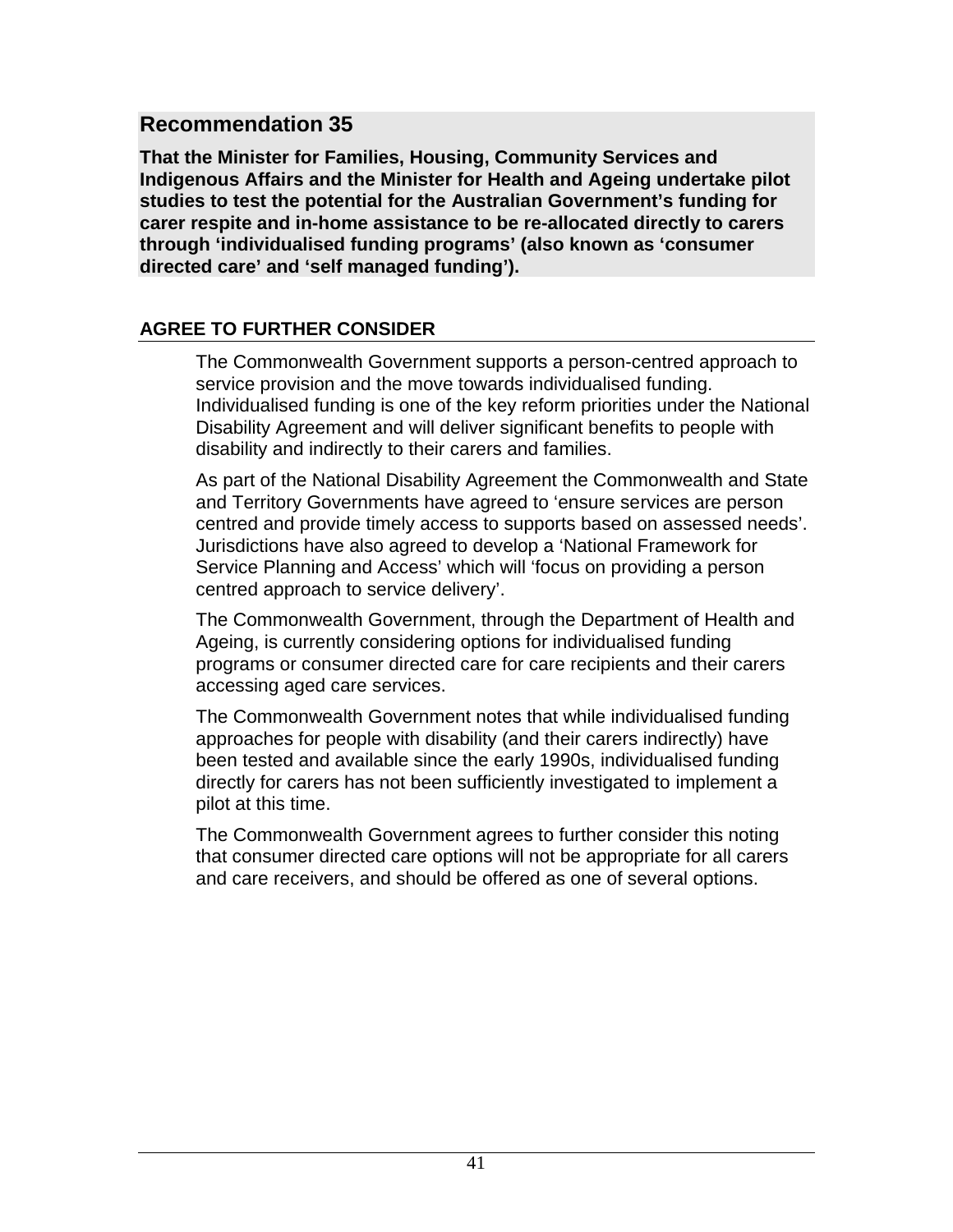**That the Minister for Families, Housing, Community Services and Indigenous Affairs and the Minister for Health and Ageing seek agreement through the Health, Community and Disability Services Ministerial Council to collect nationally consistent data to more accurately determine the number of carers, their profile and the level of unmet need for community based carer support services.**

#### **AGREE**

The Commonwealth Government acknowledges the importance of a sound evidence base and has been working with State and Territory Governments to improve the national data collected on carers.

The Survey of Disability, Ageing and Carers conducted by the Australian Bureau of Statistics is the recognised source of national data for carers. It aims to improve, where possible, the reliability of disability, ageing and carer data at the national, state and sub-state levels, and improve and expand the data collected on unmet demand for disability services and services for aged people, labour force participation, social inclusion and carers.

As stated in response to Recommendation 1, the Commonwealth and State and Territory Governments funded the doubling of the 2009 Survey of Disability, Ageing and Carers sample size to collect more detailed data on the characteristics of carers and the care they provide, and to better measure their level of unmet need. Furthermore, the Commonwealth Government has agreed to explore the expansion of the Survey of Disability, Ageing and Carers sample size beyond 2009. The Commonwealth Government will progress this issue with State and Territory Governments in the context of future Council of Australian Government negotiations.

More broadly, under the National Disability Agreement, the Commonwealth and State and Territory Governments have committed to developing a national model to estimate demand for disability services and undertake population benchmarking for disability services. This will improve the evidence base and assist the Commonwealth and State and Territory Governments to measure for the first time, unmet demand for community based services for people with disability and their carers, including respite services.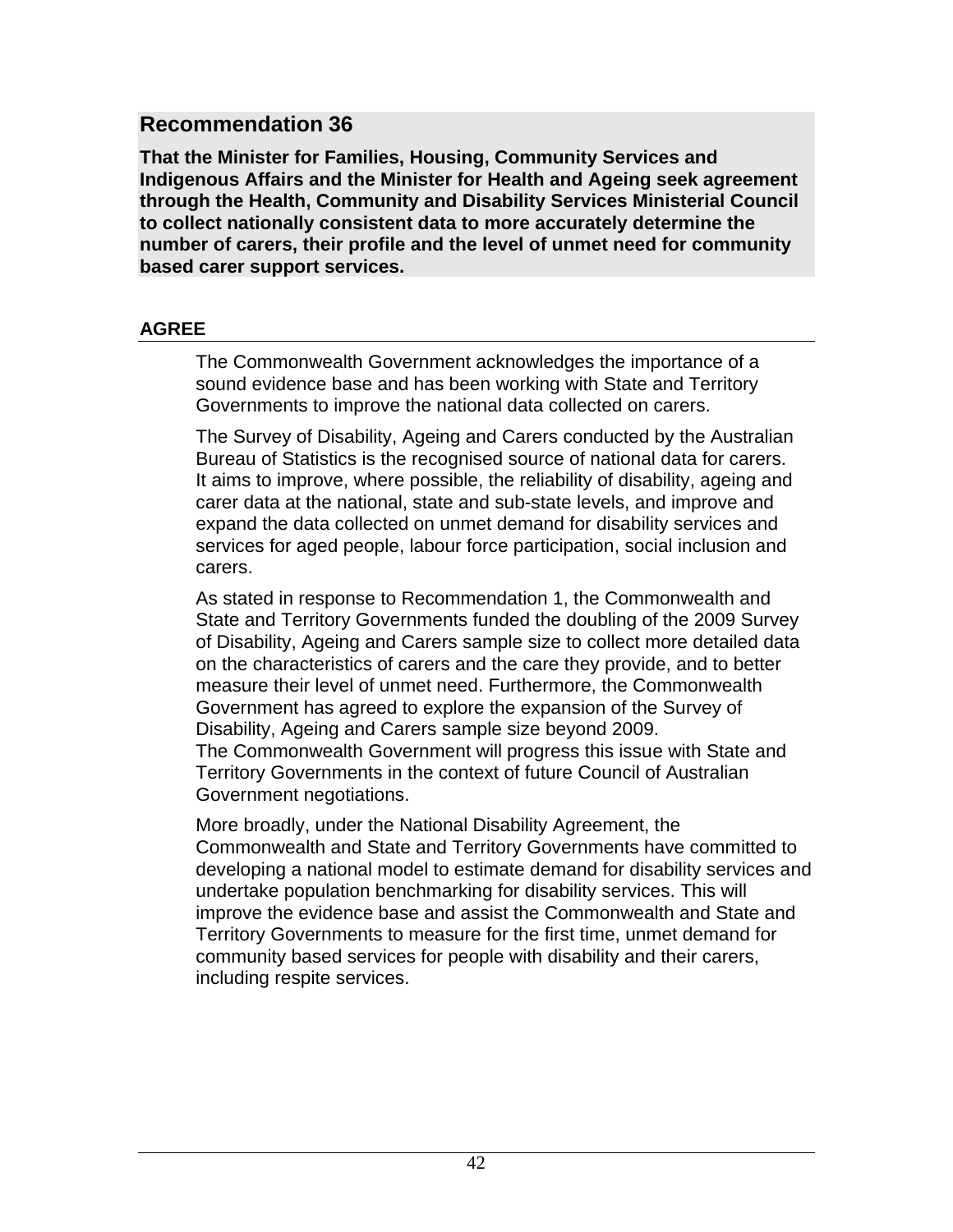**That the Minister for Education, Employment and Workplace Relations examine options to build capacity in the community care workforce, particularly initiatives to encourage retention of trained workers in the sector.**

#### **AGREE**

The Commonwealth Government has examined options to build capacity in the community care workforce and recognises the importance of initiatives that encourage the retention of trained workers in the sector.

The Commonwealth Government is implementing a number of initiatives to encourage new workers into the community care workforce and to retain trained workers in the sector. These include the Productivity Places Program and monitoring the award modernisation process for industries that employ carers.

The Productivity Places Program was established in April 2008 as part of the Commonwealth Government's Skilling Australia for the Future Initiative. The Productivity Places Program provides 711,000 training places over five years to develop skills in areas of existing and future demand, such as aged and community care.

At July 2009, there had been more than 11,800 enrolments for aged care and 12,800 enrolments for children's services qualifications under the Productivity Places Program. The program places a high importance on nationally endorsed training and assists job seekers to acquire skills and gain lasting employment and helps existing workers to upgrade their skills.

The Commonwealth Government notes the need to recognise workers in the community care sector through appropriate remuneration and secure employment conditions. The *Fair Work Act 2009* establishes a comprehensive safety net of minimum conditions for all employees covered by the federal system. One element of the safety net is the creation of modern awards. Modern awards build on the 10 minimum employment conditions established by the National Employment Standards, and many include an additional 10 minimum conditions of employment, tailored to meet the needs of a particular industry or occupation. These include minimum wages, arrangements for when work is performed, overtime and penalty rates.

The Department of Education, Employment and Workplace Relations is monitoring the award modernisation process for industries that employ carers. Awards covering the community care industry will be considered by the Australian Industrial Relations Commission during stage four of the award modernisation process, which is due to be completed by December 2009.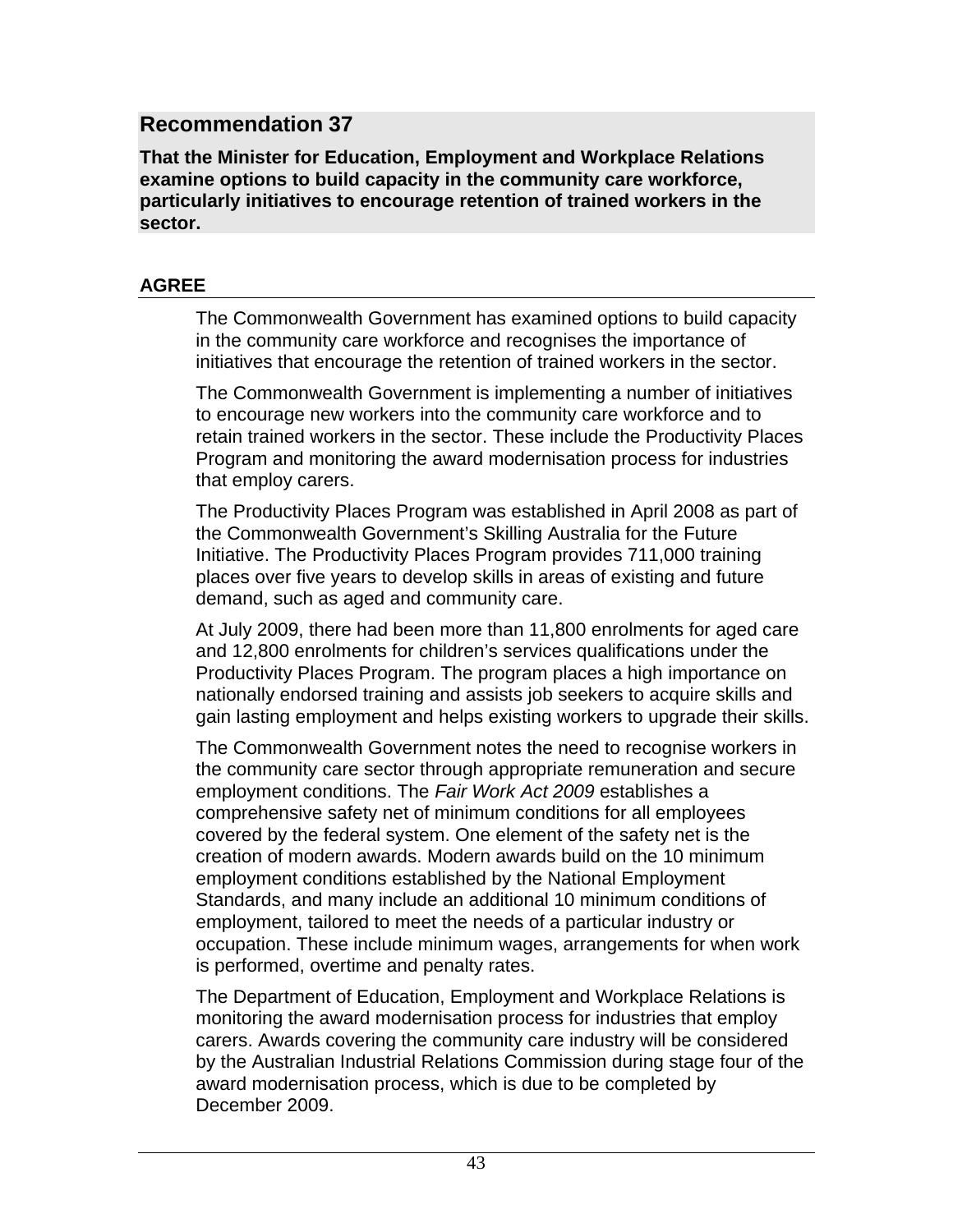The Department of Health and Ageing also administers the Community Aged Care Workforce Development Program, which provides accredited certificate-level training for personal care workers delivering Community Aged Care Packages, Extended Aged Care at Home Packages and Extended Aged Care at Home Dementia Packages. It also provides post-graduate scholarships for nurses in this sector.

## **Recommendation 38**

**That the Minister for Families, Housing, Community Services and Indigenous Affairs through the Health, Community and Disability Services Ministerial Council encourage states and territories to provide additional funding for disability support workers in long day care, out of hours care and school holiday care to improve access for employed carers.**

#### **AGREE**

The Commonwealth Government agrees to encourage State and Territory Governments, through the relevant ministerial councils, to consider providing additional funding for disability support workers in long day care and out-of-hours care as part of achieving the outcomes of the National Disability Agreement. However, it is noted that under the Agreement, the Commonwealth does not specify budget allocations and State and Territory Governments can deliver services flexibly in line with agreed outcomes.

Under the National Disability Agreement, the Commonwealth and State and Territory Governments have also agreed to give priority to developing a national workforce strategy to address qualification, training and cross-sector career mapping issues, and to establishing the disability sector as an 'industry of choice' by the end of 2010.

The Commonwealth Government currently provides funding for long day care and out-of-hours care for specific groups. In 2007 the Commonwealth Government committed \$23.6 million to the Outside School Hours Care for Teenagers with Disability initiative over five years (2007-12). This initiative assists teenagers with disability, aged 12 to 18 years, and their families by providing flexible before school, after school and/or school holiday care. There are currently 1,052 outside school hours care places in 48 locations across Australia. In the 2009-10 Budget the Commonwealth Government announced \$5.1 million in additional funding over four years to 2013, for a further 250 places.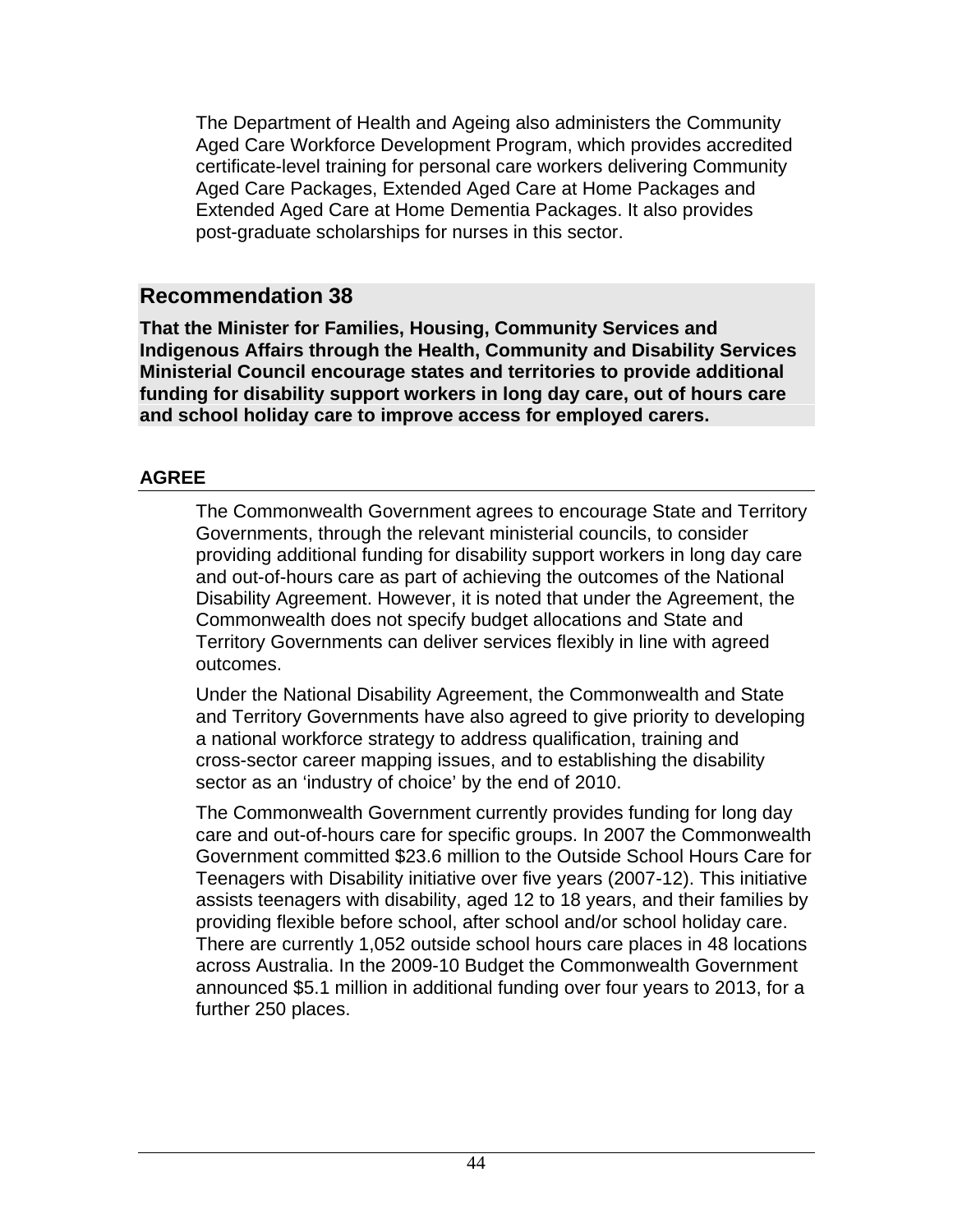The Commonwealth Government is also establishing six Autism Specific Early Learning and Care Centres that will provide early learning programs and specific support to children with Autism Spectrum Disorders or Autism Spectrum Disorder like symptoms in a long day care setting. These centres are part of a broader Commonwealth Government commitment to establish 260 early learning care centres across Australia. To date, arrangements have been made for Autism Specific Early Learning and Care Centres to be established in Adelaide by June 2009; Brisbane and Perth by February 2010; and Melbourne and south-west Sydney by June 2010.

Inclusion Support Subsidy is currently paid to child care services approved for Child Care Benefit, including vacation care services. The subsidy is a contribution towards the costs associated with employing an additional child care worker to increase the staff to child ratio when a child or children with ongoing high support needs are in care.

### **Recommendation 39**

**That the Minister for Health and Ageing and the Minister for Families, Housing, Community Services and Indigenous Affairs expand any continuation of the Employed Carers Respite Initiative to provide extended respite and support for all working carers, including those who provide care to people with disabilities or mental illness who are under the age of 65 years.**

#### **DISAGREE**

The Commonwealth Government does not agree to extend the Employed Carers Respite Initiative. The Employed Carers Respite Initiative was funded as a two year pilot.

An evaluation of the Employed Carers Respite Initiative was conducted this year.

Successful projects under the Employed Carers Respite Initiative were transitioned to the broader National Respite for Carers Program. Transition plans are in place to ensure minimal disruption to carers as unsuccessful projects wind down.

The Commonwealth Government's Fresh Ideas for Work and Family Program, which was launched on 1 March 2009, helps working parents balance their work and family responsibilities, including looking after family members with disabilities or those who are aged.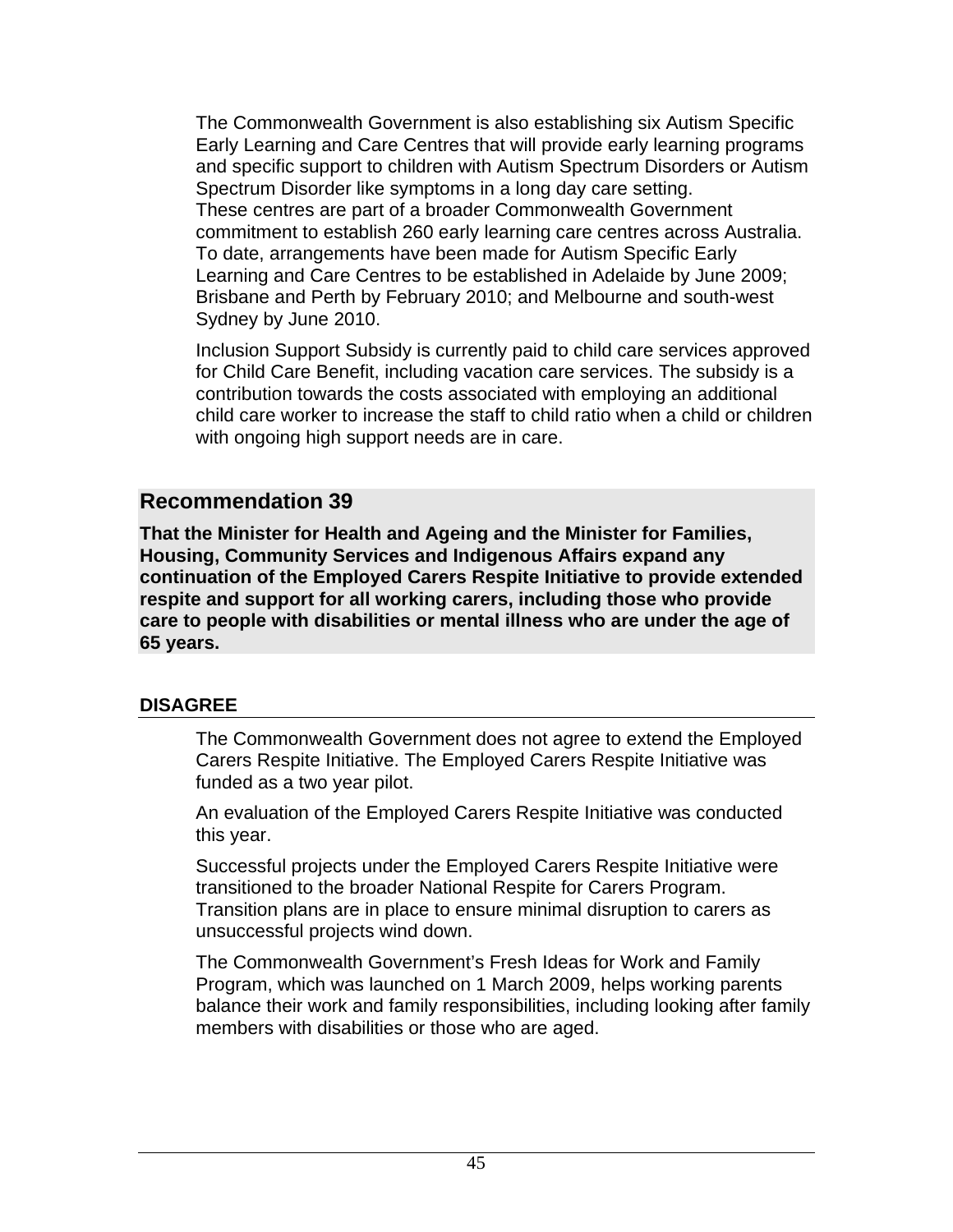The program is a national initiative that provides grants of \$5,000 to \$15,000 to eligible small businesses to implement practices that help employees balance their work and family obligations and improve employee retention and productivity. The program is assisting small businesses across regional and metropolitan areas and is designed to support projects that benefit both the employer and employees, demonstrate long-term sustainable outcomes for the business and have the potential for wider application to other businesses. The first funding round has received a positive response with over 1,200 applications lodged.

The Commonwealth Government, through the Department of Health and Ageing, continues to support employed carers of the frail aged through the National Respite for Carers Program.

The Commonwealth Government, through the Department of Families, Housing, Community Services and Indigenous Affairs provides respite to carers of people with mental illness under the age of 65 years – including working carers – through the Mental Health Respite Program.

## **Recommendation 40**

**That section 65(1) of the** *Fair Work Act 2009* **be amended to extend the right to request flexible working arrangements to all employees who have recognised care responsibilities, including to those who are caring for adults with disabilities, mental illness, chronic illness or who are frail aged.**

#### **DISAGREE**

The Commonwealth Government does not agree to extend subsection 65(1) of the *Fair Work Act 2009* to all employees with recognised care responsibilities.

The *Fair Work Act 2009* includes a number of measures designed to assist employees to balance their work and caring responsibilities. Subsection 65(1) of the *Fair Work Act 2009* provides that an 'employee who is a parent, or has responsibility for the care of a child, may request the employer for a change in working arrangements to assist the employee to care for the child if the child is under school age; or is under 18 and has disability'.

The right to request flexible working arrangements provision in the *Fair Work Act 2009* is a significant step forward in promoting flexible workplaces that balance the need for employees to manage their work and family responsibilities with the genuine requirements of businesses.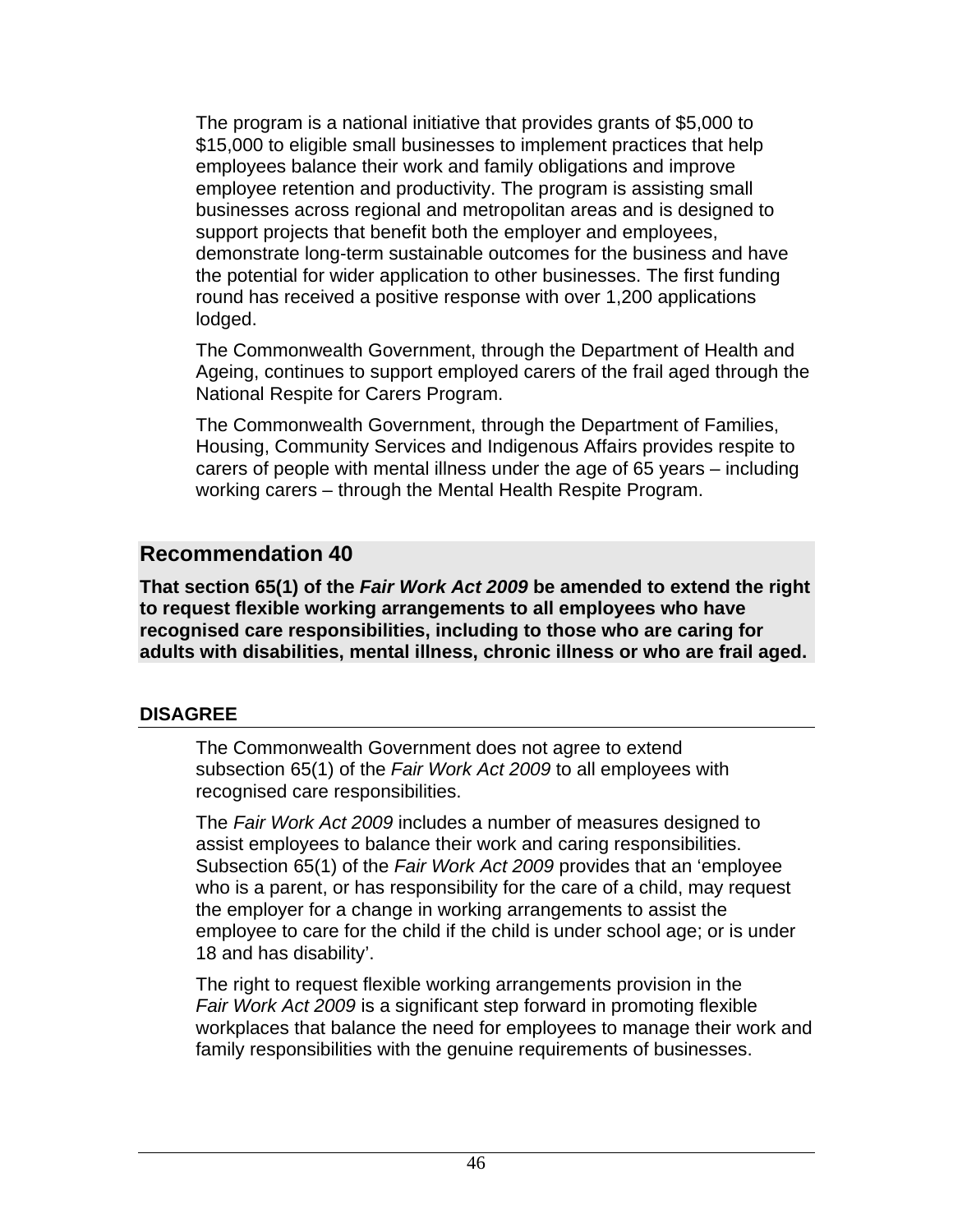As noted by the Committee, subsection 65(1) of the Fair Work Bill 2008 was amended during the parliamentary process to extend eligibility for the right to request flexible working arrangements to employees who have responsibility for a disabled child under 18 years of age. Before the extension, subsection 65(1) was limited to employees with caring responsibilities for children under school age.

Another aspect of the *Fair Work Act 2009* that may be used by employees to balance their work and caring responsibilities is the personal/carer's leave entitlement contained in the National Employment Standards. This provision entitles an employee (other than a casual employee) to 10 days of paid personal/carer's leave for each year of service. An employee may take carers leave to care for a member of the employee's immediate family or household who requires care or support because of a personal illness, injury or unexpected emergency affecting the member. All employees (including casuals) are entitled to access two days of unpaid carers leave for each permissible occasion. This is the first time a federal statutory entitlement to unpaid carers leave has extended to casual employees.

In addition, the *Fair Work Act 2009* provides that all modern awards and enterprise agreements must include a model flexibility clause, which will allow employers and individual employees to make arrangements that suit their particular needs. This provision is of particular benefit to employees with caring responsibilities, as it allows them to make arrangements to help manage their work and care commitments.

## **Recommendation 41**

**That the Minister for Education, Employment and Workplace Relations ensure that employment service providers: consider the specific needs of carers seeking suitable employment; and encourage and support employers to provide employment opportunities for carers.**

### **AGREE**

The Commonwealth Government agrees with this recommendation. The Commonwealth Government's new approach to employment services ensures that employment service providers consider the specific needs of carers seeking employment and better supports and encourages employers to provide employment opportunities for carers.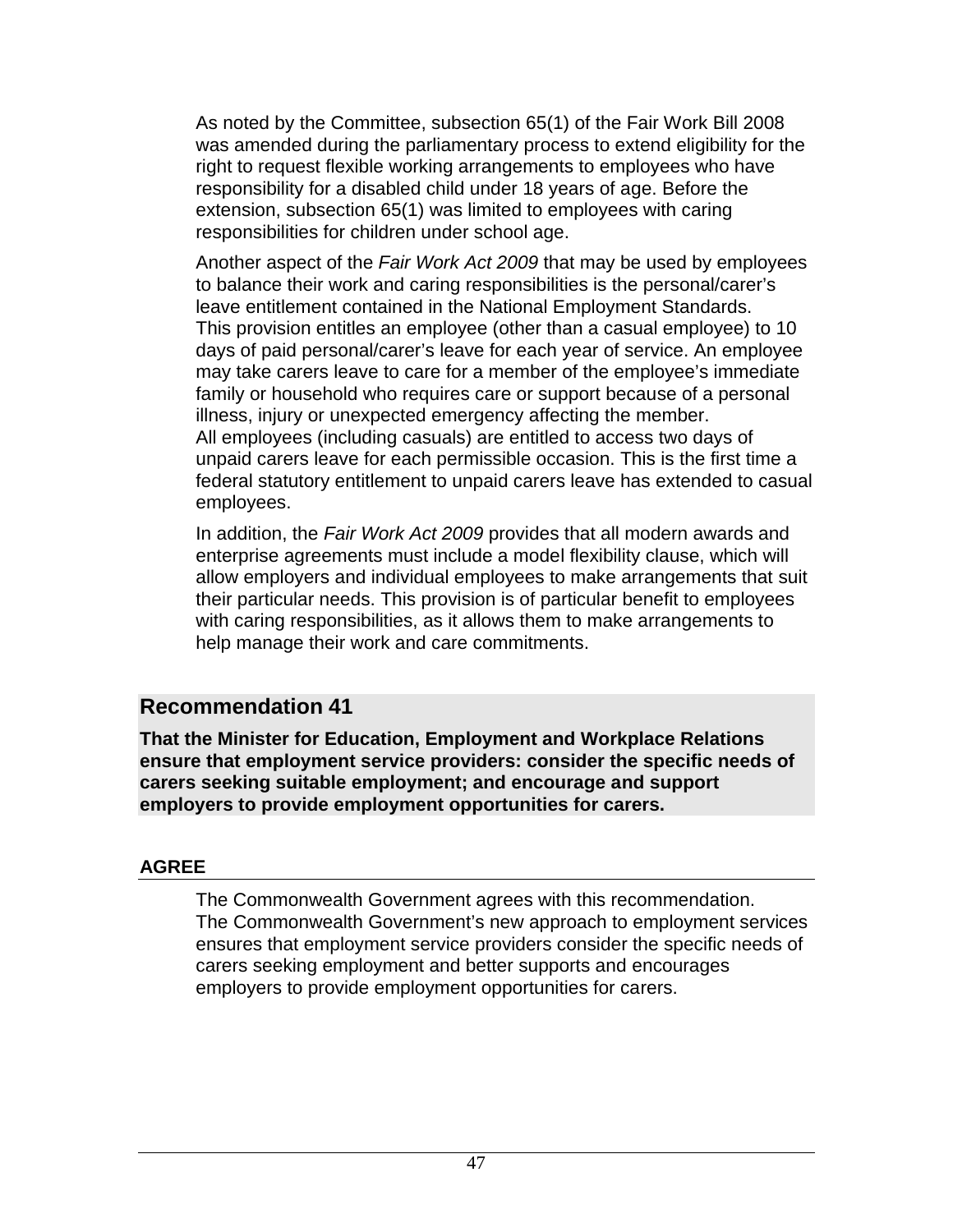Job Services Australia, which began on 1 July 2009, is the Commonwealth Government's new approach to employment services and focuses on meeting both the employment and recruitment needs of job seekers and employers. It represents an investment of \$4.9 billion over the next three years. Job Services Australia folds seven programs (for example Job Network, the Personal Support Programme and Work for the Dole) into a 'one-stop-shop' and provides job seekers with more personalised services.

Job Services Australia helps individuals to obtain the skills they need and secure sustainable employment. Every eligible job seeker will be linked to a provider of their choice who will have the flexibility to develop individually tailored assistance for them commensurate with their level of disadvantage. There will be a greater emphasis on addressing skill shortages, targeting more disadvantaged job seekers, and social inclusion.

Job Services Australia has a particular focus on disadvantaged job seekers, which includes carers. A person receiving Carer Payment can choose to participate as a Fully Eligible job seeker or as a Stream 1 (Limited) job seeker. Depending on the needs of the individual carer and their level of disadvantage, assistance can include:

- assessment of current skill levels and personal goals
- professional skills development, work experience and training
- job search assistance, including help with résumés and interview techniques
- help to address personal issues and other barriers to employment.

Components of this new system of employment services, which carers may benefit from, include:

- Employment Pathway Plans, which are individually tailored plans for job seekers to develop pathways into sustainable employment and take into account individual circumstances and caring responsibilities.
- The Employment Pathway Fund, which can be used by Job Service Australia providers to purchase a broad range of goods and services to assist job seekers address personal barriers and obtain a job.
- The Innovation Fund, which provides \$41 million for the development of innovative projects to connect the most disadvantaged job seekers to training and employment.
- Employer Brokers, who work with Job Services Australia providers and employers to better match the needs of job seekers with the labour requirements of employers.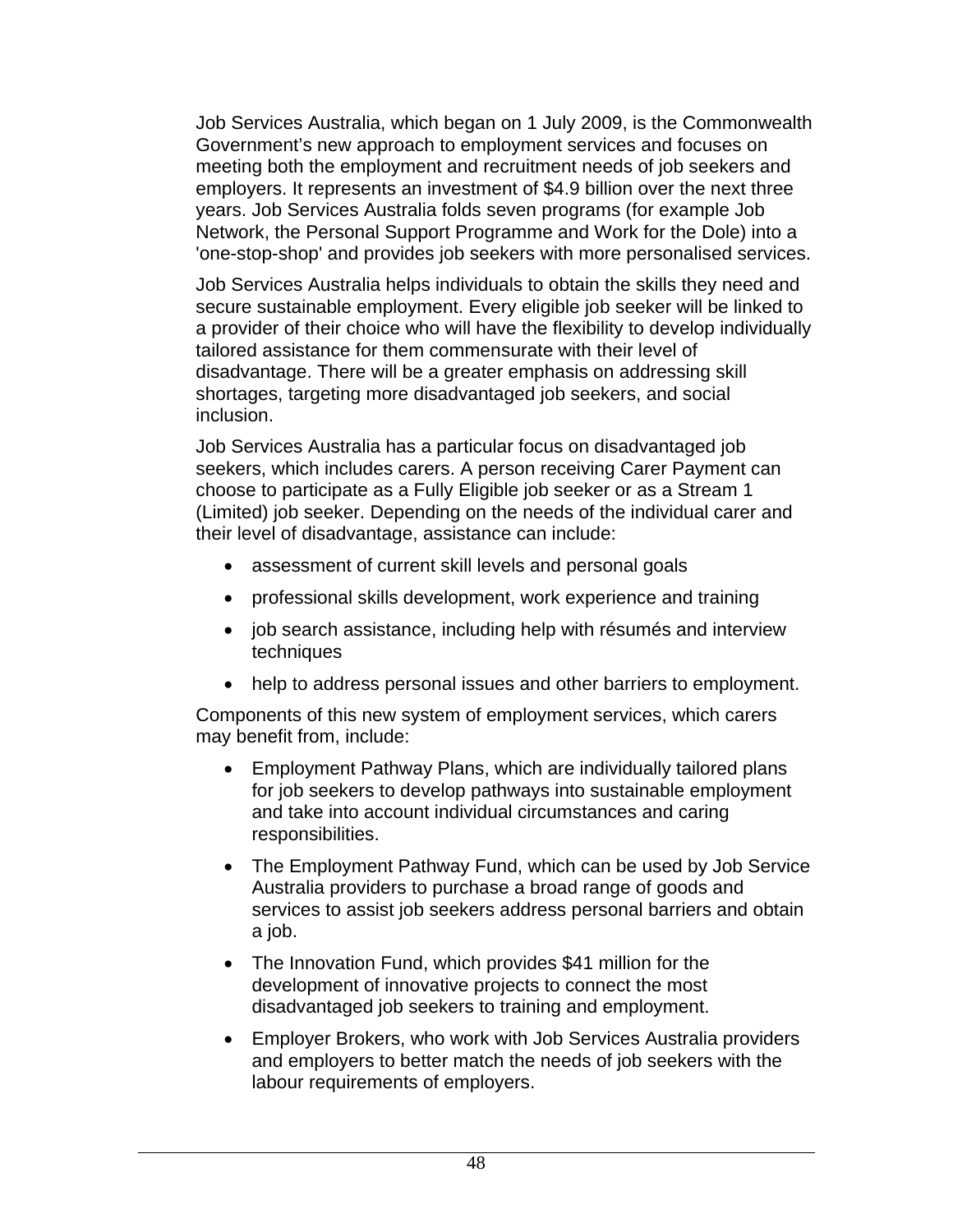Job Services Australia providers are also eligible to receive full outcome payments for job seekers in receipt of carer payments who choose to work reduced hours due to their caring responsibilities. In these situations, job seekers are required to be in employment for at least 30 hours a fortnight over a 13 and 26 week period. The level of Outcome payment is dependent on the Stream the job seeker is in, with job seekers in Stream 4 attracting a higher Outcome fee commensurate with their level of disadvantage.

Additionally, as noted in Recommendation 39, the Commonwealth Government's Fresh Ideas for Work and Family Program, which was launched on 1 March 2009, helps working parents balance their work and family responsibilities, including looking after family members with disabilities or those who are aged.

#### **Recommendation 42**

**That the Minister for Education, Employment and Workplace Relations ensure that employment service providers consider the skills development and training needs of carers, particularly long-term carers, when developing plans to assist those wishing to enter or re-enter the workforce after a period of absence.**

#### **AGREE**

The Commonwealth Government's new approach to employment services will ensure that service providers consider the skills development and training needs of carers wishing to enter or re-enter the workforce after a period of absence.

As outlined in the response to Recommendation 41, since 1 July 2009, Job Services Australia has been providing tailored assistance to carers seeking suitable employment. This new employment system is more responsive to job seekers' individual needs and circumstances and includes a greater emphasis on working with individual employers.

Carers can now work with employment service providers to develop their own combination of job search, training and other assistance to address their barriers to employment.

Job Services Australia provides services commensurate with job seekers' needs. For example Stream 1 Services are provided to those that are more job ready, with Stream 4 Services provided to the most disadvantaged job seekers in the community—people with complex and/or multiple personal barriers that prevent them from obtaining employment.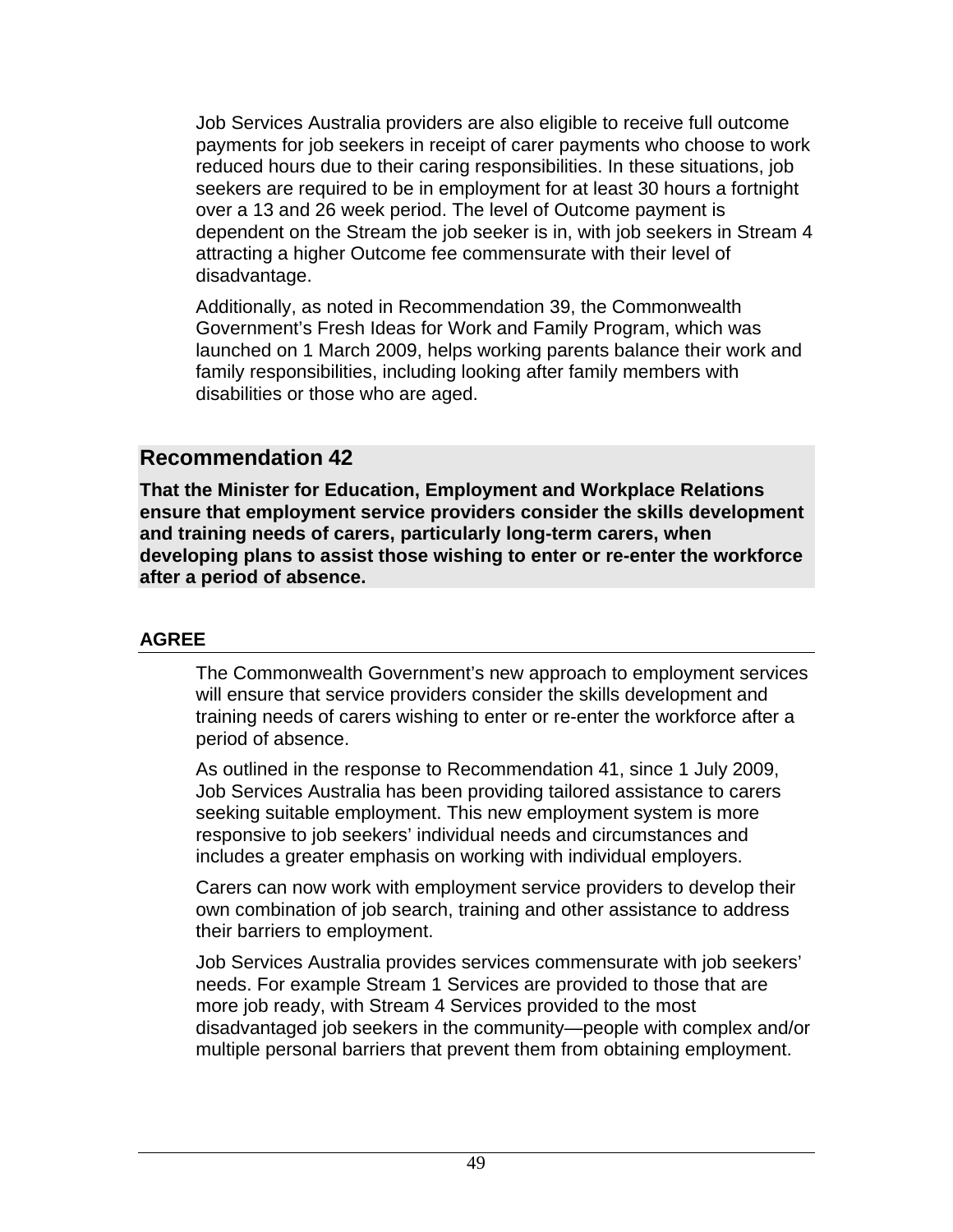Job Services Australia providers deliver services tailored to the individual job seeker's circumstances. This includes providing or organising assessments, counselling, professional support, and referral to other support services the job seeker needs to overcome their barriers.

Job Services Australia providers are also able to use the Employment Pathway Fund to purchase goods and services that job seekers need to overcome their barriers. The level of Employment Pathway Fund credit is dependent on which Stream the job seeker is receiving. Job Seekers Australia providers also receive service and outcome fees that are commensurate with the job seeker's level of disadvantage and the Stream the job seeker is in.

## **Recommendation 43**

**That the Minister for Families, Housing, Community Services and Indigenous Affairs direct the Department of Families, Housing, Community Services and Indigenous Affairs to increase the number of hours of work, volunteering or study that those receiving Carer Payment can undertake.**

### **DISAGREE**

The Commonwealth Government does not agree to increase the number of hours of work, volunteering or study that those receiving Carer Payment can undertake.

The current rules enable Carer Payment recipients to work, study or do a combination of activities for up to 25 hours a week without it affecting their qualification for payment (the 25 hour rule). The number of allowable hours has increased from 20 hours a week before April 2005 and 10 hours a week before July 1997. Carer Payment rules also allow a carer to temporarily cease to provide care for up to 63 days a year without affecting their qualification.

The Commonwealth Government understands that carers face many barriers to undertaking study, work and volunteering, including inflexible working arrangements and inadequate alternative care arrangements. Although the Committee cited examples of the restrictive nature of the 25 hour rule, the Commonwealth Government does not consider that the rule is a significant barrier to carers combining caring with work or study.

However, as a matter of priority, the Commonwealth Government agrees to undertake further work on developing options to assist young carers overcome barriers to completing their education.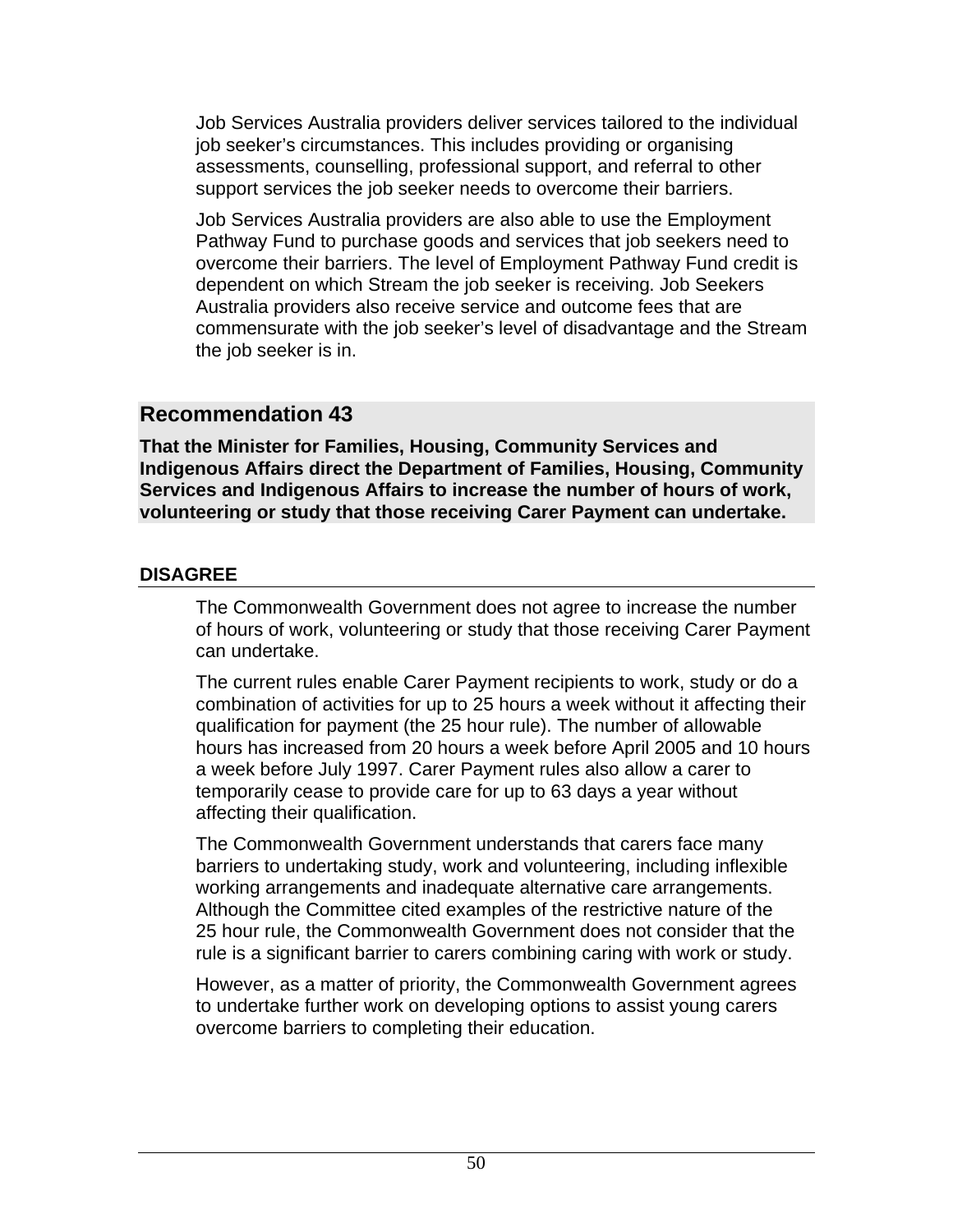In relation to young carers of workforce age, the Commonwealth Government considers that increasing the allowable number of hours would be at odds with the intention of Carer Payment, which is to provide an income support payment for people who are unable to support themselves through significant workforce participation, due to the demands of their caring role.

The Pension Review identified that Carer Payment should more actively address questions of workforce participation and building pathways to employment, and accordingly notes that the review of Australia's Future Tax System is looking at working-age income support payments, including Carer Payment, and work incentives. Accordingly, further work on this issue may be undertaken, pending the outcome of the review of Australia's Future Tax System.

#### **Recommendation 44**

**That the Minister for Education, Employment and Workplace Relations direct the Department of Education, Employment and Workplace Relations, in association with state and territory education departments, to develop flexible policies to make it easier for students to combine education with caring.**

#### **AGREE**

Improving support for young carers is a priority for the Commonwealth Government and the Government commits to further work to improve the educational attainment of young carers. This will include consideration of the recommendations arising from the Bring It! 2008 Young Carers Forum.

State and Territory Governments have primary responsibility for the delivery of school education and related support services for students. However, the Commonwealth Government agrees to work with State and Territory Governments to develop flexible policies to make it easier for students to combine their education with caring.

The Commonwealth Government, through the Department of Families, Housing, Community Services and Indigenous Affairs, has developed two resource kits to assist teachers to identify, understand and better support young carers. These kits, *Teachers—chances are that you have at least two young carers in your class* and *Supporting young carers in secondary schools*, are designed to assist primary school teachers and secondary school teachers to better support young carers to sustain and accomplish their education and transitional outcomes.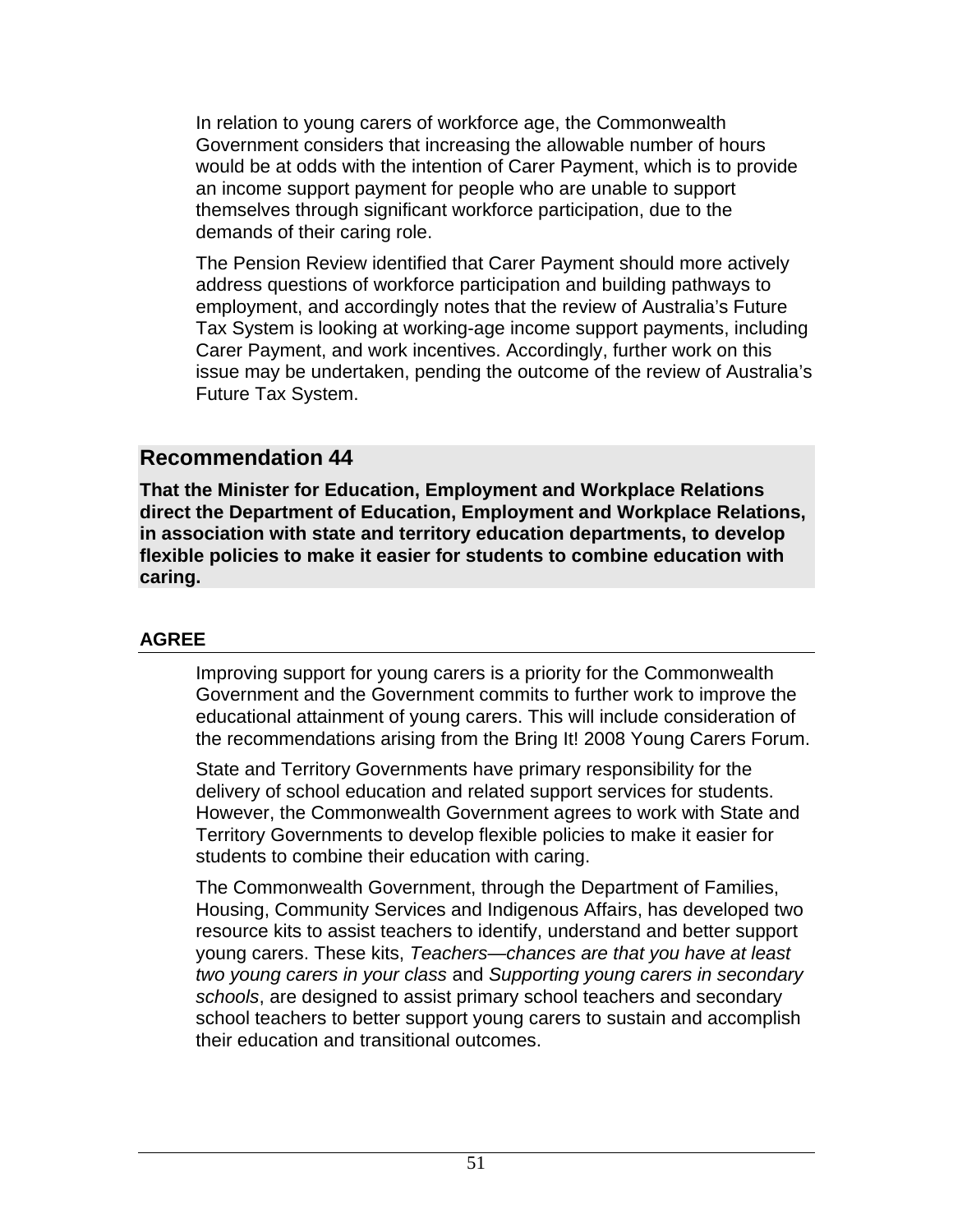The Commonwealth Government, through the Department of Families, Housing, Community Services and Indigenous Affairs, has commissioned the Social Policy Research Centre, University of New South Wales, to conduct a major, multi-stage study into the advantages and disadvantages of care giving for young carers, *Young carers in Australia: Understanding the advantages and disadvantages of their care giving*. The study will include a literature review, quantitative analysis of existing national data sets, focus groups with young carers and interviews with Commonwealth Government policy makers and service providers in the non-government sector. This research will inform future policy work in this area.

## **Recommendation 45**

**That the Minister for Families, Housing, Community Services and Indigenous Affairs direct the Department of Families, Housing, Community Services and Indigenous Affairs to extend the eligibility criteria for its Respite for Young Carers at Risk Program to include assistance for more than one young carer in a family unit where the care responsibilities are shared.**

#### **AGREE**

The Commonwealth Government addressed this issue in 2008 by expanding and renaming the Respite for Young Carers at Risk Program, now the Young Carers Respite and Information Services Program.

The expanded Young Carers Respite and Information Services Program recognises that care responsibilities are shared, and that families often have secondary carers where children and young people are primary carers. Secondary carers are supported in the expanded program, where they are assessed as meeting the eligibility criteria.

The Department of Families, Housing, Community Services and Indigenous Affairs is continuing to work closely with stakeholders to continue the redesign of the Young Carers Respite and Information Services Program with a focus on carer support, within a whole-of-family approach.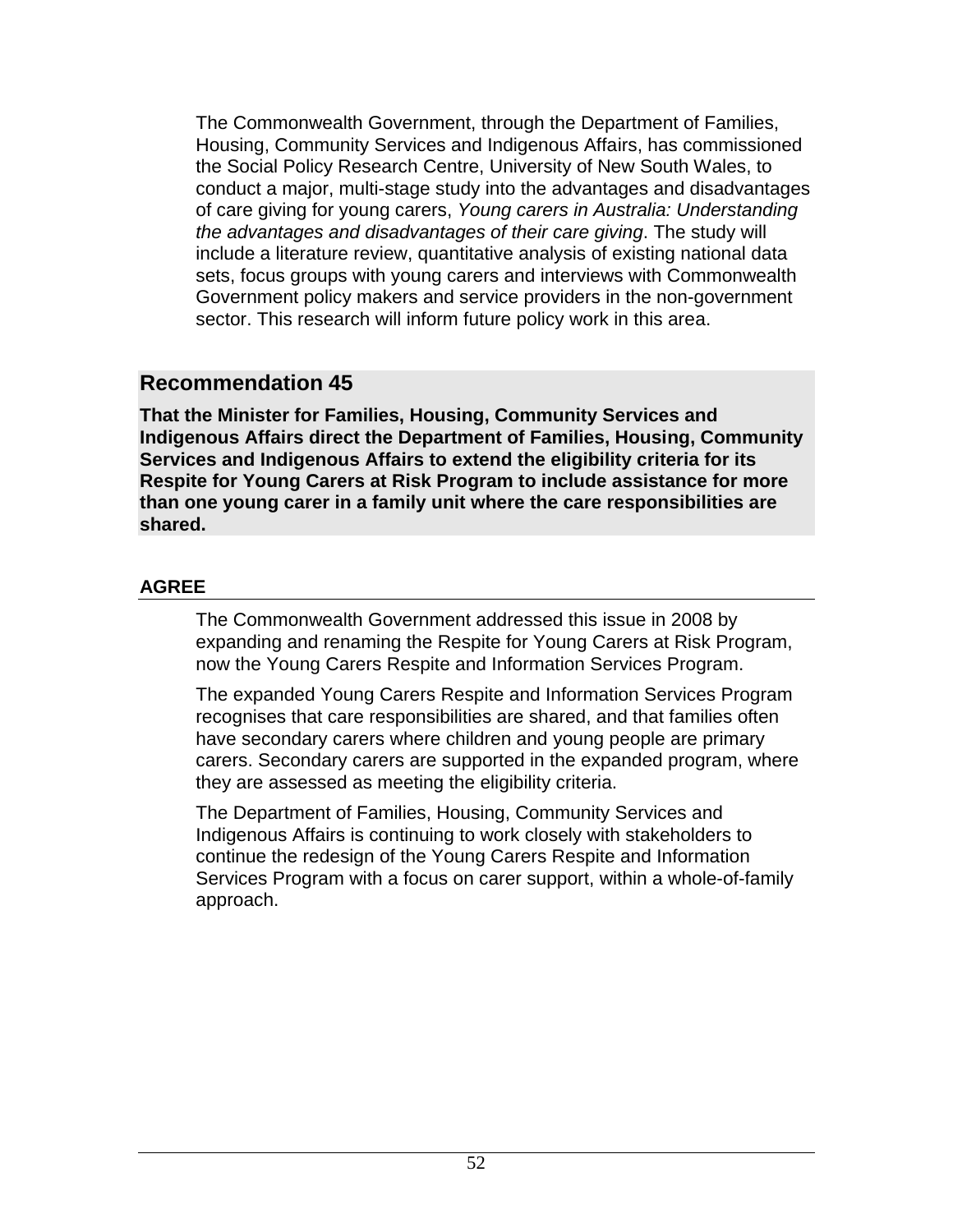**That the Minister for Health and Ageing direct the Department of Health and Ageing to provide a preventative health care program targeted at carers. This could be achieved by extending the Enhanced Primary Care Program to include carers who receive Carer Payment and/or Carer Allowance as an at risk population group requiring intervention under this program.**

#### **NOTE**

The Enhanced Primary Care Program provides preventative care for older Australians and improved coordination of care for people with chronic conditions and complex care needs. Under the Enhanced Primary Health Care Program Medical Benefits Scheme health assessments have been developed. These health assessments provide a structured way of identifying health issues and conditions that are potentially preventable or amenable to interventions in order to improve health. These assessments mainly target specific critical life stages or medical conditions.

Many carers who receive Carer Payment and/or Carer Allowance may already be eligible for these health assessments under the Enhanced primary Carer Program. These include:

- the 45 to 49 Year Old Health Check: carers aged 45 to 49 inclusive who are at risk of developing a chronic disease may be eligible for a health check under this initiative. The decision that a patient is at risk of developing a chronic disease is a clinical judgement made by their General Practitioner.
- the Medicare Health Checks for Aboriginal and Torres Strait Islander Australians<sup>3</sup>: Aboriginal or Torres Strait Islander carers may be eligible for health checks under this initiative.
- the Adult Health Check is a two-yearly service for Aboriginal and Torres Strait Islander people aged between 15 and 54 years (inclusive).
- the Older Person's Health Check is an annual health check for Aboriginal and Torres Strait Islander people who are at least 55 years of age.

 $\overline{a}$  $3$  For the purpose of the health checks, a person is an Aboriginal or Torres Strait Islander person if they, or their parent or carer, identify them as being of Aboriginal or Torres Strait Islander descent.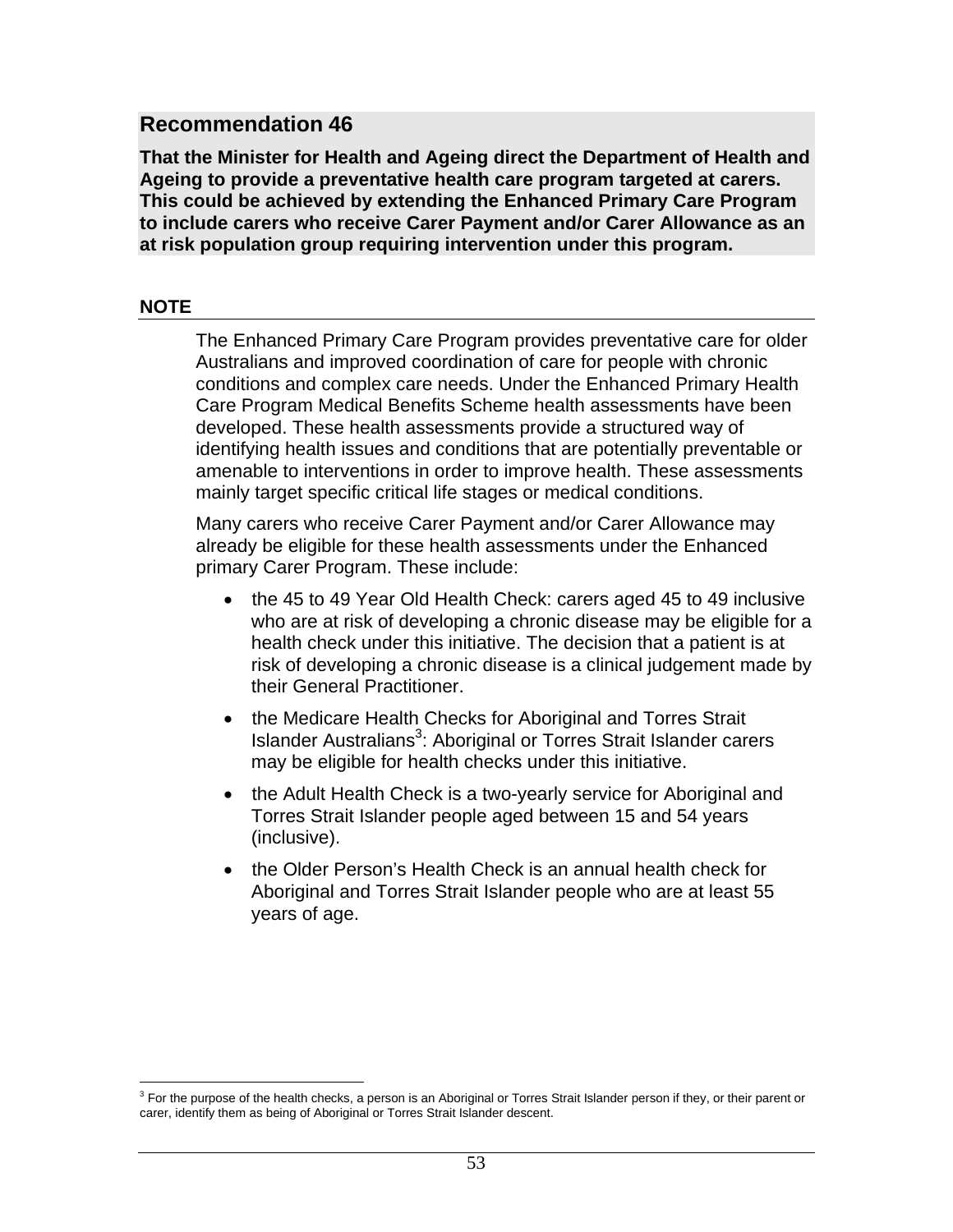• the Older Person's Health Assessment: older carers, aged 75 years and older, may be eligible for health checks under this initiative. These health assessments are annual, voluntary health assessments for older Australians that provide an opportunity for General Practitioners to undertake an in-depth assessment of the patient's health.

Preventative health is a priority of the Commonwealth Government. On 1 September 2009 the National Preventative Health Taskforce's *National Preventative Health Strategy* was released. The recommendations in the Strategy will be considered on their merit within the broader health reform process. The Government is consulting widely before putting a position to states and territories on health reform

later in the year.

A recommendation of both the Taskforce and the Health and Hospital Reform Commission is the establishment of an Australian National Preventive Health Agency. The Australian National Preventive Health Agency Bill 2009, which establishes the Agency, was introduced into the House of Representatives by the Minister for Health and Ageing on 10 September 2009.

## **Recommendation 47**

**That the Minister for Families, Housing, Community Services and Indigenous Affairs direct the Department of Families, Housing, Community Services and Indigenous Affairs to review the temporary cessation of care requirements for Carer Payment and Carer Allowance recipients, particularly in relation to:** 

- **the adequacy of the 63 days of respite per year particularly in comparison to minimum conditions of paid employment; and**
- **the requirement of carers to use all or part of the allowable period of time to cover periods of time, when as a result of illness, they are unable to provide care.**

### **AGREE TO FURTHER CONSIDER**

The Commonwealth Government agrees to consider further a formal review of the adequacy and appropriateness of the current temporary cessation of care requirements for Carer Payment and Carer Allowance recipients.

The Commonwealth Government notes that any changes to the temporary cessation of care provisions would have significant legislative and financial implications.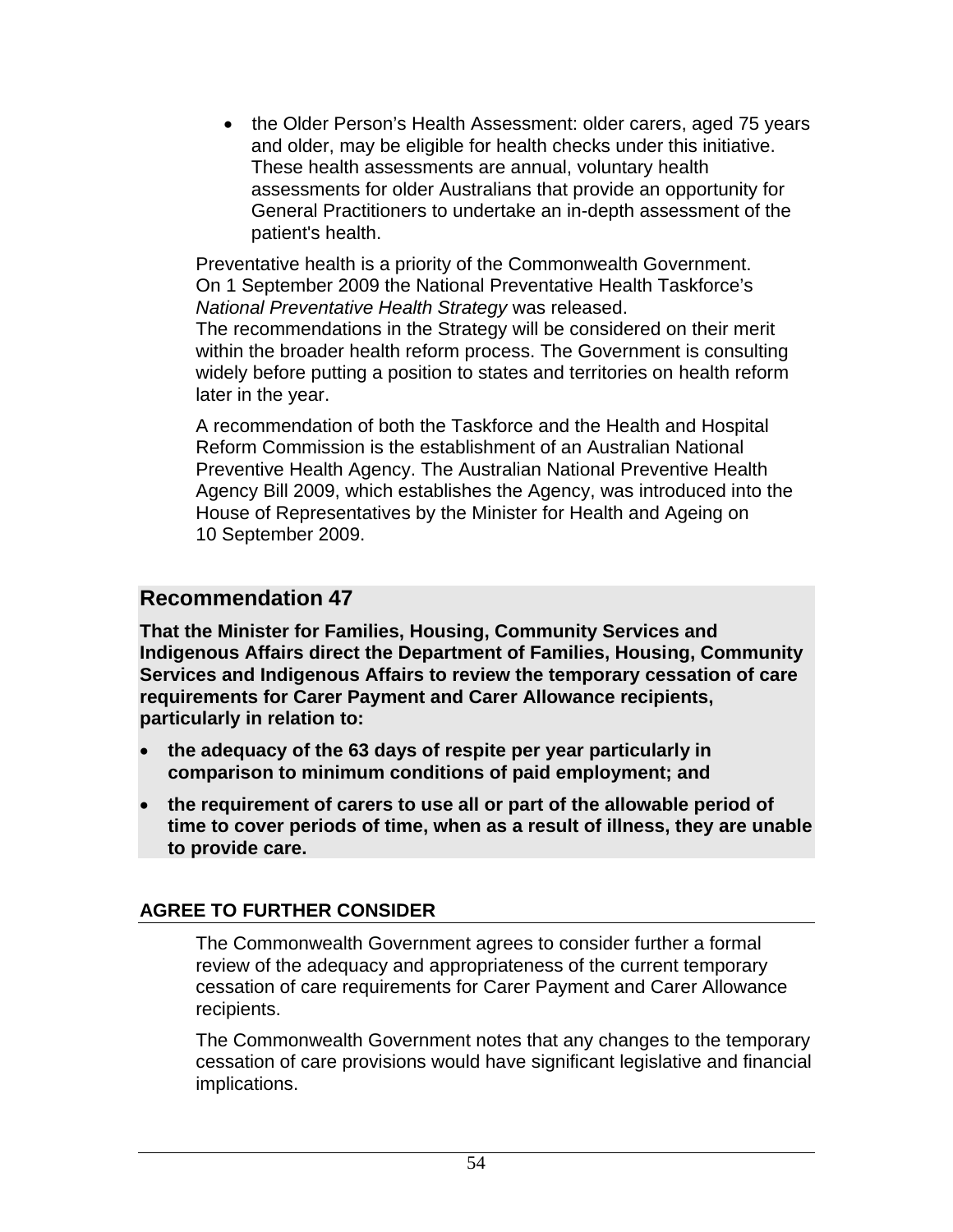Currently carers may temporarily cease to provide care for up to 63 days per calendar year. Relevant parts of the *Guide to Social Security Law*, the Commonwealth Government's policy guide for social security legislation and its application, were revised in March 2009 to provide further clarity on the temporary cessation of care provisions. The guide now explains that a temporary cessation of care day is calculated from midnight to midnight. For example, a break in care from 8:00 am on Friday to 6:00 pm on Sunday only equates to one day of temporary cessation of care. This is because only the period between midnight Friday and midnight Saturday meets the definition of a temporary cessation of care day under the guide.

Short periods of care (of less than 24 hours) provided by an organisation or person other than the carer, will not necessarily preclude someone from qualifying for payment or count as temporary cessation of care, even if this occurs regularly.

Additionally, the 63 days may be extended in special circumstances. A delegate of the Secretary has discretion to extend the period of temporary cessation of care for any special reason. Delegates must exercise discretion in determining what constitutes a special reason. Generally, such reasons would be events outside the carer's control and consistent with their role as a carer, where the care situation would be expected to resume after a definite period. Special reasons may include illness or other caring responsibilities.

#### **Recommendation 48**

**That the Minister for Health and Ageing expand the National Carers Counselling Program to better meet the demand for counselling services by carers.**

#### **AGREE TO FURTHER CONSIDER**

The National Carers Counselling Program provides an important supplementary service to a range of other counselling programs and supports available to carers. Counselling in the National Carers Counselling Program is provided through qualified counsellors on issues that are specific to carers' needs such as depression, stress-related conditions, grief and loss, and coping skills. Counselling is provided by several other Commonwealth Government funded programs, including the Home and Community Care Program, Family Relationship Services for Carers, the Dementia Education and Support Program and the Veterans and Veterans Families Counselling Service.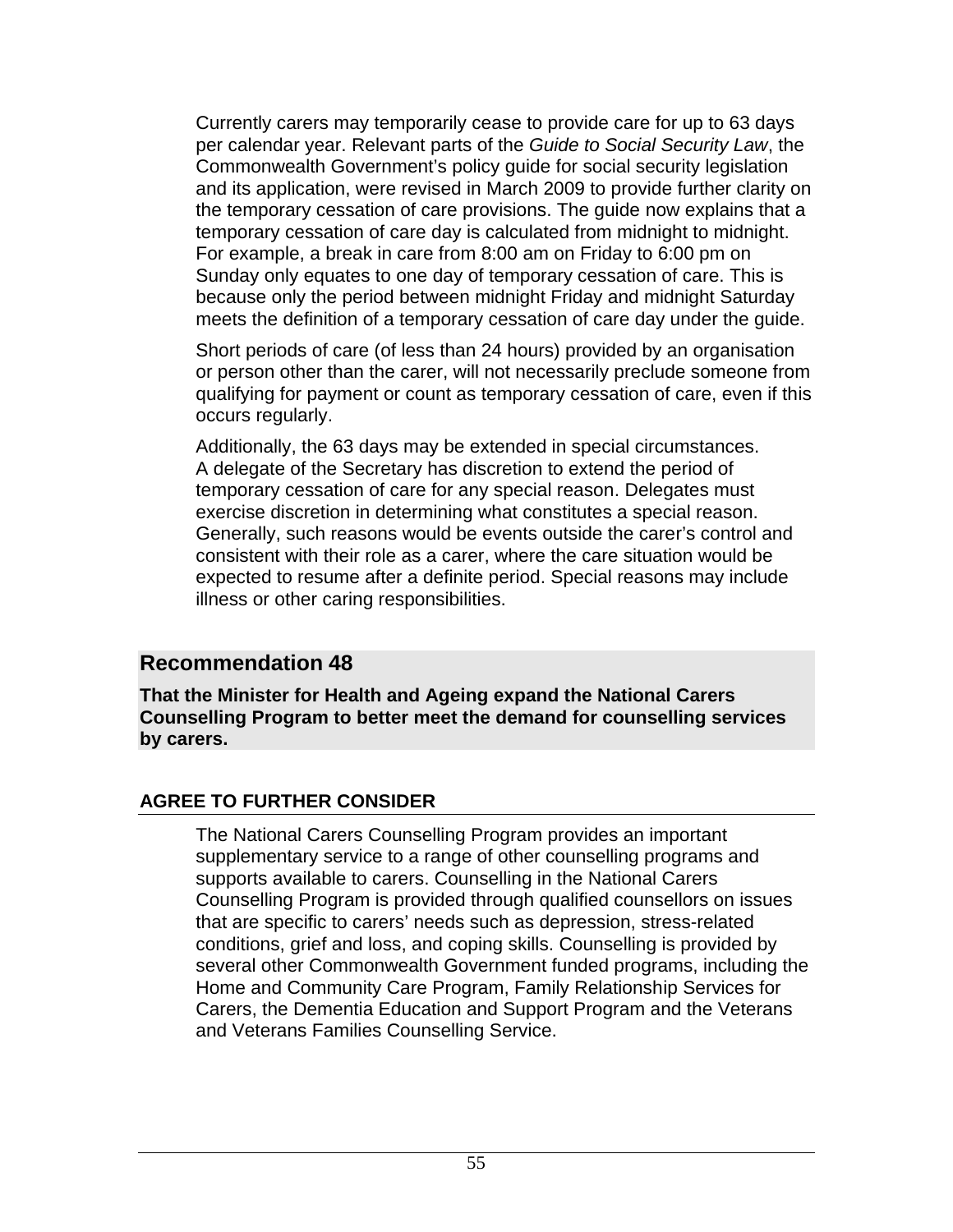The Department of Health and Ageing has been working closely with Carers Australia to improve current data collection in the National Carers Counselling Program. Limited data capability makes an assessment of demand for National Carers Counselling Program services difficult to quantify. The Commonwealth Government supports a continued focus on program consolidation, including through improved data collection, enhanced relationship building with other carer-focused service providers and national consistency underpinned by a common approach to assessment, as critical to any future decision making about program expansion.

## **Recommendation 49**

**That the Minister for Health and Ageing direct the Department of Health and Ageing to raise awareness among General Practitioners of the high incidence of mental health problems among carers and their families and of the options available for support.**

### **AGREE**

The Commonwealth Government recognises the important role of general practitioners in attending to the emotional health and wellbeing of patients as part of holistic general practice and in the detection of mental health issues.

To this end, the Commonwealth Government has implemented a range of measures that support awareness raising and education and training of general practitioners, and foster better teamwork between general practitioners and specialist mental health professionals.

The Commonwealth Government, through the Department of Health and Ageing, funds the Better Access to Psychiatrists, Psychologists and General Practitioners initiative through the Medicare Benefits Schedule. The Better Access initiative provides improved access for people with an assessed mental disorder, to mental health care by general practitioners, psychiatrists, psychologists and appropriately trained social workers and occupational therapists. Eligible people may access up to 12 individual and/or 12 group allied mental health services in a calendar year and up to 18 individual sessions in exceptional circumstances.

To be eligible to access Medicare rebates for mental health services with a psychologist, social worker or occupational therapist, the person must be referred by a general practitioner (who is managing that person under a General Practitioner's Mental Health Treatment Plan), or a psychiatrist or paediatrician in private practice.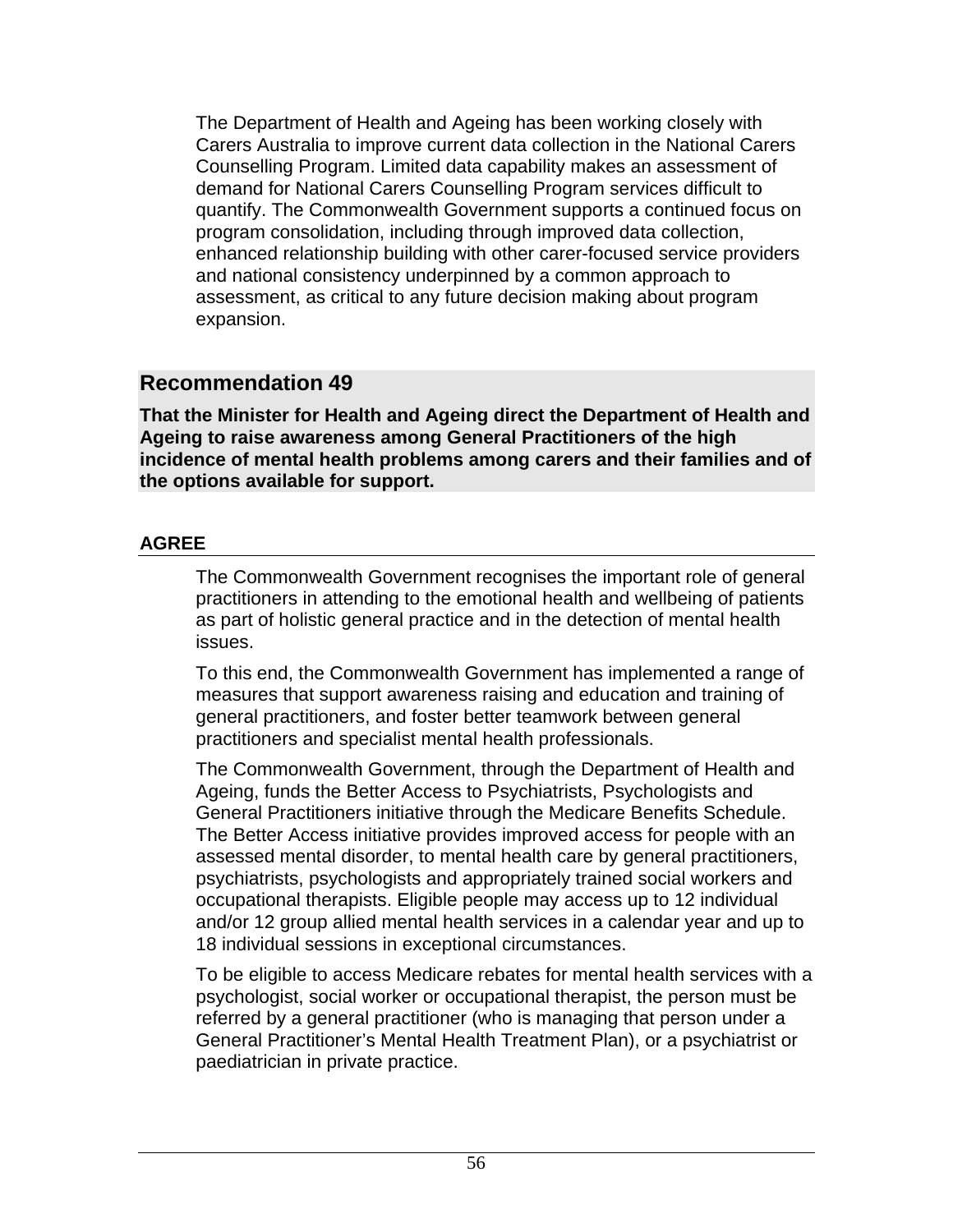Under the Better Access initiative, funding is available for education and training activities to help ensure the primary care and specialist mental health workforces are equipped to recognise and treat mental illness.

The Department of Health and Ageing continues to work with these professions and other key stakeholders to develop appropriate education and training options. Awareness of the mental health needs of carers and their families will be included in this context.

Mechanisms also exist within current programs to raise awareness among general practitioners of support programs available for carers of people with a mental illness. For instance, an important role of Commonwealth Respite and Carelink Centres funded under the Mental Health Respite Program is to promote the program, including raising general practitioner awareness of the program.

The Commonwealth Government also notes that this program is currently being evaluated and the effectiveness of awareness raising activities with general practitioners will be considered in this review.

## **Recommendation 50**

**That the Minister for Social Inclusion nominate carers as an early priority for social inclusion on the social inclusion agenda and with the Australian Social Inclusion Board.**

### **AGREE IN PART**

The priorities of the Commonwealth Government's Social Inclusion Agenda encompass the most disadvantaged Australians, including the most disadvantaged carers.

The Minister for Social Inclusion will seek to ensure that, when developing policies and programs to support social inclusion priority groups, the needs of carers within those groups are considered.

Many carers will benefit from the Commonwealth Government's Social Inclusion Agenda:

- young carers will benefit from the Commonwealth Government's efforts to deliver effective support to children at greatest risk of disadvantage
- some unemployed carers will be encompassed by the 'jobless families with children' priority group
- carers living in areas of concentrated disadvantage may also benefit from the Social Inclusion Agenda's focus on providing programs and services to locations in greatest need.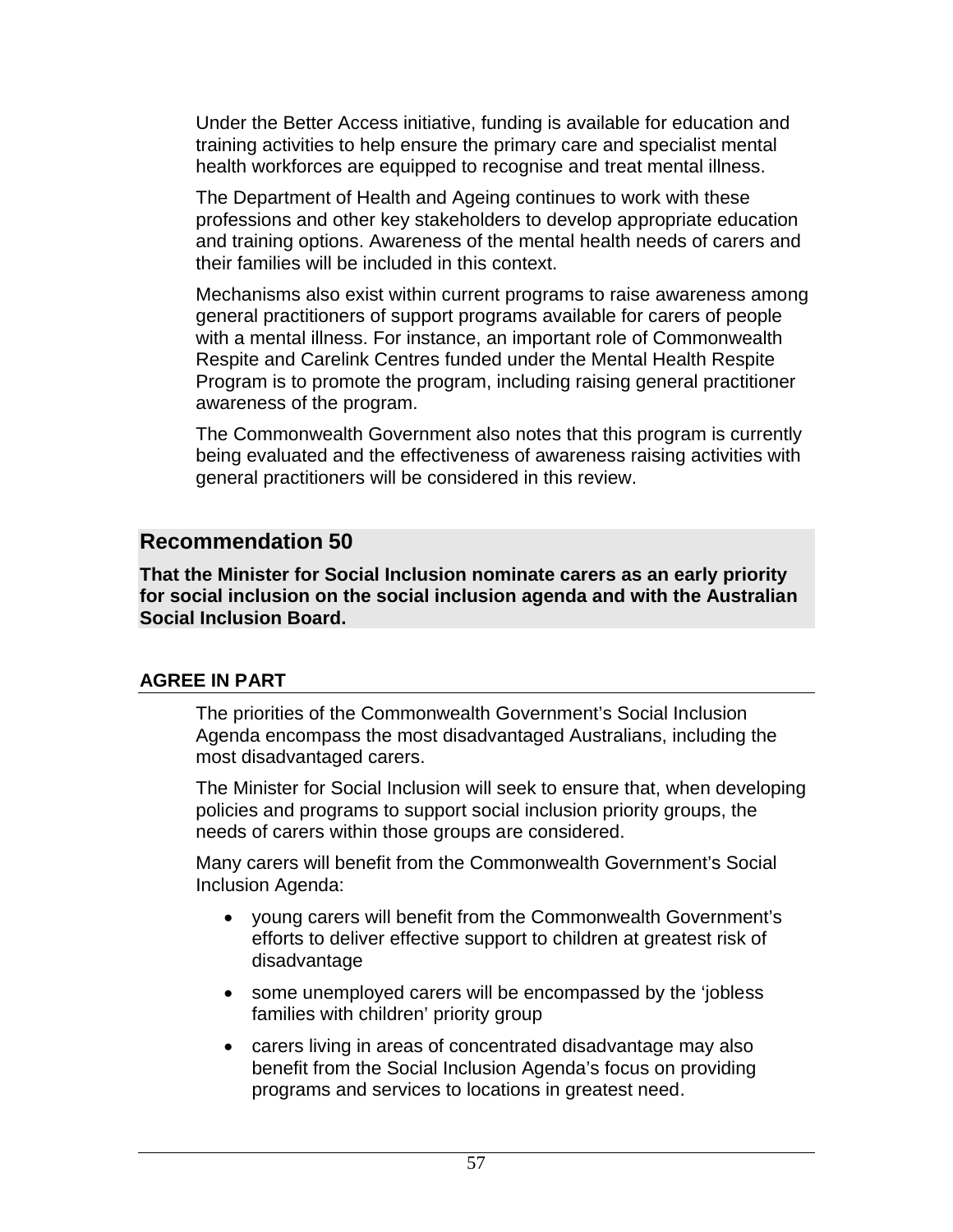Carers will also benefit from the Social Inclusion Agenda's focus on employment for people with disability. This includes the development of the National Disability Strategy, which will address the social, economic and cultural barriers faced by people with disability and their families and carers, and promote social inclusion.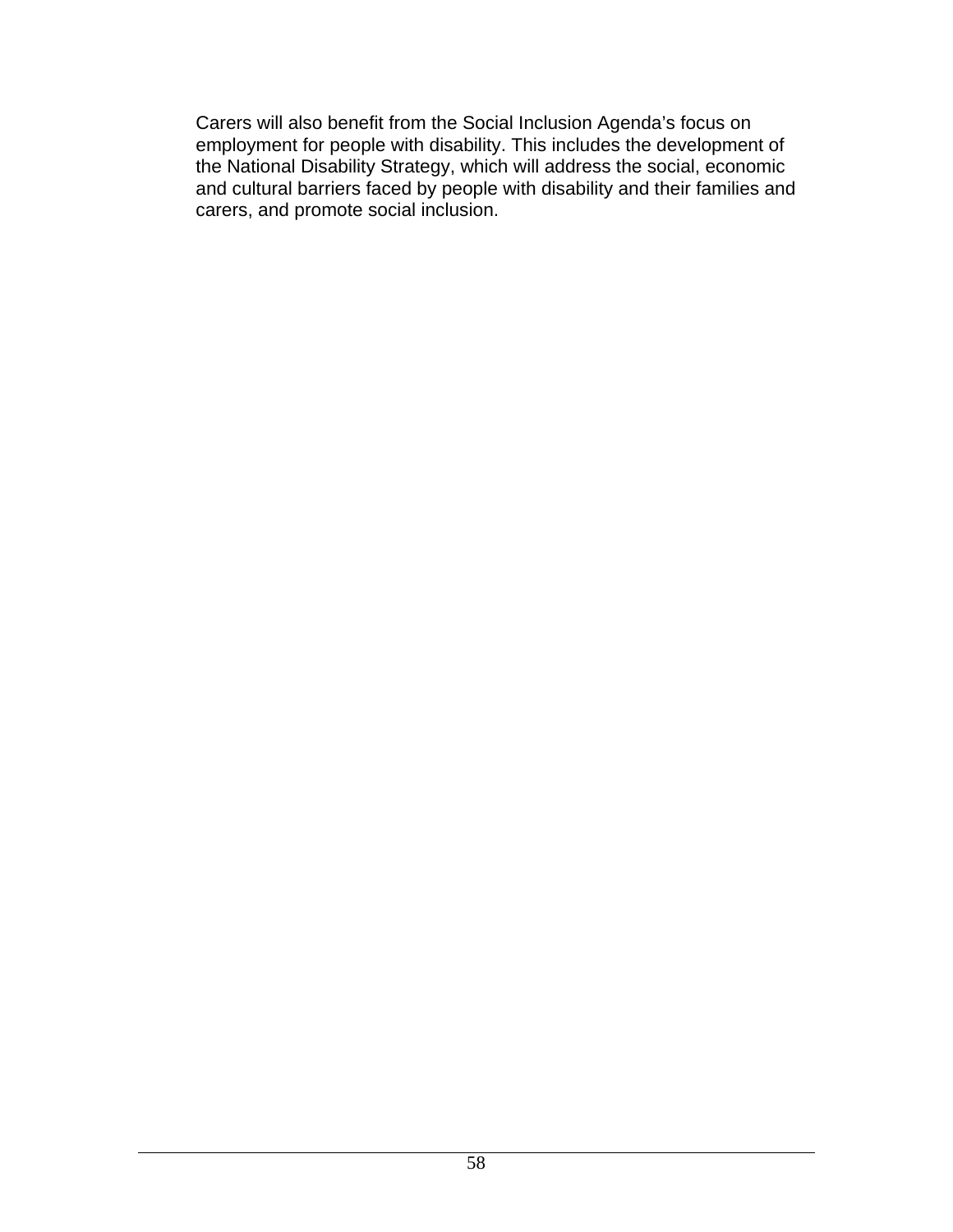## Government response to additional comments made by the Hon Judi Moylan MP

The Commonwealth Government notes the additional comments by the Hon Judi Moylan MP, regarding the financial stresses experienced by carers. In respect of this, the Commonwealth Government highlights its responses to Recommendations 17 to 28 and notes that the introduction of a permanent Carer Supplement for Carer Payment and/or Carer Allowance recipients will provide carers with better financial security by replacing ad hoc bonuses with a legislated annual supplement.

The Commonwealth Government notes the recommendation by Hon Judi Moylan MP to proceed with the development of a national insurance scheme. As the inquiry report notes, the idea of long-term care for people with disability was raised at the Australia 2020 Summit in April 2008. The Prime Minister recently released the Commonwealth Government response to the Australia 2020 Summit final report. The response states that the Commonwealth Government will consider the development of an insurance model to meet the costs of long-term care for people with disability, in conjunction with the development of the National Disability Strategy.

In relation to the additional comments, the Commonwealth Government notes that Indigenous Australians benefit from care services being delivered by Indigenous people within their communities and is progressing this work through a number of initiatives.

Under the National Disability Agreement, a commitment to develop a National Workforce Strategy and the Indigenous Disability Access Framework will consider Indigenous employment in disability services and related support services. This will include the training of staff and a jurisdictional narrative of progress, initiatives and innovation.

In addition, the Commonwealth Government, through the Department of Health and Ageing, administers a number of initiatives aimed at improving the retention rates of local Indigenous workers in aged care services. These include:

 the Community Aged Care Workforce Development Program, which provides certificate level training targeted at community aged care workers from an Aboriginal and Torres Strait Islander background. Training has commenced and up to 1,000 training places will be offered over four years under the program, which prioritises workers from rural, remote and very remote areas.